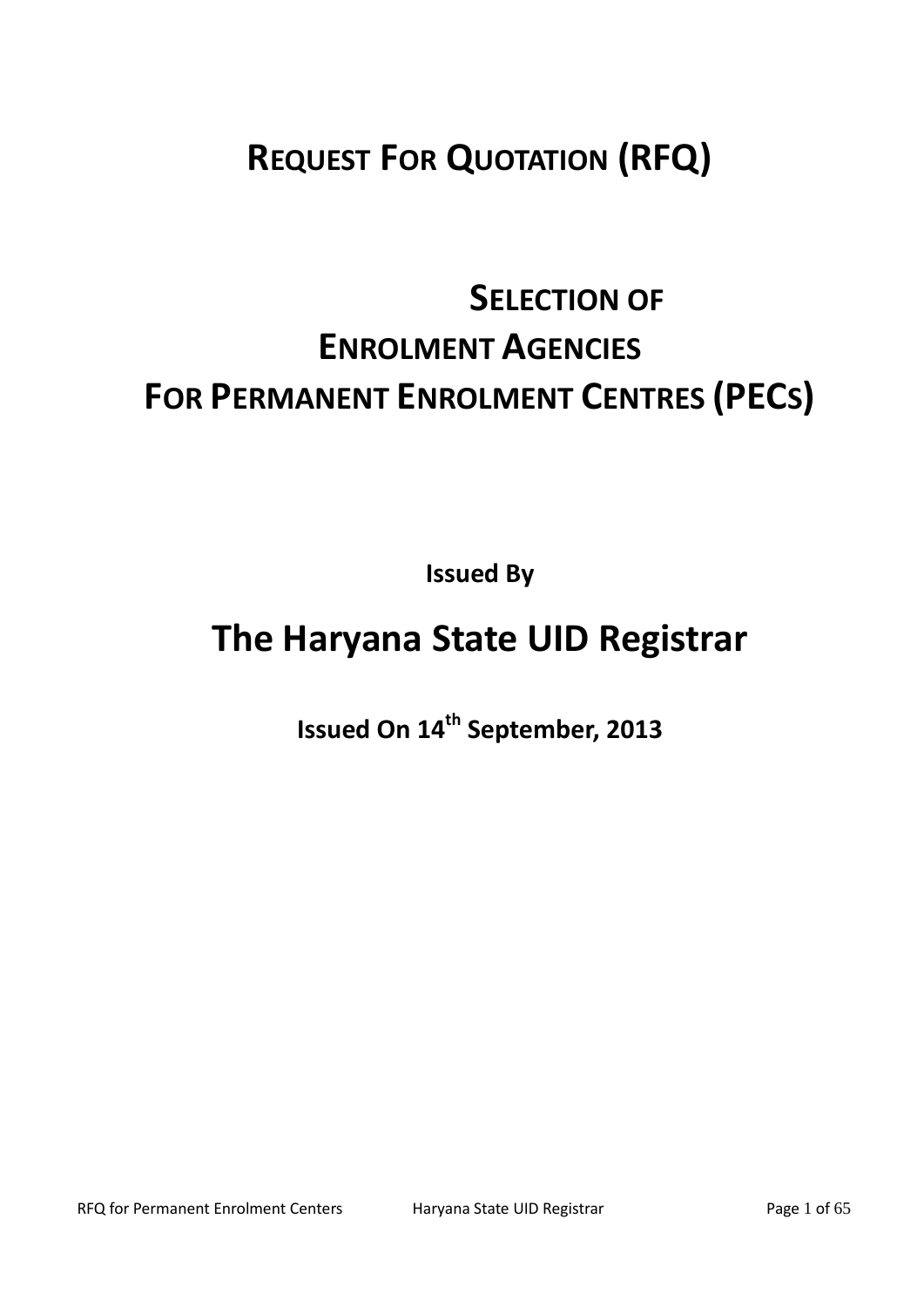# **Table of Contents**

| 4.1.1 Additional Services to be provided by the Enrolment Agency At PECs 17 |  |
|-----------------------------------------------------------------------------|--|
|                                                                             |  |
|                                                                             |  |
| III. Usage of a Web Based System for Pre-Enrolment/Online Appointment18     |  |
|                                                                             |  |
|                                                                             |  |
|                                                                             |  |
|                                                                             |  |
|                                                                             |  |
|                                                                             |  |
|                                                                             |  |
|                                                                             |  |
|                                                                             |  |
|                                                                             |  |
|                                                                             |  |
|                                                                             |  |
|                                                                             |  |
| Annexure V - District and Number of Permanent Enrolment Centers Details 32  |  |
|                                                                             |  |
|                                                                             |  |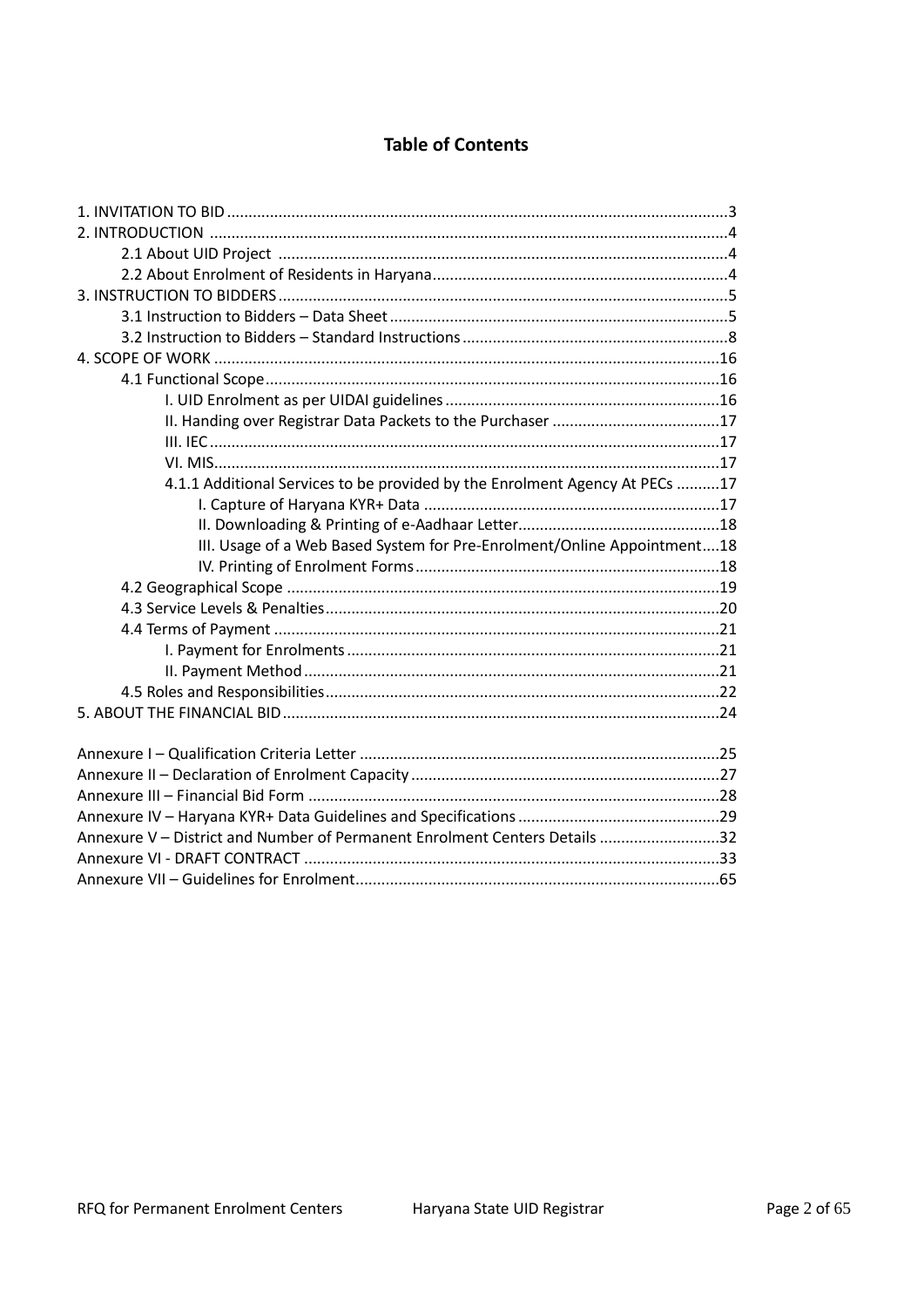#### **1. INVITATION TO BID**

- 1. The Haryana State UID Registrar invites Financial Bids from eligible Enrolment Agencies empanelled by the UIDAI to establish permanent enrollment centres and to carry out fresh Aadhaar Enrolment from permanent enrolment centres for the UID project in Haryana. The selected bidders also have to carry out the following activities at the permanent enrolment centres:
	- i printing of e-Aadhaar letter
	- ii updation of information (demographics & Biometrics) for already enrolled residents.

The charges for printing of e-Aadhaar letter & Updation of information (demographics & Biometrics) for already enrolled residents will be Rs.10/- and Rs.15/- respectively and will be applicable to all the selected bidders and charges shall be payable by the residents to the selected bidder.

- 2. . The eligibility criteria are listed in Section 3.1 Instructions to Bidders Data Sheet: Point 7.
- 3. This Request for Quotation (RFQ) includes the following sections:
	- i. Invitation to Bid
	- ii. Introduction
	- iii. Instruction to Bidders
	- iv. Scope of Work
	- v. About the Financial Bid
	- vi. Annexures including Financial Bid Form and Standard Contract
- 4. The response to the RFQ should be submitted on or before 27<sup>th</sup> September, 2013 at 2:00 PM by eligible bidders.
- 5. The Financial Bid must be made in the specified format (Annexure III) as per the terms and conditions mentioned in this RFQ.
- 6. The Haryana State UID Registrar reserves the right to reject any or all the bids in whole or part without assigning any reasons.
- 7. This 'Invitation to Bid' is non-transferable under any circumstances.
- 8. Address for communication of the Bid Management Agency:

Managing Director HARTRON SCO 109-110, Sector 17-B, Chandigarh. Email: [md@hartron.org](mailto:md@hartron.org)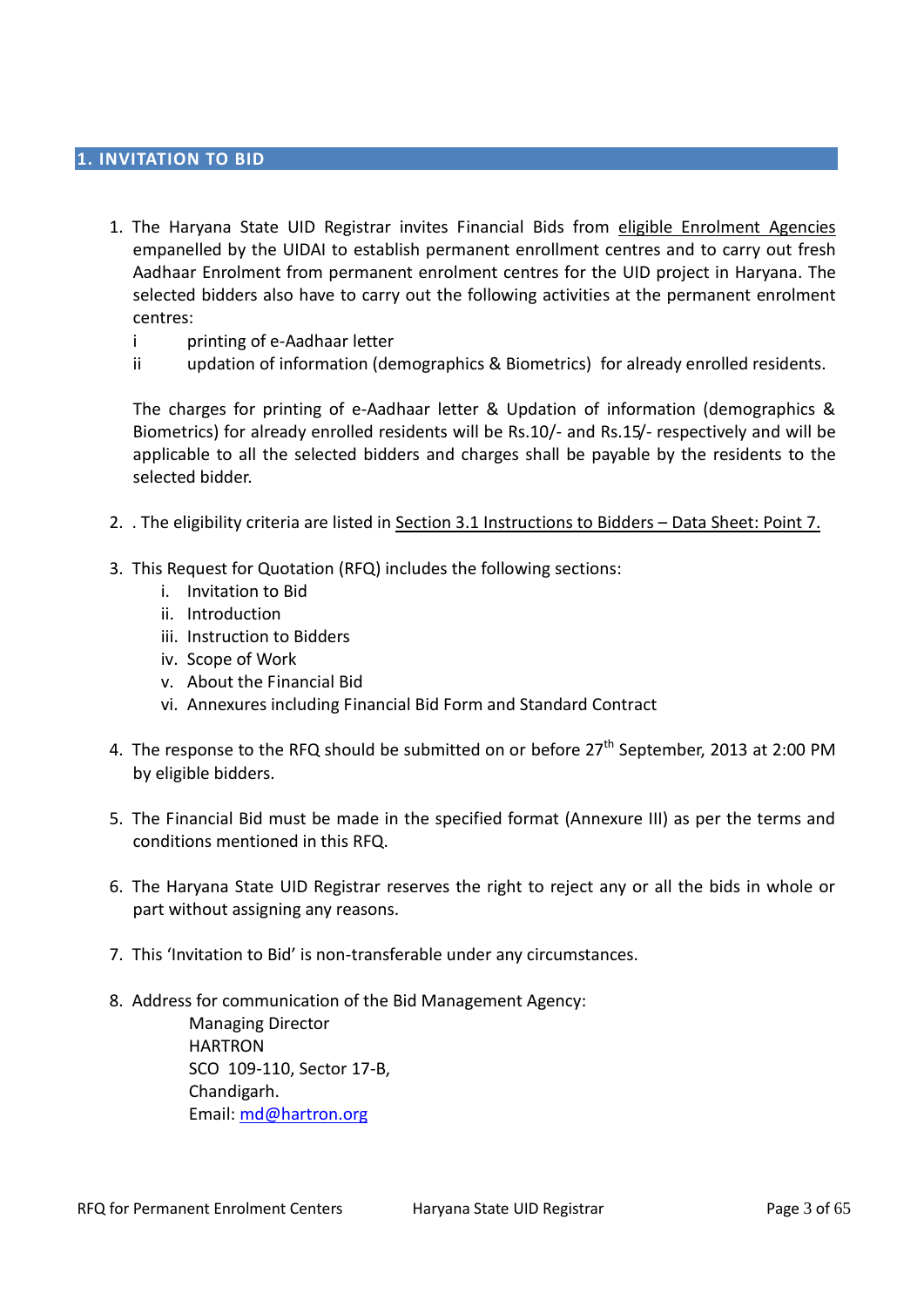#### **2. INTRODUCTION**

#### **2.1 About the UID Project**

The Government of India (GoI) has embarked upon an ambitious initiative to provide a Unique Identification (UID) more popularly known as the "Aadhaar" number, to every resident of India and has constituted the Unique Identification Authority of India (UIDAI) for this purpose. The timing of this initiative coincides with the increased focus of the GoI on social inclusion and development through massive investments in various social sector programs, and transformation in public services delivery through e-Governance programs. The UID has been envisioned as a means for residents to easily and effectively establish their identity, to any agency, anywhere in the country, without having to repeatedly produce identity documentation. More details on the UIDAI and Aadhaar can be found on the website: [http://www.uidai.gov.in.](http://www.uidai.gov.in/)

In this context, the Haryana State UID Registrar invites bids from enrolment agencies empanelled with UIDAI to establish permanent enrollment centres and to carry out fresh Aadhaar Enrolment from permanent enrolment centres for the UID project in 11 districts of Haryana at the selected e-Disha Centres as per scope of work defined in this RFQ.

#### **2.2 About Enrolment of Residents in Haryana**

The State of Haryana has a population of 2.53 crores as per 2011 census. The Government of Haryana is committed towards the success of the UID project. Approximately 164.4 lacs residents have been enrolled in Haryana up to 9<sup>th</sup> September, 2013 under the UID project**.** 

The Additional Chief Secretary, Revenue & Disaster Management Department is the State UID Registrar for the UID project in Haryana.

In addition to the collection of KYR data and biometrics of residents (as mandated by the UIDAI), Haryana Government has decided to collect additional State-specific data (KYR+ data) of residents during UID enrolments. The details of KYR+ data fields and data collection process are available in Section 4.1.1 and Annexure IV of the RFQ.

The districts-wise enrolment position as on 09.09.2013 & target nos. of PECs are to be setup in 11 districts detailed in Annexure V.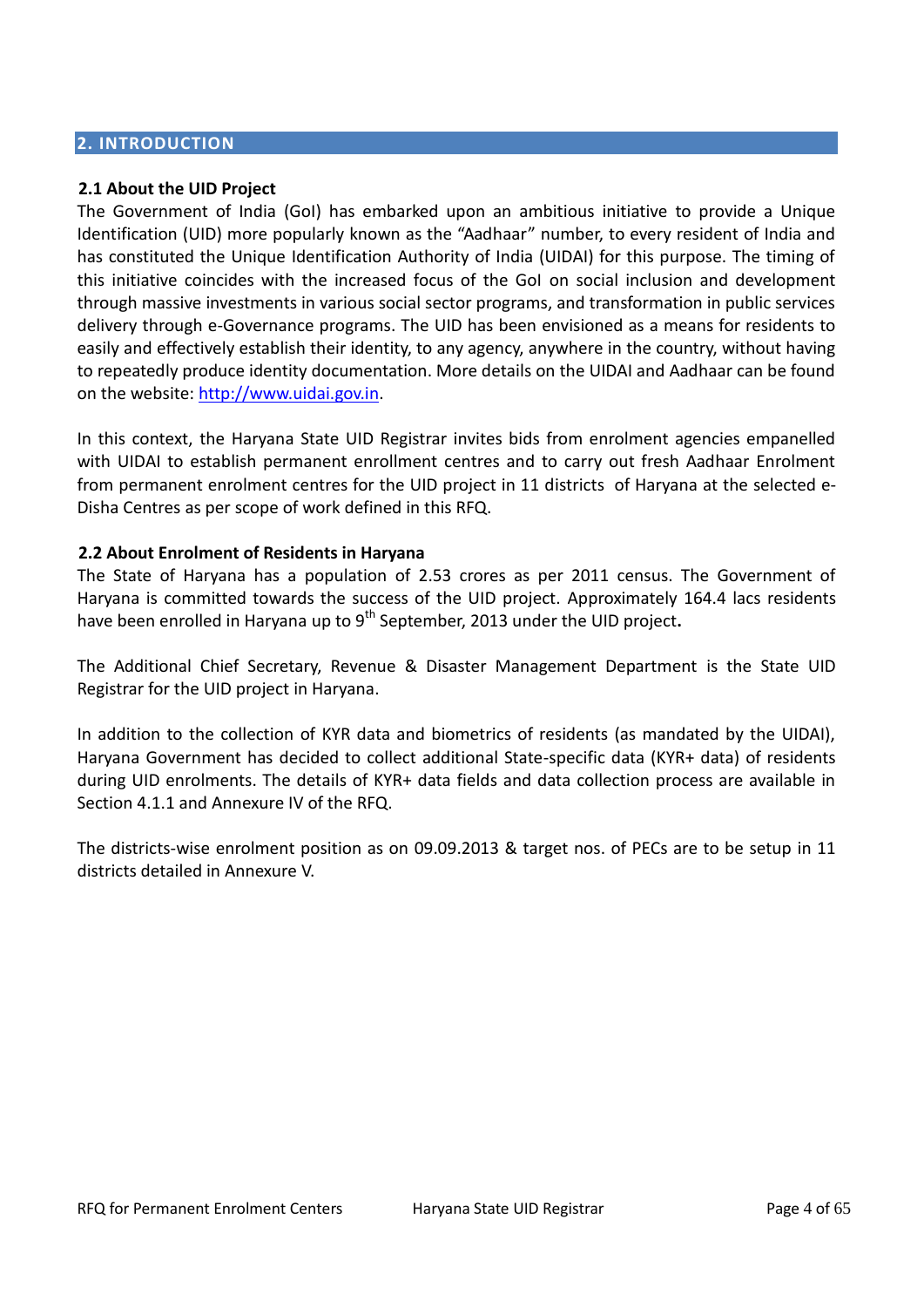# **3. INSTRUCTION TO BIDDERS**

|                | 3.1 INSTRUCTION TO BIDDERS - DATA SHEET                                                                                                                                                            |  |  |  |
|----------------|----------------------------------------------------------------------------------------------------------------------------------------------------------------------------------------------------|--|--|--|
| $\mathbf{1}$   | <b>Name and Details of Purchaser:</b><br>The Additional Chief Secretary,<br>Revenue and Disaster Management Department, Haryana                                                                    |  |  |  |
|                | 2 <sup>nd</sup> Floor, New Secretariat                                                                                                                                                             |  |  |  |
|                | Sector 17                                                                                                                                                                                          |  |  |  |
|                | Chandigarh                                                                                                                                                                                         |  |  |  |
| $\overline{2}$ | Name of the assignment: Aadhaar Enrolment in Haryana                                                                                                                                               |  |  |  |
|                |                                                                                                                                                                                                    |  |  |  |
| 3              | <b>Name of Bid Management Agency:</b>                                                                                                                                                              |  |  |  |
|                | Haryana State Electronics Development Corporation Limited (HARTRON)                                                                                                                                |  |  |  |
| 4              | The Bid submission address is:                                                                                                                                                                     |  |  |  |
|                | The Managing Director                                                                                                                                                                              |  |  |  |
|                | <b>HARTRON</b>                                                                                                                                                                                     |  |  |  |
|                | SCO 109-110                                                                                                                                                                                        |  |  |  |
|                | Sector 17-B                                                                                                                                                                                        |  |  |  |
|                | Chandigarh.                                                                                                                                                                                        |  |  |  |
| 5              | Bids must remain valid for 90 days after the submission date.                                                                                                                                      |  |  |  |
| 6              | The districts-wise enrolment position as on 09.09.2013 & target nos. of PECs                                                                                                                       |  |  |  |
|                | are to be setup in 11 districts detailed in Annexure V                                                                                                                                             |  |  |  |
| 7              | <b>Eligibility for Submission of Bids</b>                                                                                                                                                          |  |  |  |
|                |                                                                                                                                                                                                    |  |  |  |
|                | The Bidder should be empanelled with UIDAI as an Enrolment Agency<br>i.                                                                                                                            |  |  |  |
|                | (EA) in any Financial Tier category for enrolments in Haryana State.                                                                                                                               |  |  |  |
|                | Further, the Bidder must not be dis-empanelled, blacklisted or suspended by<br>the UIDAI/ Registrar/ Central/ State/ UT Government in any part of the<br>country as on the date of bid submission. |  |  |  |
|                |                                                                                                                                                                                                    |  |  |  |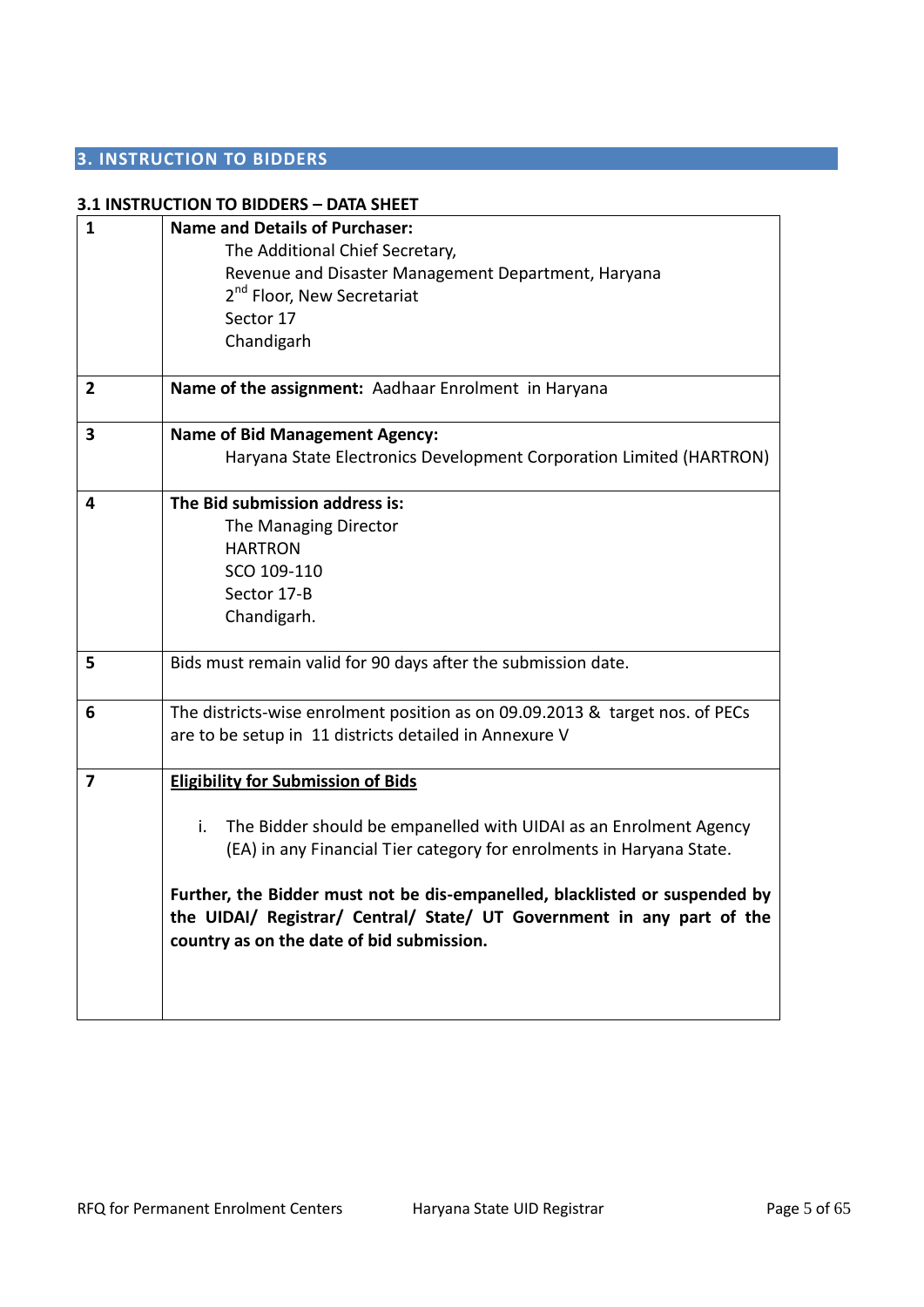| 8 | <b>Bid Capacity</b>                                                  |                                                                                                                                                                                                                                                                                                                                                                                                                                                                                                                                                                                                     |                                                                                                                                      |  |
|---|----------------------------------------------------------------------|-----------------------------------------------------------------------------------------------------------------------------------------------------------------------------------------------------------------------------------------------------------------------------------------------------------------------------------------------------------------------------------------------------------------------------------------------------------------------------------------------------------------------------------------------------------------------------------------------------|--------------------------------------------------------------------------------------------------------------------------------------|--|
|   | The Maximum Bid Capacity for the various Financial Capacity Tiers as |                                                                                                                                                                                                                                                                                                                                                                                                                                                                                                                                                                                                     |                                                                                                                                      |  |
|   | prescribed by the UIDAI is given below:                              |                                                                                                                                                                                                                                                                                                                                                                                                                                                                                                                                                                                                     |                                                                                                                                      |  |
|   | S. No.                                                               | <b>Financial Capacity Tier</b>                                                                                                                                                                                                                                                                                                                                                                                                                                                                                                                                                                      | <b>Bid Capacity</b><br>(Maximum Number of Enrolments allowed in<br>a Year)                                                           |  |
|   | $\mathbf{1}$                                                         | F <sub>1</sub>                                                                                                                                                                                                                                                                                                                                                                                                                                                                                                                                                                                      | 25 Lakh Enrolments                                                                                                                   |  |
|   | 2                                                                    | F <sub>2</sub>                                                                                                                                                                                                                                                                                                                                                                                                                                                                                                                                                                                      | 50 Lakh Enrolments                                                                                                                   |  |
|   | 3                                                                    | F <sub>3</sub>                                                                                                                                                                                                                                                                                                                                                                                                                                                                                                                                                                                      | 250 Lakh Enrolments                                                                                                                  |  |
|   | 4                                                                    | F4                                                                                                                                                                                                                                                                                                                                                                                                                                                                                                                                                                                                  | 500 Lakh Enrolments                                                                                                                  |  |
|   |                                                                      | empanelment of the Bidder with the UIDAI                                                                                                                                                                                                                                                                                                                                                                                                                                                                                                                                                            | Note: 'year' would mean the 12 month period starting from the date of                                                                |  |
|   | district.                                                            |                                                                                                                                                                                                                                                                                                                                                                                                                                                                                                                                                                                                     | Only bidders with qualifying enrolment capacity will be considered for a given                                                       |  |
|   |                                                                      |                                                                                                                                                                                                                                                                                                                                                                                                                                                                                                                                                                                                     | The Bidders must declare their enrolment commitments by submitting a<br>declaration (as per Annexure II) on the bid submission date. |  |
| 9 | i.                                                                   | <b>Bid Submission</b><br>Bidder must submit two separate sealed envelopes (a. Qualifications Criteria<br>Envelope and b. Financial Bid Envelope) in the prescribed format latest by 27 <sup>th</sup><br>September, 2013 at 2:00 PM.<br>The contents of the envelopes shall be as follows:<br>a) Qualification Criteria Envelope:<br>A copy of the letter of empanelment issued by UIDAI (valid as on the<br>date of bid opening)<br>ii. Qualification Criteria Letter as per Annexure I<br>iii. Declaration of Enrolment Capacity as per Annexure II<br>iv. Tender Fees<br>v. Earnest Money Deposit |                                                                                                                                      |  |
|   | İ.                                                                   | b) Financial Bid Envelope:<br>Financial Bid as per Annexure III                                                                                                                                                                                                                                                                                                                                                                                                                                                                                                                                     |                                                                                                                                      |  |
|   |                                                                      | Both the Envelopes shall be addressed to:<br><b>Managing Director</b><br><b>HARTRON</b><br>SCO 109-110<br>Sector 17-B<br>Chandigarh.                                                                                                                                                                                                                                                                                                                                                                                                                                                                |                                                                                                                                      |  |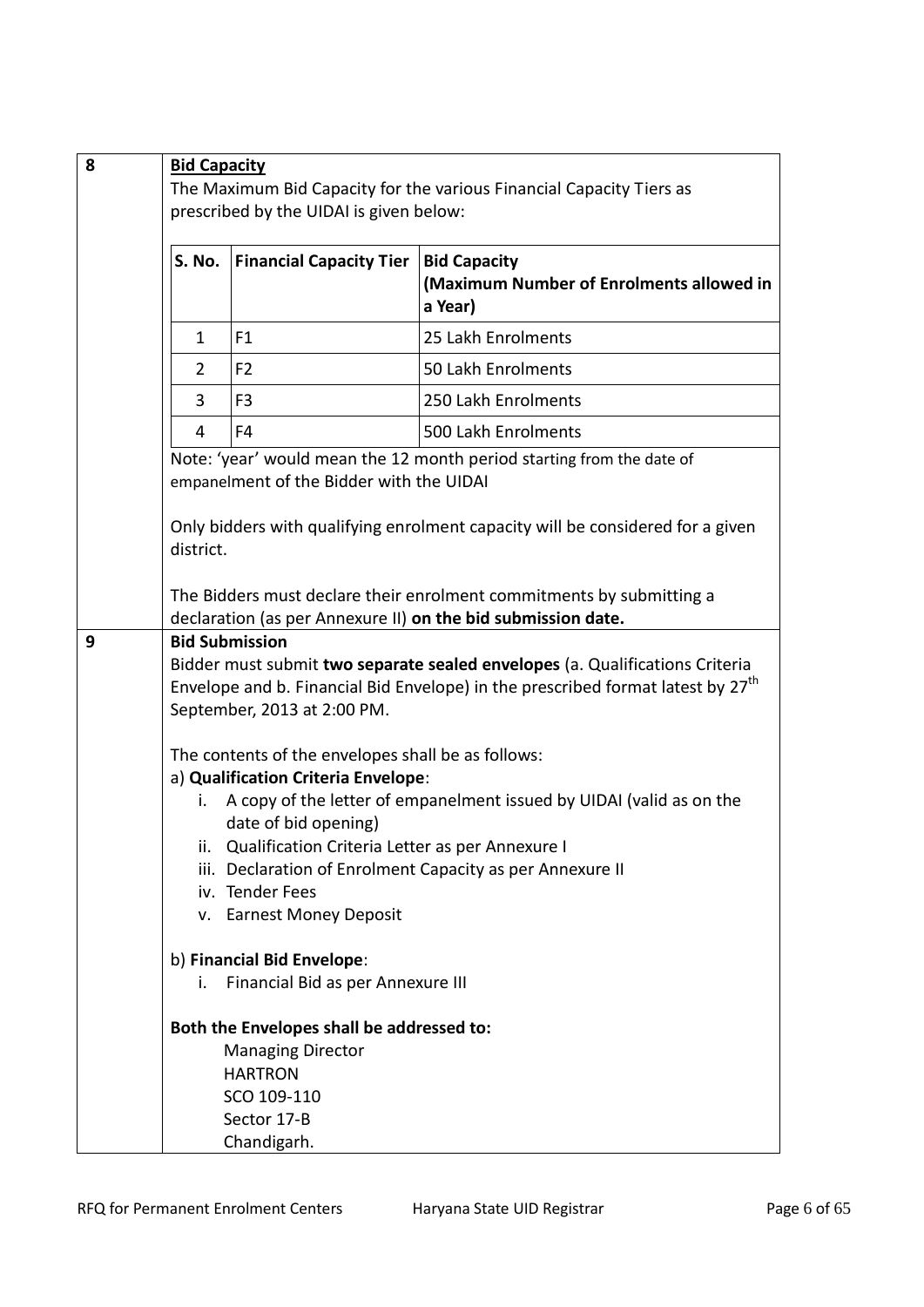| 10 | <b>Bid Opening:</b>                                                                                                                                                                                                                                                                   |  |  |
|----|---------------------------------------------------------------------------------------------------------------------------------------------------------------------------------------------------------------------------------------------------------------------------------------|--|--|
|    | Qualification Criteria Envelope will be opened on 27 <sup>th</sup> September, 2013 at 3:00<br>PM at the following venue:<br><b>HARTRON</b><br>SCO 109-110<br>Sector 17-B,<br>Chandigarh.<br>The date and venue for opening of Financial Bid Envelope shall be informed<br>separately. |  |  |
| 11 | Tenure of Contract - 2 Years                                                                                                                                                                                                                                                          |  |  |
|    | 2 years from the date of signing the agreement with the State UID Registrar.<br>The contract may be extended on mutually agreed terms.                                                                                                                                                |  |  |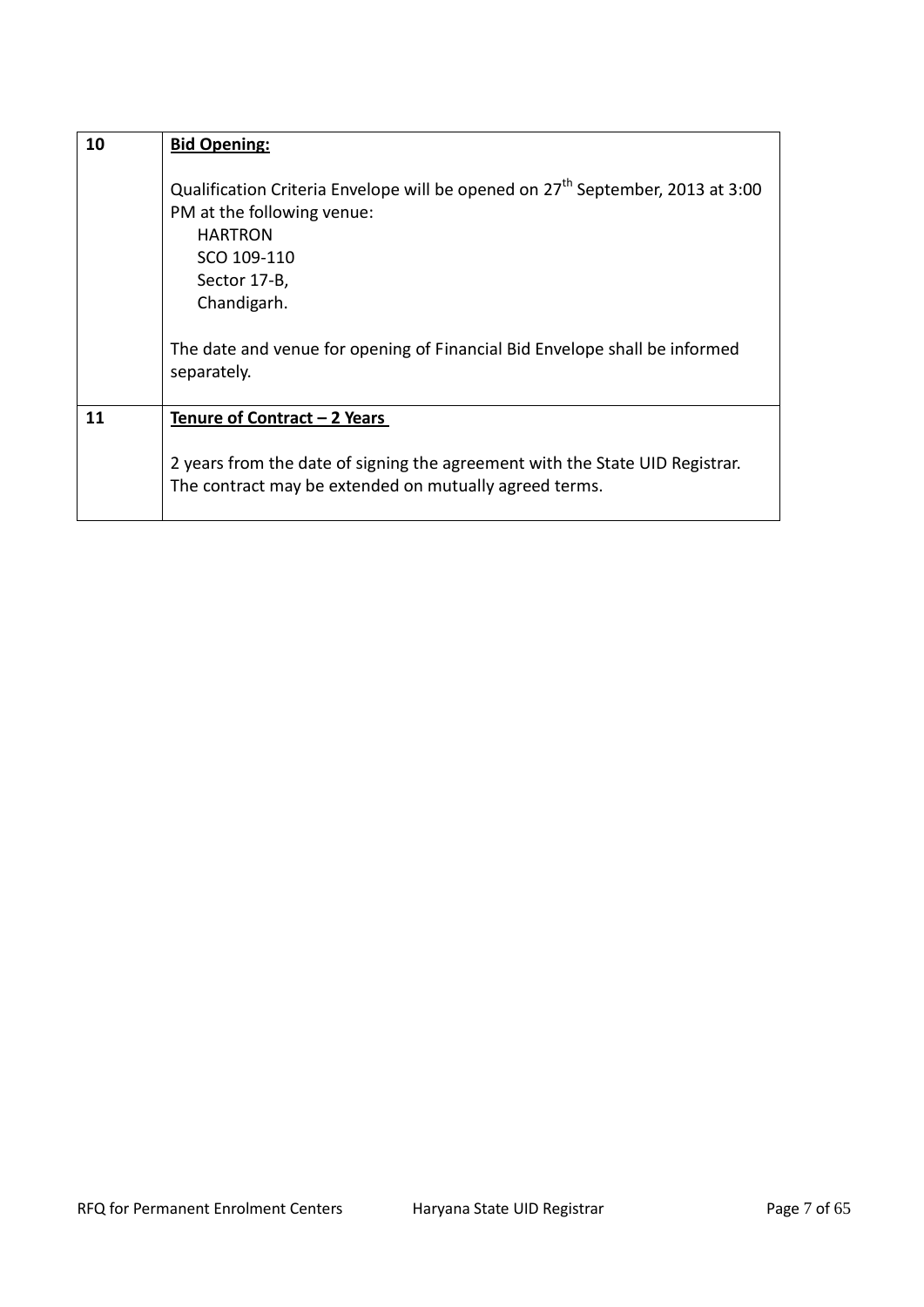# **3.2 INSTRUCTION TO BIDDERS - STANDARD INSTRUCTIONS**

| <b>Definitions</b> | a)   | 'Purchaser' means the agency with whom the selected bidder          |
|--------------------|------|---------------------------------------------------------------------|
|                    |      | signs the contract for the services. For this project, the          |
|                    |      |                                                                     |
|                    |      | 'Purchaser' shall mean the Haryana State Registrar - who is the     |
|                    |      | Additional Chief Secretary, Revenue and Disaster Management         |
|                    |      | Department, Haryana.                                                |
|                    |      |                                                                     |
|                    | b)   | 'Bidder' means any entity that may provide or provides the          |
|                    |      | Services to the Purchaser under the Contract.                       |
|                    |      |                                                                     |
|                    | C)   | 'Bid' means the response to the RFQ by the empanelled               |
|                    |      | Enrolment Agency/Consortium of Enrolment Agencies in regard         |
|                    |      | to the prescribed qualification criteria for the District.          |
|                    |      |                                                                     |
|                    | d)   | 'Instructions to Bidders' (Section 3 of the RFQ) means the          |
|                    |      | document which provides interested<br>Bidders<br>with<br>all        |
|                    |      | information needed to prepare their bids.                           |
|                    |      |                                                                     |
|                    | e)   | 'Scope of Work' means the document included in the RFQ as           |
|                    |      | Section 4 which explains the objectives, scope of work,             |
|                    |      | activities, tasks to be performed, respective responsibilities of   |
|                    |      | the Purchaser and the Bidder.                                       |
|                    |      |                                                                     |
|                    | f)   | 'Registrar' means the Additional Chief Secretary, Revenue and       |
|                    |      | Disaster Management Department, Haryana.                            |
| 1. Introduction    | 1.1. | This RFQ (Request For Quotation) is being issued to establish       |
|                    |      | permanent enrollment centres and to carry out fresh Aadhaar         |
|                    |      | Enrolment from permanent enrolment centres for the UID              |
|                    |      | project in Haryana. The selected bidders also have to carry out     |
|                    |      | the following activities at the permanent enrolment centres:        |
|                    |      | printing of e-Aadhaar letter<br>i.                                  |
|                    |      | ii<br>updation of information (demographics & Biometrics) for       |
|                    |      | already enrolled residents.                                         |
|                    |      |                                                                     |
|                    |      | As per scope of work detailed in the Section 4 of this RFQ.         |
|                    | 1.2. | This RFQ is being issued only to Enrolment Agencies empanelled      |
|                    |      | by the UIDAI who fulfill the eligibility criteria mentioned in the  |
|                    |      | data sheet (Section 3.1, Point 7).                                  |
|                    |      | 1.3. All the provisions listed out in the request for empanelment   |
|                    |      | (RFE) issued by the UIDAI and terms & conditions of                 |
|                    |      | empanelment shall be binding upon the participating bidders of      |
|                    |      | this RFQ.                                                           |
|                    |      | 1.4. The Purchaser will select firms, in accordance with the method |
|                    |      | of selection specified in the Standard Instructions (Section 3.2,   |
|                    |      | Point 5.6).                                                         |
|                    |      |                                                                     |
|                    |      |                                                                     |
|                    |      | 1.5. The name of the assignment/ job has been mentioned in the      |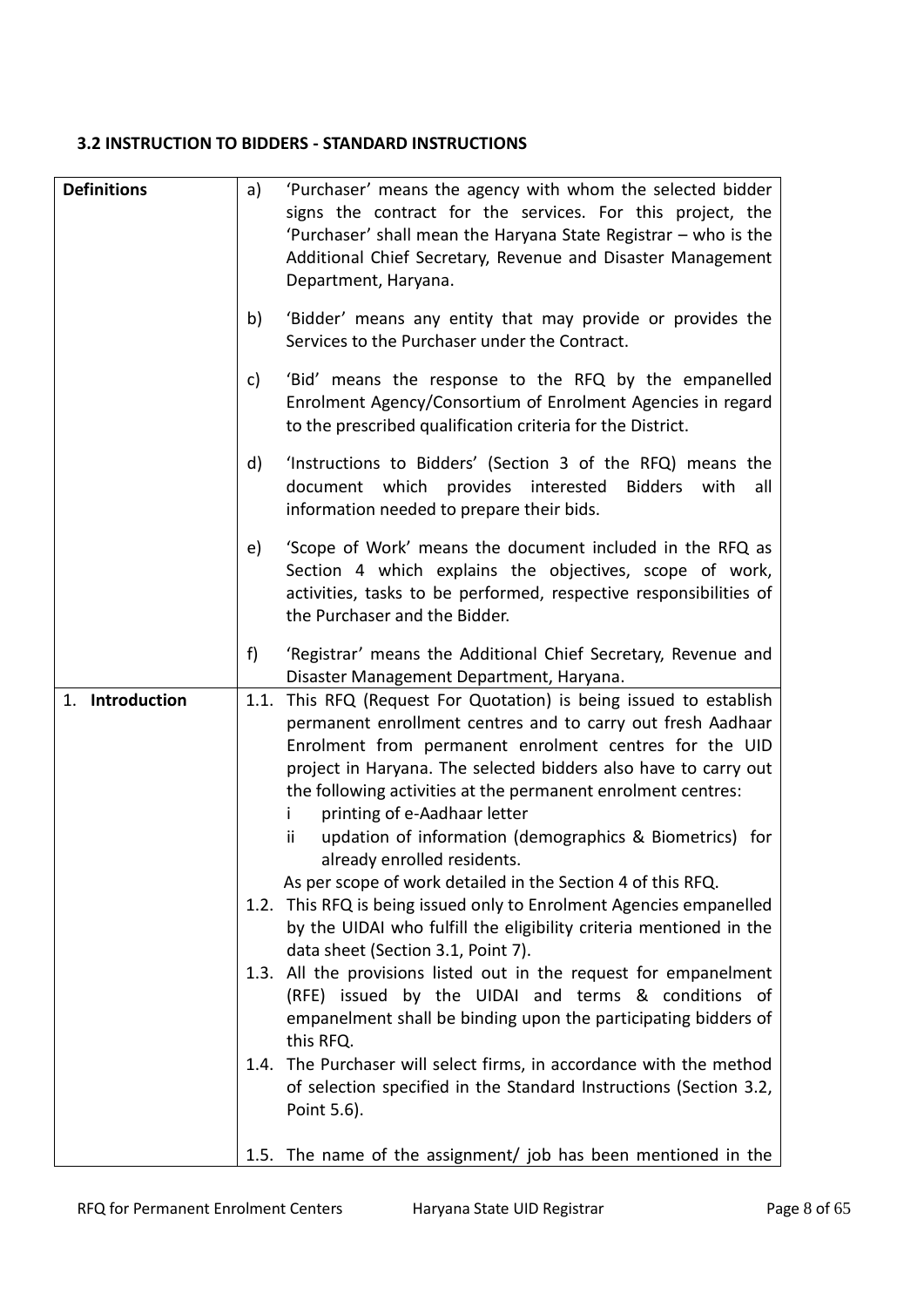|                                | data sheet (Section 3.1, Point 2). Detailed scope of the                  |
|--------------------------------|---------------------------------------------------------------------------|
|                                | assignment/ job has been described in the Scope of Work                   |
|                                | (Section 4).                                                              |
|                                | 1.6. The date, time and address for submission of the bid has been        |
|                                | given in the data sheet (Section 3.1, Points 4 & 9).                      |
|                                |                                                                           |
|                                | Interested bidders are invited to submit a Financial Bid for<br>1.7.      |
|                                | providing services required for the assignment named in the               |
|                                | data sheet.                                                               |
|                                | The Purchaser is not bound to accept any bids, and reserves the<br>1.8.   |
|                                | right to annul the selection process at any time prior to Contract        |
|                                | award, without thereby incurring any liability to the Bidders.            |
| <b>Only one Bid</b>            | 1.9. A Bidder shall submit only one financial bid.                        |
|                                |                                                                           |
| <b>Bid Validity</b>            | 1.10. The bids shall be valid for 90 days from the date of submission     |
|                                | and validity of the bid may be extended as per requirement by             |
|                                | Managing Director, HARTRON.                                               |
|                                | 1.11. Only those consortia that have been empanelled by UIDAI are         |
|                                | eligible to submit a consortium bid. In such a case, the lead             |
|                                | agency empanelled by the UIDAI shall be the lead member of                |
|                                | the consortium and shall be responsible and liable to the                 |
|                                | Purchaser for all aspects of their bid, contract, etc. However, the       |
|                                | consortium partner shall be jointly and severally responsible for         |
|                                | the performance of the contractual obligations.                           |
| <b>Clarification and</b><br>2. | 2.1. Bidders may request a clarification in the RFQ document via e-       |
| <b>Amendment of</b>            | mail addressed to md@hartron.org on or before 20 <sup>th</sup> September, |
|                                | 2013 at 11:00 AM.                                                         |
| <b>RFQ Document</b>            |                                                                           |
|                                | 2.2 At any time before the submission of Bids, the Purchaser may          |
|                                | amend the RFQ by issuing an addendum/ corrigendum in writing.             |
|                                | The addendum/corrigendum shall be published on the designated             |
|                                | website.                                                                  |
| 3. Preparation of              | 3.1. The preparation of the Financial Bid as well as all related          |
| <b>Financial Bid</b>           | correspondence exchanged by the Bidders and the Purchaser                 |
|                                | shall be in English. Bidder shall bear all the costs associated with      |
|                                | the preparation and submission of bids.                                   |
|                                | 3.2. The Financial Bid shall be prepared using the attached Standard      |
|                                | Form given as Annexure III. Details regarding the Financial Bid           |
|                                | Form are given in Section 5 of the RFQ.                                   |
|                                | 3.3. The conditional financial bid shall be summarily rejected.           |
|                                | 3.4. The Bidders shall submit the documents listed in the Data Sheet      |
|                                | (Section 3.1, Point 9) before the bid submission deadline. Non-           |
|                                | submission of any of the required documents prior to the                  |
|                                | deadline for bid submission shall be ground for disqualification          |
|                                | of the bidder.                                                            |
|                                | 3.5. Bidders should mention the price of their services in Indian         |
|                                | Rupees only.                                                              |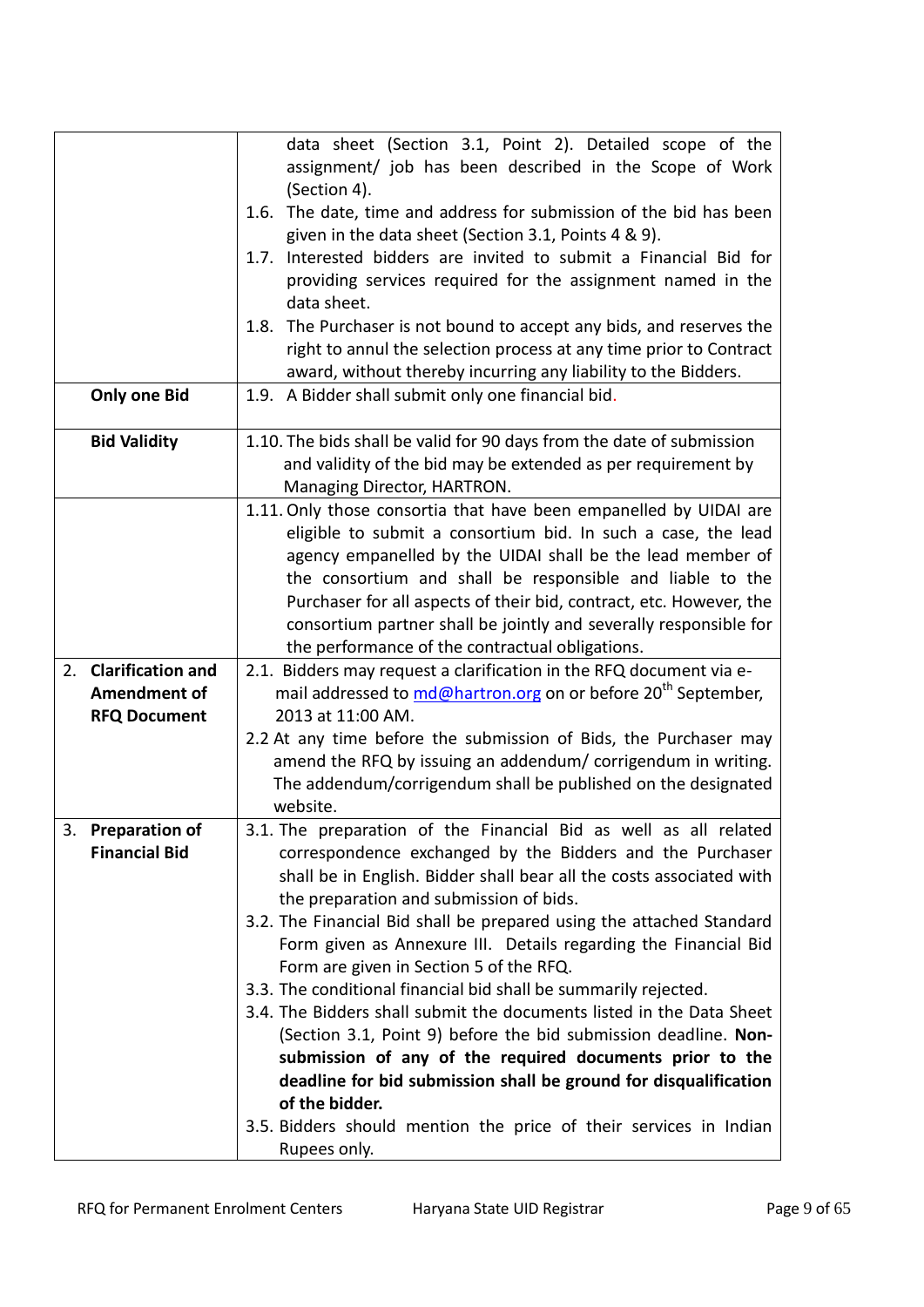| <b>Earnest Money</b>                                | 3.6. Earnest Money Deposit                                                                                                                                                                                                                                                                                                                                                                                                                                                                                                                                                                                                                                                                                                                                                                                                                                                                                                                                                                                                                                                                                                                                                                             |
|-----------------------------------------------------|--------------------------------------------------------------------------------------------------------------------------------------------------------------------------------------------------------------------------------------------------------------------------------------------------------------------------------------------------------------------------------------------------------------------------------------------------------------------------------------------------------------------------------------------------------------------------------------------------------------------------------------------------------------------------------------------------------------------------------------------------------------------------------------------------------------------------------------------------------------------------------------------------------------------------------------------------------------------------------------------------------------------------------------------------------------------------------------------------------------------------------------------------------------------------------------------------------|
| Deposit (EMD)                                       | An EMD of Rs. 10,000/- (Rupees Ten Thousand only) x<br>i.<br>Number of PECs per district for which the bidder is bidding<br>must be submitted along with the Bid. Bidder must bid for<br>minimum of four (4) or more number of applicable districts<br>as mentioned in Annexure V.<br>ii. The EMD should be in the form of a Demand Draft drawn in<br>favour of Managing Director, HARTRON<br>payable<br>at                                                                                                                                                                                                                                                                                                                                                                                                                                                                                                                                                                                                                                                                                                                                                                                            |
|                                                     | Chandigarh, must be submitted along with the Bid.<br>iii. Bid without EMD shall be rejected.                                                                                                                                                                                                                                                                                                                                                                                                                                                                                                                                                                                                                                                                                                                                                                                                                                                                                                                                                                                                                                                                                                           |
|                                                     | iv. No interest shall be payable by the Purchaser on EMD.                                                                                                                                                                                                                                                                                                                                                                                                                                                                                                                                                                                                                                                                                                                                                                                                                                                                                                                                                                                                                                                                                                                                              |
|                                                     | v. The EMD must be submitted along with the Qualification<br>Criteria envelope on or before the bid submission deadline.                                                                                                                                                                                                                                                                                                                                                                                                                                                                                                                                                                                                                                                                                                                                                                                                                                                                                                                                                                                                                                                                               |
| <b>Conditions</b><br>governing<br>forfeiture of EMD | 3.7. The EMD shall be forfeited by the Bidder in the following events:<br>i. If the Bid is withdrawn after opening of the financial bid but<br>before award of the contract during the validity period or<br>any extension agreed by the Bidder thereof.<br>ii. If the Bid is varied or modified in a manner not acceptable to<br>the Purchaser after opening of Bid during the validity period<br>or any extension thereof.<br>iii. If the Bidder tries to influence the evaluation process.<br>iv. If the bidder fails to honor the Price that they have quoted<br>v. In case the bidder has made misleading or false<br>representations or suppressed any information relevant to<br>the bid evaluation in the forms, statements and attachments<br>submitted in proof of the eligibility requirements.<br>vi. In the case of a successful Bidder, if the Bidder fails,<br>To sign the contract within 10 days of issuance of Letter<br>a)<br>of Intent.<br>Violates any of the conditions of this RFQ document or<br>b)<br>indulges in any such activity as would jeopardize the<br>interest of the Purchaser.<br>The decision of the Purchaser regarding forfeiture of the EMD shall be<br>final. |
| <b>Tender Fee</b>                                   | 3.8. Tender Fees<br>All Bidders are required to pay Rs. 5,000/- (Rupees Five<br>Thousand only) towards Tender Fees in the form of a Demand<br>Draft drawn in favor of Managing Director, HARTRON payable at<br>Chandigarh. The Tender Fee is non-refundable.                                                                                                                                                                                                                                                                                                                                                                                                                                                                                                                                                                                                                                                                                                                                                                                                                                                                                                                                           |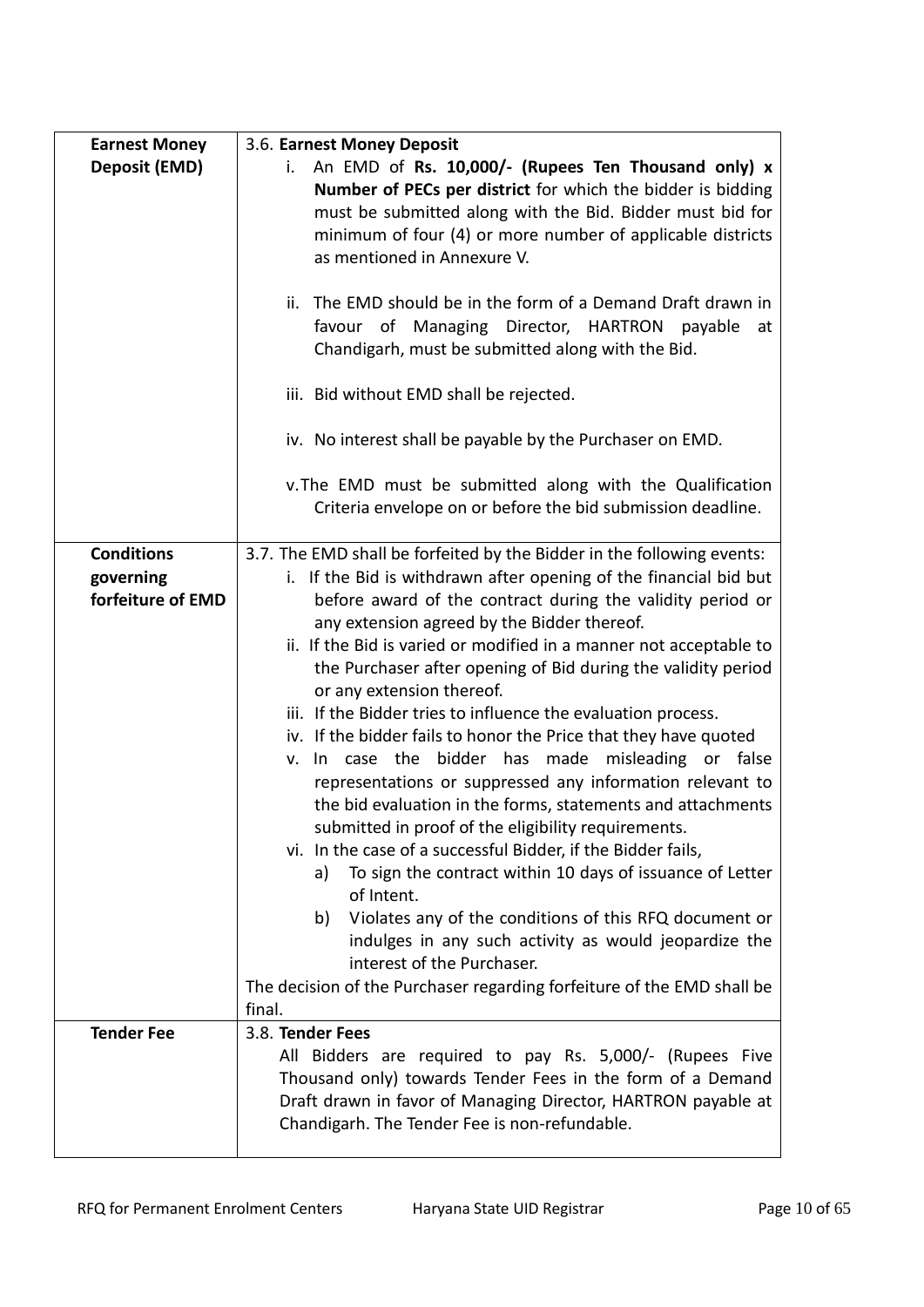|    |                                                                 | The tender fee must be submitted along with the Qualification                                                                                                                                                                                                                                                                                                                                                                                                                                                                                                                                                                                                                                                                                                                                                                                                                                              |
|----|-----------------------------------------------------------------|------------------------------------------------------------------------------------------------------------------------------------------------------------------------------------------------------------------------------------------------------------------------------------------------------------------------------------------------------------------------------------------------------------------------------------------------------------------------------------------------------------------------------------------------------------------------------------------------------------------------------------------------------------------------------------------------------------------------------------------------------------------------------------------------------------------------------------------------------------------------------------------------------------|
|    |                                                                 | Criteria Envelope on or before the deadline for submission of bid.                                                                                                                                                                                                                                                                                                                                                                                                                                                                                                                                                                                                                                                                                                                                                                                                                                         |
|    | Performance                                                     | 3.9. The selected Bidder shall be required to furnish Performance                                                                                                                                                                                                                                                                                                                                                                                                                                                                                                                                                                                                                                                                                                                                                                                                                                          |
|    | <b>Bank Guarantee</b>                                           | Bank Guarantees (PBG) equivalent of Rs. 20,000/- (Rupees<br>Twenty Thousand only) x Number of PECs per district, in the<br>form of unconditional, irrevocable and continuing Bank<br>Guarantees in a form and manner acceptable to the Purchaser.<br>The Performance Bank Guarantees shall be from a nationalized<br>bank in India in favour of Additional Chief Secretary, Revenue and<br>Disaster Management Department, Haryana. The Performance<br>Bank Guarantee must be submitted before the signing of the<br>contract. The Performance Bank Guarantee shall be valid for the<br>period up to contract (contract period + 3 months). The<br>Performance<br><b>Bank</b><br>Guarantee<br>shall<br>invoked<br>for<br>be<br>adjusting/recovering any dues recoverable/payable from/by the<br>Bidder on any account under the contract.<br>On submission of this performance guarantee and after signing |
|    |                                                                 | of the contract, EMD would be returned.                                                                                                                                                                                                                                                                                                                                                                                                                                                                                                                                                                                                                                                                                                                                                                                                                                                                    |
| 4. | Submission,                                                     | 4.1. Any bid received after the deadline for submission shall be                                                                                                                                                                                                                                                                                                                                                                                                                                                                                                                                                                                                                                                                                                                                                                                                                                           |
|    | Receipt, and<br><b>Opening of Bids</b>                          | rejected & returned unopened.                                                                                                                                                                                                                                                                                                                                                                                                                                                                                                                                                                                                                                                                                                                                                                                                                                                                              |
|    | <b>Right to Accept/</b><br><b>Reject the Bid</b>                | 4.2. Purchaser reserves the right to accept or reject any bid and to<br>annul the bid process and reject all such bids at any time prior to<br>award of contract, without thereby incurring any liability to the<br>affected applicant(s).                                                                                                                                                                                                                                                                                                                                                                                                                                                                                                                                                                                                                                                                 |
|    | 5. Public Opening<br>and Evaluation of<br><b>Financial Bids</b> | 5.1. Qualification Criteria Envelopes shall be opened on the date &<br>time specified in the data sheet, in the presence of the bidders'<br>representatives.<br>5.2. Financial Bid Envelopes shall be opened in the presence of the                                                                                                                                                                                                                                                                                                                                                                                                                                                                                                                                                                                                                                                                        |
|    |                                                                 | bidders' representatives. The date and venue for opening of<br>Financial Bid Envelopes shall be informed separately.<br>The Purchaser will correct any computational errors in the<br>i.<br>financial bid. When correcting computational errors, in case<br>of discrepancy between a partial amount and the total<br>amount, or between word and figures the former will<br>prevail.                                                                                                                                                                                                                                                                                                                                                                                                                                                                                                                       |
|    |                                                                 | 5.3. Negotiations with the L1 bidder will be conducted as per<br>procedure of State Government. The date and venue for the<br>meeting shall be informed separately.<br>5.4. Based on the negotiations above, the qualified bidders shall be                                                                                                                                                                                                                                                                                                                                                                                                                                                                                                                                                                                                                                                                |
|    |                                                                 | called for a meeting for award of work. The date and venue for<br>the meeting shall be informed separately.<br>5.5. Each<br>bidder<br>shall<br>compulsorily<br>appoint<br>authorized<br>an                                                                                                                                                                                                                                                                                                                                                                                                                                                                                                                                                                                                                                                                                                                 |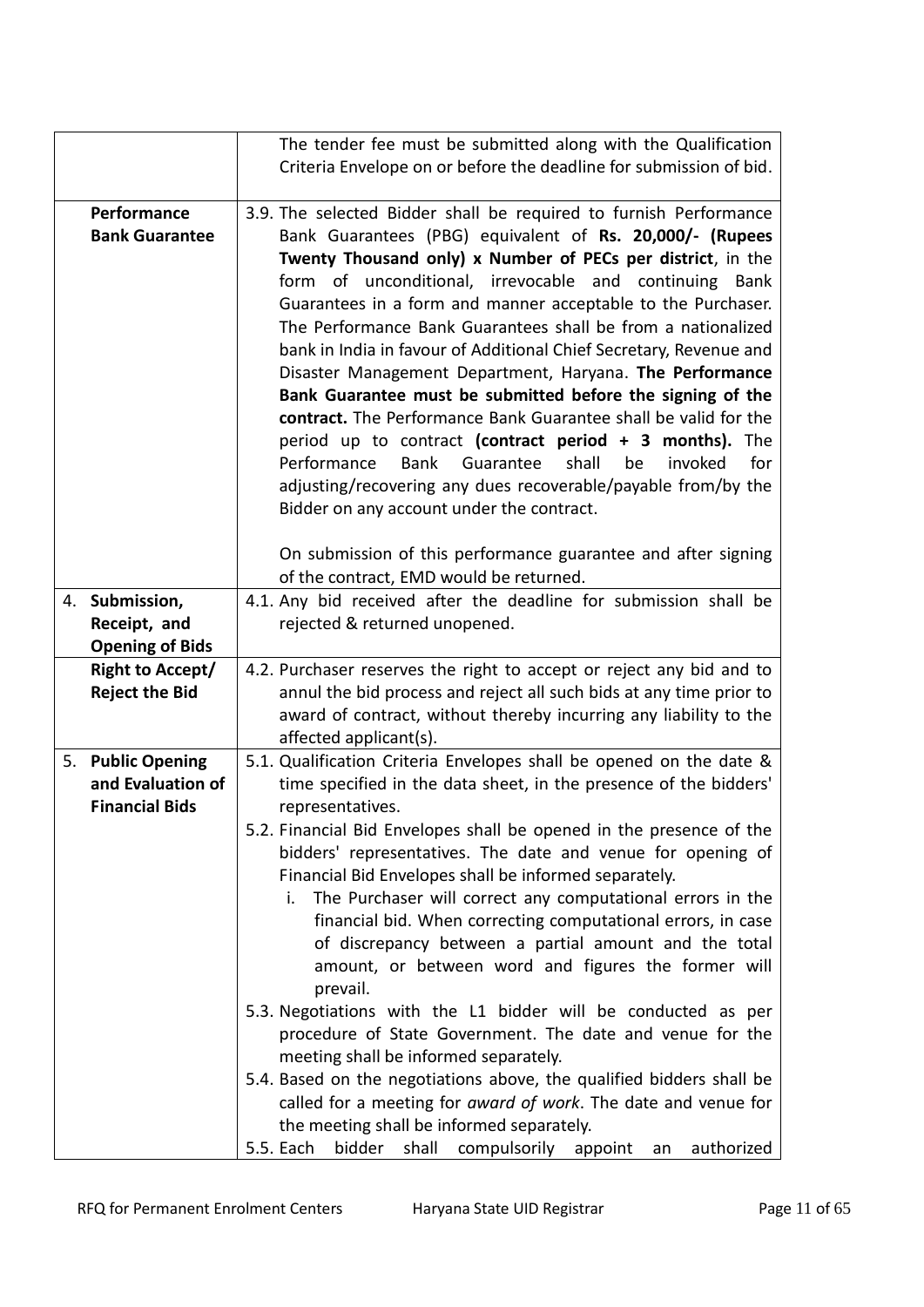|                     | representative with a written authorization for the purpose. Each<br>representative shall attend the said meetings at their own cost<br>and shall have the authority to bind his/her party in relation to<br>any matter arising out of or in connection with this bid process.<br>Non-availability of the Bidder's representative shall be ground for<br>disqualification of the bidder.<br>5.6. Award of Work<br>i. The offer price shall be finalized after negotiations with the<br>L1 bidder as per procedure of State Government. This is<br>termed as the negotiated offer price.<br>ii. The Lowest Bidder (L1) shall be allowed to choose districts<br>of their preference at the negotiated offer price.<br>iii. For the remaining districts, each bidder in the ascending<br>order of quoted price (L2, L3, L4, L5 etc.) shall be allowed to<br>choose districts of their preference at the negotiated offer<br>price.<br>iv. The above process shall be continued till all 11 districts are<br>allotted or there are no more remaining bidders. |  |
|---------------------|-----------------------------------------------------------------------------------------------------------------------------------------------------------------------------------------------------------------------------------------------------------------------------------------------------------------------------------------------------------------------------------------------------------------------------------------------------------------------------------------------------------------------------------------------------------------------------------------------------------------------------------------------------------------------------------------------------------------------------------------------------------------------------------------------------------------------------------------------------------------------------------------------------------------------------------------------------------------------------------------------------------------------------------------------------------|--|
|                     | v. The bidders can take up districts only based on their<br>eligibility as per the Financial Capability Tiers defined by the<br>UIDAI.<br>vi. In case of a tie amongst bidders, the bidder having the<br>higher number of Aadhaar numbers generated (as obtained<br>by the Purchaser from the UIDAI / Aadhaar portal as on<br>date) will be given higher preference.<br>vii. Bidders who are not awarded any districts shall be kept in<br>waiting. Such bidders shall be considered for allocation of<br>work (in ascending order of quoted price) in case the any of<br>the successful bidders is unable to start the work or is in<br>breach of the contract.                                                                                                                                                                                                                                                                                                                                                                                          |  |
|                     | viii. The Purchaser also reserves the right not to award one or<br>more districts if, in the opinion of the purchaser, is not found<br>to be conducive for any reason. The decision of the<br>Purchaser in such matters shall be final and binding and the<br>Purchaser is not obliged to give reasons.                                                                                                                                                                                                                                                                                                                                                                                                                                                                                                                                                                                                                                                                                                                                                   |  |
| 6. Disqualification | 6.1. Purchaser may at its sole discretion and at any time during the<br>evaluation of application, disqualify any applicant, if the<br>applicant has:<br>Made misleading or false representations or suppressed<br>$\bullet$<br>any information relevant to the bid evaluation in the<br>forms, statements and attachments submitted in proof of<br>the eligibility requirements<br>Submitted an application that is not accompanied by                                                                                                                                                                                                                                                                                                                                                                                                                                                                                                                                                                                                                   |  |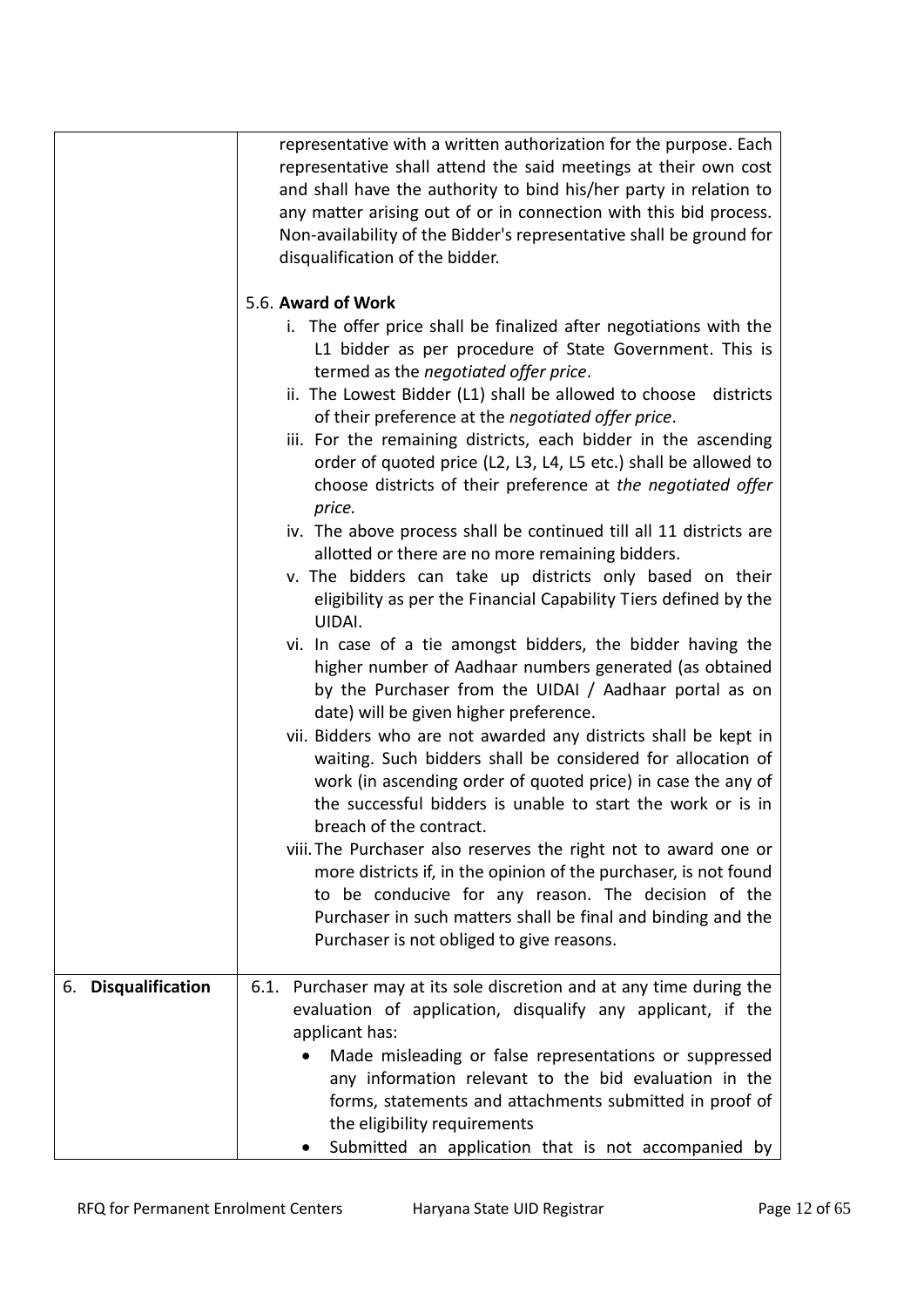|                                         | required documentation or is non-responsive;<br>Failed to provide clarifications related thereto, when<br>sought;<br>Submitted more than one application either as a Single<br>Agency/ Prime Agency/ consortium member; and<br>Was declared ineligible/ suspended / blacklisted or<br>otherwise restrained from enrolments by UIDAI/ the                                                                                                                                                                                                                                                                                                                                                                                                                                                                                                                                                                                                                                                                                                                                                                                                                                                                                                                                                                                                                                                                                                           |
|-----------------------------------------|----------------------------------------------------------------------------------------------------------------------------------------------------------------------------------------------------------------------------------------------------------------------------------------------------------------------------------------------------------------------------------------------------------------------------------------------------------------------------------------------------------------------------------------------------------------------------------------------------------------------------------------------------------------------------------------------------------------------------------------------------------------------------------------------------------------------------------------------------------------------------------------------------------------------------------------------------------------------------------------------------------------------------------------------------------------------------------------------------------------------------------------------------------------------------------------------------------------------------------------------------------------------------------------------------------------------------------------------------------------------------------------------------------------------------------------------------|
| 7. Activities related                   | Government of India / State/ UT Government.<br>7.1. Each selected bidder shall be required to set up at least one (1)                                                                                                                                                                                                                                                                                                                                                                                                                                                                                                                                                                                                                                                                                                                                                                                                                                                                                                                                                                                                                                                                                                                                                                                                                                                                                                                              |
| to the Award of                         | enrolment stations at each PEC in the Districts allotted to them                                                                                                                                                                                                                                                                                                                                                                                                                                                                                                                                                                                                                                                                                                                                                                                                                                                                                                                                                                                                                                                                                                                                                                                                                                                                                                                                                                                   |
| the Contract                            | (for details, refer Annexure V). All the PECs allocated to Bidder<br>must make operational within 30 days from the date of issuance<br>of Letter of Intent.<br>The bidder must follow all the instructions for on boarding<br>issued by UIDAI from time to time in letter and spirit.<br>7.2. The Letter of Intent shall be ideally issued after the finalization<br>of the initial Work Plan by the selected bidder. However, if the<br>finalization of the work plan prior to the issuance of Letter of<br>Intent is not found feasible due to practical constraints - the<br>work plan will have to be finalized within 7 days of issue of<br>Letter of Intent in any case.<br>7.3. The Bidders shall sign the contract as per the standard form of<br>contract in Annexure VI within 10 days of issuance of the Letter<br>of Intent.<br>7.4. The Bidder shall commence the work in the Districts awarded to<br>them as per the plan mutually agreed, within 30 days from the<br>issuance of Letter of Intent. In case the selected Bidder fails to<br>start the work within the time specified above, then the<br>Purchaser may, at their discretion, cancel the award of work<br>after giving 7 days due notice. In the absence of satisfactory<br>response, the Purchaser shall have the right to invoke the<br>performance bank guarantee(s) in addition to retaining the<br>option to award the work to any another eligible bidder as per |
|                                         | the process defined in section 5.6 above.                                                                                                                                                                                                                                                                                                                                                                                                                                                                                                                                                                                                                                                                                                                                                                                                                                                                                                                                                                                                                                                                                                                                                                                                                                                                                                                                                                                                          |
| <b>Termination of</b><br>8.<br>contract | 8.1. The Purchaser reserves the right to terminate the contract if any<br>selected bidder is unable to perform for any two consecutive<br>months or three non consecutive months (Please refer Section<br>4.3 - Service Levels & Penalties).<br>8.2. The Purchaser, without any liability, reserves the right to<br>terminate the contract in the event the selected bidder fails to<br>maintain a valid empanelment status with the UIDAI for any<br>reason whatsoever; or overruns the UIDAI-assigned quota/limits<br>of enrolments; or any such contingency rendering the bidder<br>unable to perform as required by the contract. In this context,                                                                                                                                                                                                                                                                                                                                                                                                                                                                                                                                                                                                                                                                                                                                                                                             |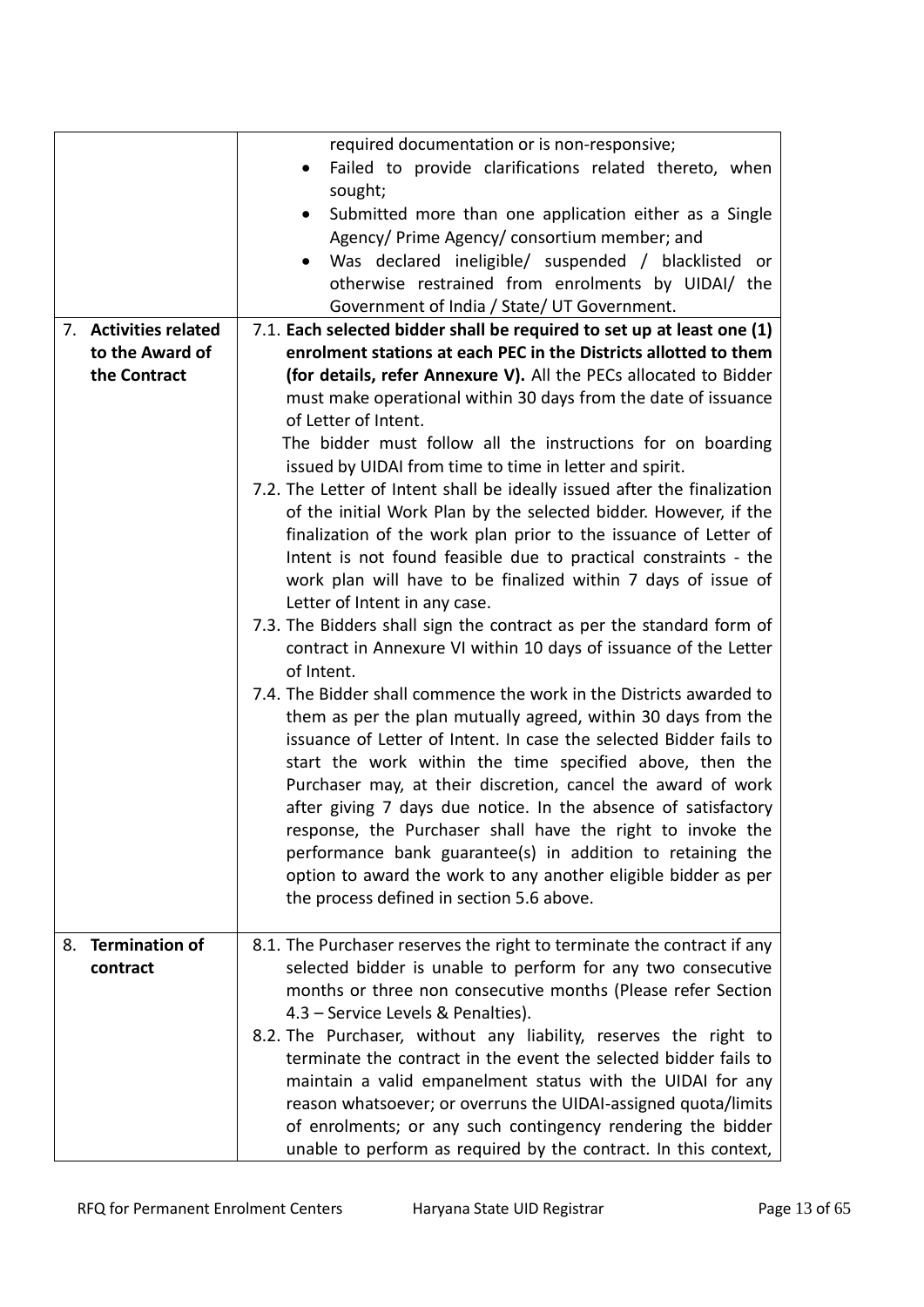|                                                 | the term "valid empanelment status" means "not expired /<br>suspended / ineligible / blacklisted or otherwise restrained from<br>enrolments.<br>8.3. The Purchaser, without prejudice or liability, reserves the right<br>to terminate the contract and/or suspend PECs as and when<br>UIDAI does not extend Aadhaar support at PECs or in the event<br>necessary approvals for continuation of enrolment are not<br>available to the Purchaser.<br>8.4. In case of termination, the Purchaser reserves the right to<br>allocate the contract to one of the other selected bidders who is<br>highest in terms of performance, in accordance with the process<br>described in this RFQ document.                                                                                                                                                                                                                                                                                                                                                                                                                                                                                                                                                                                                                                                                                                                                                                                                                                                                                                                                                                                                                                                                                                                                                                                                                                       |
|-------------------------------------------------|---------------------------------------------------------------------------------------------------------------------------------------------------------------------------------------------------------------------------------------------------------------------------------------------------------------------------------------------------------------------------------------------------------------------------------------------------------------------------------------------------------------------------------------------------------------------------------------------------------------------------------------------------------------------------------------------------------------------------------------------------------------------------------------------------------------------------------------------------------------------------------------------------------------------------------------------------------------------------------------------------------------------------------------------------------------------------------------------------------------------------------------------------------------------------------------------------------------------------------------------------------------------------------------------------------------------------------------------------------------------------------------------------------------------------------------------------------------------------------------------------------------------------------------------------------------------------------------------------------------------------------------------------------------------------------------------------------------------------------------------------------------------------------------------------------------------------------------------------------------------------------------------------------------------------------------|
| 9. Taxes, Duties and<br><b>Statutory Levies</b> | 9.1. The Bidder shall bear all personnel taxes levied or imposed on<br>its personnel, sub-contractor(s), consultants, or any other<br>member of Bidder's Team, etc. on account of payment received<br>under this Contract. The Bidder shall bear all corporate taxes,<br>levied or imposed on the Bidder on account of payments<br>received by it from the Purchaser for the work done under this<br>Contract.<br>9.2. The Bidder shall bear all taxes and duties etc. levied or imposed<br>on the Bidder under the Contract including but not limited to<br>Sales Tax, Customs duty, Excise duty, Octroi, Service Tax, VAT,<br>Works Contracts Tax and all Income Tax levied under Indian<br>Income Tax Act $-$ 1961 or any amendment thereof up to the<br>date for submission of final price bid, i.e., on account of<br>payments received by him from the Purchaser for work done<br>under the Contract. It shall be the responsibility of the Bidder to<br>submit to the concerned tax authorities the returns and all<br>other connected documents required for this purpose. The<br>Bidder shall also provide the Purchaser such information, as it<br>may be required in regard to the Bidder's details of payment<br>made by the Purchaser under the Contract for proper<br>assessment of taxes and duties. The amount of tax withheld by<br>the Purchaser shall at all times be in accordance with Indian Tax<br>Law and the Purchaser shall comply with the laws laid down in<br>this regard.<br>9.3. If there is any reduction or increase in taxes / duties due to any<br>reason whatsoever, after Notification of Award, the same shall<br>be passed on to the Purchaser.<br>9.4. Bidder shall indemnify Purchaser against any and all liabilities or<br>claims arising out of this Contract for such taxes including<br>interest and penalty any such Tax Authority may assess or levy<br>against the Purchaser/Bidder. |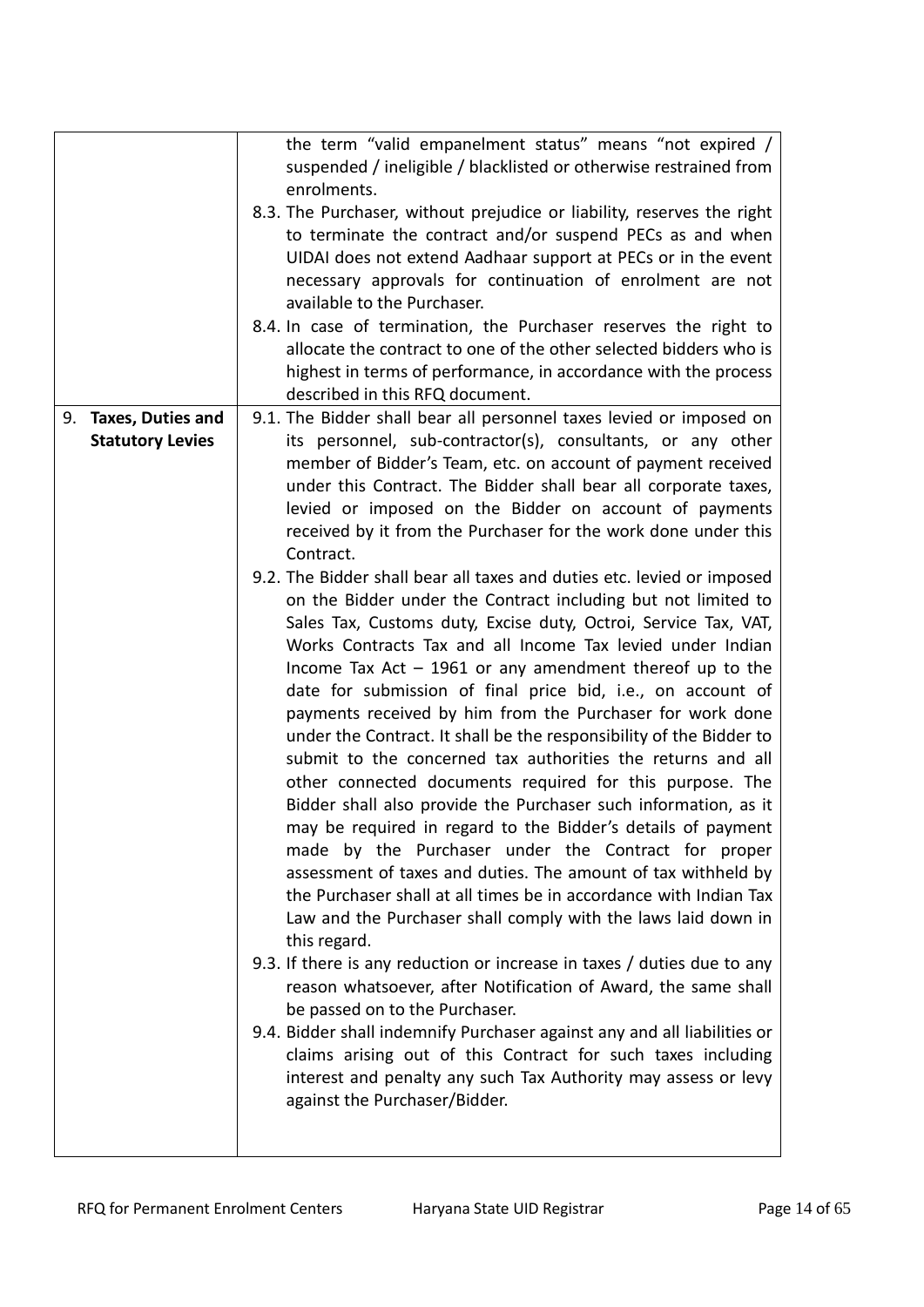| <b>Deductions:</b>                                                                                                                                                                                                                                                                                                                                                                                                                                                                                                                                                                                                                                          |
|-------------------------------------------------------------------------------------------------------------------------------------------------------------------------------------------------------------------------------------------------------------------------------------------------------------------------------------------------------------------------------------------------------------------------------------------------------------------------------------------------------------------------------------------------------------------------------------------------------------------------------------------------------------|
| 9.5. All payments to the Bidder shall be subject to the deductions of<br>tax at source under Income Tax Act, and other taxes and<br>deductions as provided for under any law, rule or regulation. All<br>costs, damages or expenses which Purchaser may have paid or<br>incurred, for which under the provisions of the Contract, the<br>Bidder is liable, the same shall be deducted by Purchaser from<br>any dues to the Bidder. All payments to the Bidder shall be<br>made after making necessary deductions as per terms of the<br>Contract and recoveries towards facilities, if any, provided by<br>the Purchaser to the Bidder on chargeable basis. |
| 9.6. The Purchaser shall if so required by applicable laws in force, at                                                                                                                                                                                                                                                                                                                                                                                                                                                                                                                                                                                     |
| the time of payment, deduct income tax payable by the Bidder<br>at the rates in force, from the amount due to the Bidder and pay<br>to the concerned tax authority directly.                                                                                                                                                                                                                                                                                                                                                                                                                                                                                |

*\*Note: Any Bidder engaged by Haryana State as an Enrollment Agency (individually or as consortium partner) are not eligible to participate in this RFQ except enrolment agencies engaged against RFQ dt. 04.01.2013 issued by Haryana State UID Registrar.*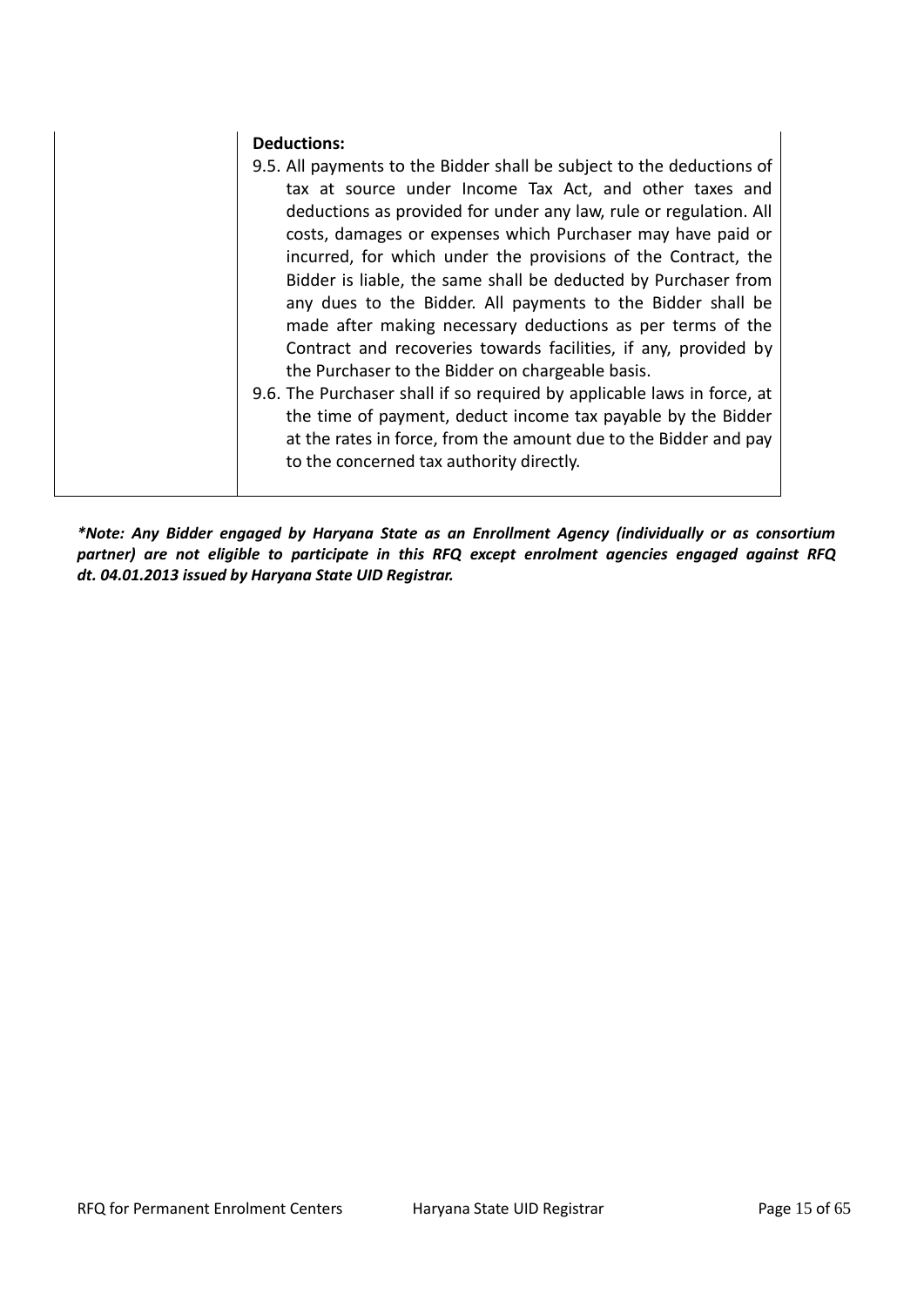# **4. SCOPE OF WORK**

#### **4.1 FUNCTIONAL SCOPE**

#### **I. UID Enrolment as per UIDAI Guidelines**

The functional scope of this document includes all the activities required by UIDAI from Enrolment Agencies for the enrolment of residents in Haryana at Permanent Enrolment Centres. In the process, Enrolment Agencies will be required to deploy Permanent Enrolment Centres identified by the Purchaser as per Annexure V. The PECs will cater to the ongoing enrolment and data update needs of residents. Besides new enrolments, such Centers would be instrumental in recording changes/ updates/ correction to the data of already enrolled residents (as per UIDAI guidelines) as and when required by the residents.

The Permanent Enrolment Centres must be operated for an initial period of two years. The Purchaser may extend this period on mutual agreement by both parties. However, the purchaser reserves the right to close down or shift the location or to add any permanent enrolment centre at any time during the contract.

Each Permanent Enrolment Centre will have at least one (1) enrolment station which will be operational on all working days without fail. The enrolment agency will required to establish more number of enrolment stations, if required at PECs. While the State shall provide space and electricity for the Centre, the Enrolment Agency shall be required to bear the cost of IT infrastructure, furniture, power backup, required manpower and Internet Connectivity capable of handling full load conditions at all times.

**The responsibilities of the Enrolment Agency include (but not limited to) hiring, training & certification of manpower, procurement & certification of prescribed IT infrastructure (including biometric devices), furniture, power backup, enrolment of residents at PECs, transfer of data to UIDAI and Registrar, handling of enrolment documents, sending enrolment MIS to UIDAI and Registrar, ensuring privacy & security of enrolment data etc. – all as per standard processes prescribed by UIDAI.** As the bidders are UIDAI empanelled Enrolment Agencies, they are expected to be fully conversant with the functional scope of UID enrolment and latest UIDAI guidelines.

# **All guidelines and policies issued by UIDAI in this regard and any update/modification made from time to time in the functional scope shall apply and the bidder shall adhere to the same.**

Further as per the latest guidelines for Phase II of enrolments by UIDAI, the following points are reiterated:

- i. The Enrolment Agency shall update the location of the PECs in the prescribed format on the designated portal.
- ii. The enrolment agency shall install GPS in enrolment machines in accordance with the procedure laid down by UIDAI
- iii. The Enrolment Agency shall make provision for Scanning of Enrolment & Verification Documents of residents at the time of enrolment as and when made applicable by UIDAI. The Enrolment Agency shall also be responsible for the quality control of scanned documents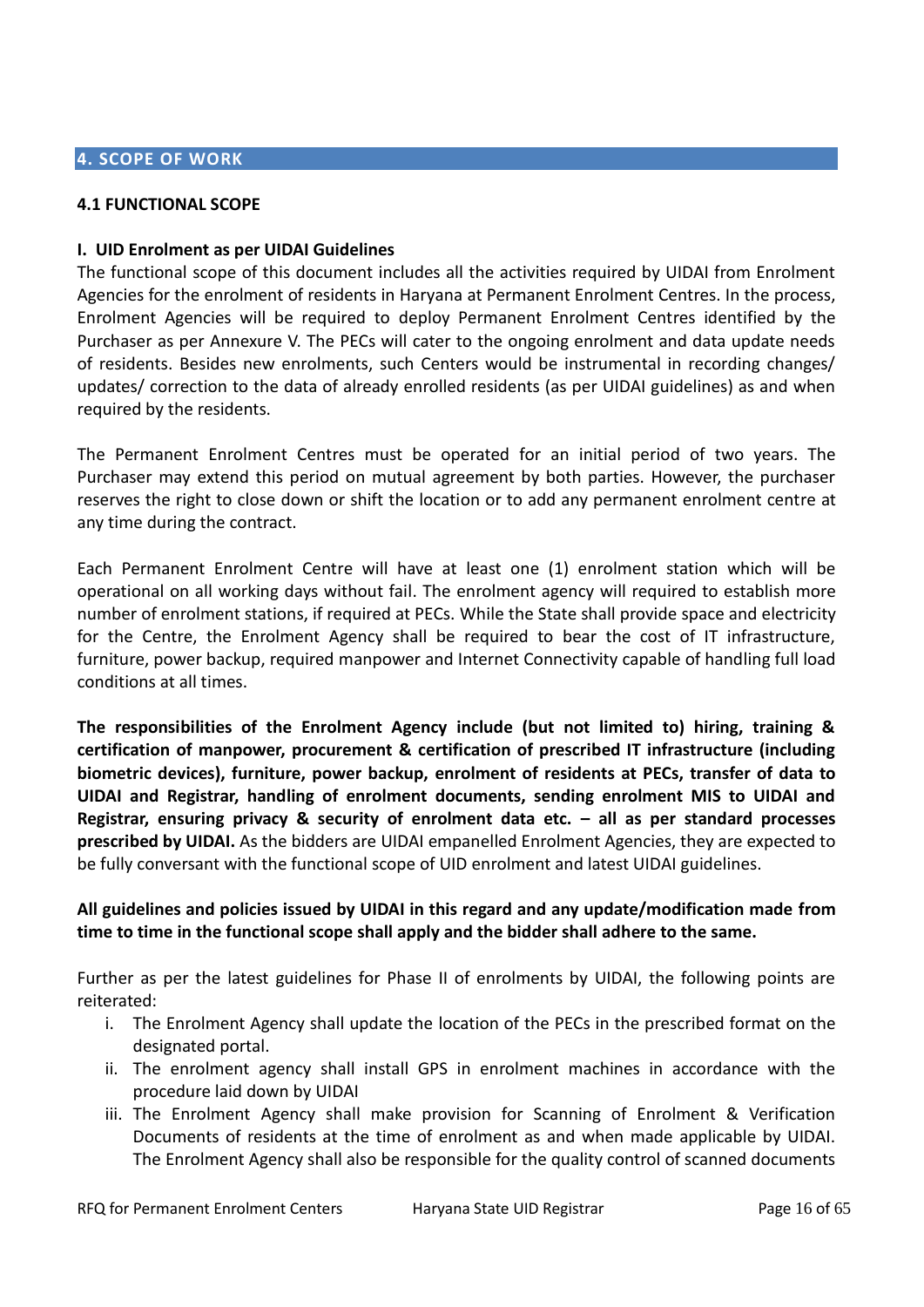and shall adhere to the quality standards prescribed by UIDAI. Until the time document scanning is made applicable by UIDAI, the Enrolment Agency shall be responsible for handing over the documents to the DMS vendor appointed by UIDAI for the purpose.

# **It may be noted that the enrolment Agency shall be responsible for re-enrolling residents at PECs whose enrolment has been rejected by UIDAI due to inadequate Data Quality or other errors.**

#### **II. Handing Over Registrar Data Packets to the Purchaser**

In addition to transferring the KYR data packets to UIDAI, the Enrolment Agency shall hand over the Registrar Data Packets for all enrolments to the Purchaser. The frequency and the method of handing over the data shall be finalized by the Purchaser.

The Enrolment Agency shall be required to place one Operations Coordinator at the project management office of the Purchaser at Chandigarh. It shall be the responsibility of the Operations Coordinator to ensure that the Registrar Data Packets are transferred to the Purchaser as per the finalized process.

It may be noted here that the Payment Terms for enrolment are based upon the receipt of Registrar Data Packets by the Purchaser (For details, please refer Section 4.4 – Terms of Payment).

#### **III. IEC**

The Enrolment Agency shall play an active role in IEC activities in collaboration with the State. While it shall be the responsibility of the State to provide IEC material (including Posters, Pamphlets, Banners etc.), the Enrolment Agency shall be required to actively participate along with the State in disseminating information pertaining to UID Enrolment in general, Key Messages in their respective Districts.

#### **IV. MIS**

The Enrolment Agency shall send Enrollment statistics on Enrollment status to Registrar/UIDAI on a regular basis. The formats and contents shall be decided by UIDAI/Registrar. Non compliance will lead to penalties which will be decided by the Registrar.

#### **4.1.1 ADDITIONAL SERVICES TO BE PROVIDED BY THE ENROLMENT AGENCY AT PECs**

#### **I. Capture of Haryana KYR+ Data**

The State of Haryana has finalized its KYR+ data fields to be used for its various e-Governance applications (for details of KYR+ fields refer Annexure IV). In addition to capturing the KYR and biometric data as mandated by UIDAI at the time of resident enrolment, the enrolment agency shall:

- i. Capture the KYR+ fields on the enrolment form and digitize the same in the software developed and provided by the State for the purpose (including applying any software updates that may be necessary from time to time)
- ii. Print the acknowledgement cum consent slip containing the KYR+ data and provide a copy of the same to the resident.
- iii. Upload the KYR+ data to the Haryana State Data Repository in online mode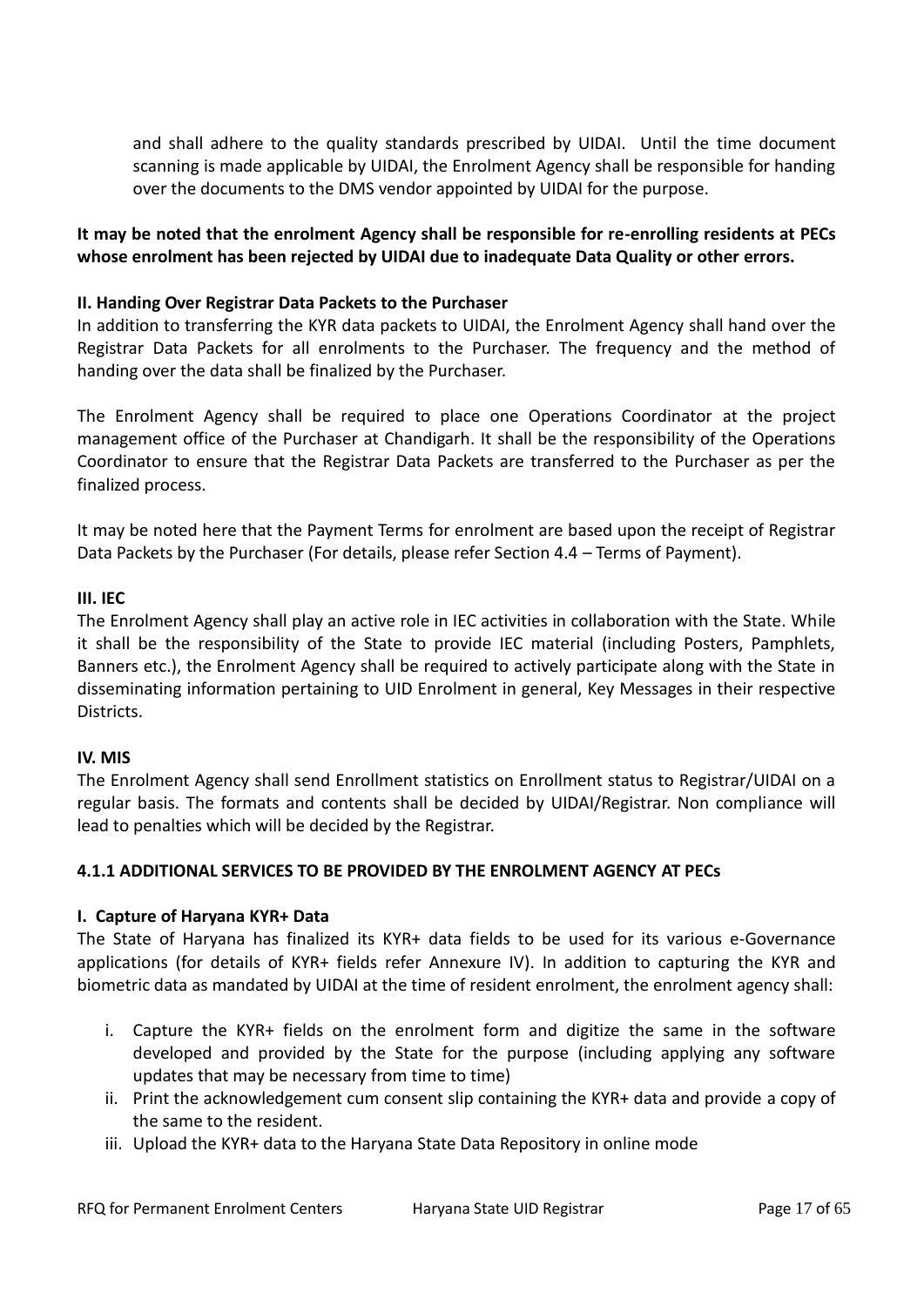- iv. Manage documents provided by the resident in as proof of KYR+ data in accordance with KYR document management norms i.e.:
	- a) Till the document scanning facility is made available by UIDAI in Aadhaar Software, the Enrolment Agency shall hand over the KYR+ documents to the DMS vendor appointed by UIDAI
	- b) As and when the document scanning facility is made available by UIDAI in the Aadhaar software, the Enrolment Agency shall scan KYR+ documents at the time of enrolment of resident.

The State has developed Software for the capture of KYR+ data, printing of KYR+ acknowledgement cum consent slip, upload of KYR+ data to the Haryana State Data Repository. The Enrolment Agency shall be required to adhere to this Software for KYR+ data capture. Further it may be noted that the Purchaser reserves the right to make any changes in the KYR+ data fields.

# **II. Downloading & Printing of e-Aadhaar Letter**

- I. Apart from fresh enrolments these centres can also be used for finding the status of Aadhaar enrolments, e-Aadhaar letter printing and Lost UID enrolments. The Purchaser envisages having the same facilities to be provided in the PECs whereby residents will be able to know their Aadhaar Status, e-Aadhaar letter printing etc.
- II. The Enrolment Agency shall adhere about the updation of information of the residents (demographics & biometrics) and follow the latest UIDAI guidelines issued by UIDAI time-totime.

#### **III. Usage of a Web Based System for Pre-Enrolment/Online Appointment**

The Purchaser envisages to have a web based pre-enrolment system (developed and operated by and at the Purchaser's cost) whereby residents can submit their demographic data to the Enrolment Agency though a website prior to their enrolment at any given center**.** The system will also allow residents to independently (of pre-enrolment) schedule an online appointment for enrolment and choose any available center for this purpose.

The Enrolment Agency shall adhere to the web based pre-enrolment system as and when the same is made operational by the State. This would involve transmission of the data related to pre enrolments and appointments collected through the web interface to the respective enrolment centers and taking these up at the time of actual enrolment for the designated individual.

#### **IV. Printing of Enrolment Forms**

It shall be the responsibility of the Enrolment Agency to print enrolment forms and make them available to residents in sufficient numbers at PECs in the allotted Districts. The enrolment agency shall need to adhere to the enrolment form template prescribed by UIDAI.

The Enrolment Agency must adhere to basic printing and paper quality standards. The forms shall be printed on minimum 80 GSM paper.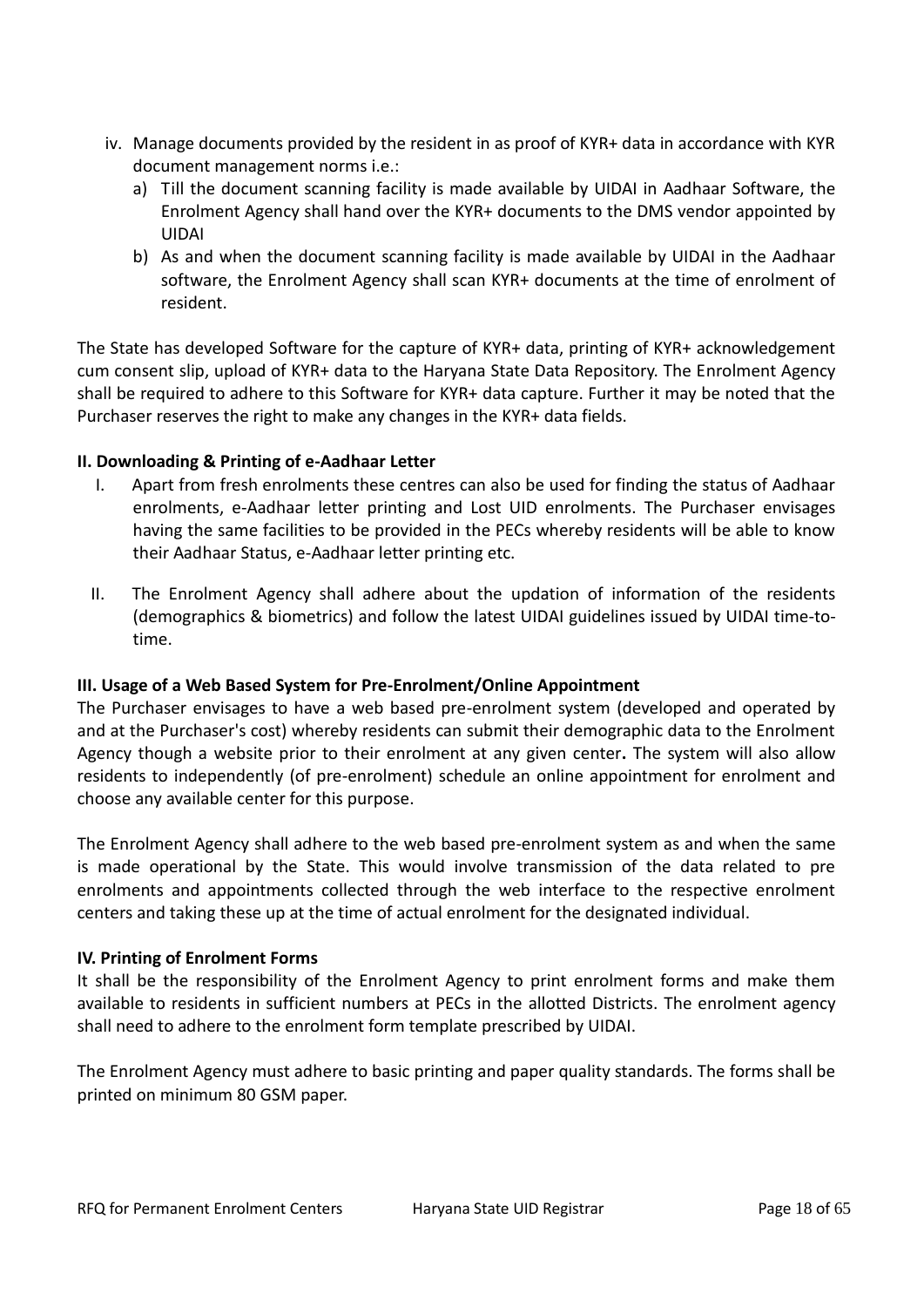#### **4.2 GEOGRAPHICAL SCOPE**

The Geographical scope of work includes **eleven (11) districts** of Haryana. The details of Districts along with target number of Permanent Enrolment Centres to be deployed in each District are given in Annexure V.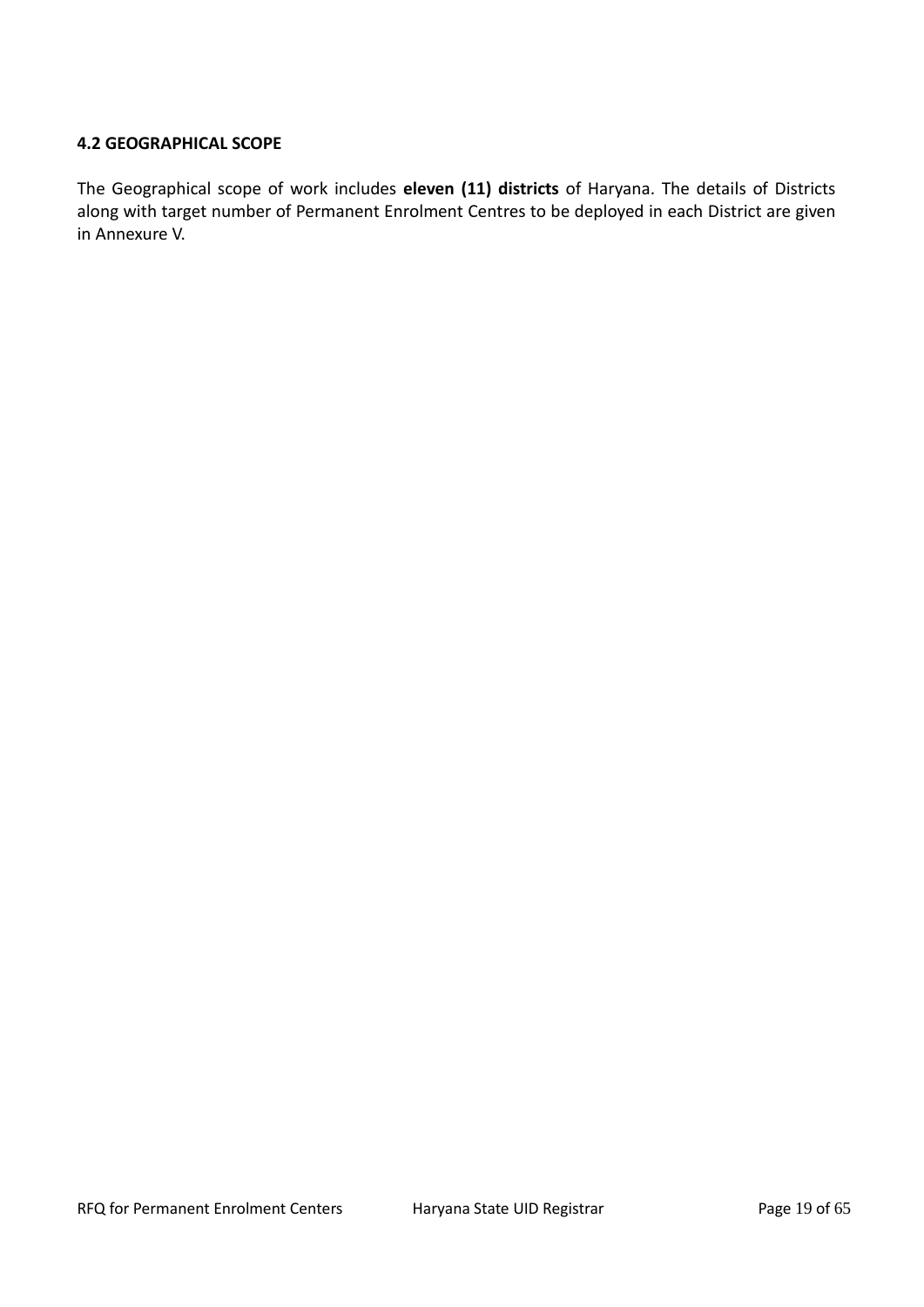#### **4.3 SERVICE LEVELS AND PENALTIES**

| Sr.            | <b>Performance Indicator</b>                                                                                                                                                                                                                                                                                          | <b>Service Level Requirement</b>                                                                                   | <b>Penalty</b>                                         |
|----------------|-----------------------------------------------------------------------------------------------------------------------------------------------------------------------------------------------------------------------------------------------------------------------------------------------------------------------|--------------------------------------------------------------------------------------------------------------------|--------------------------------------------------------|
| <b>No</b>      |                                                                                                                                                                                                                                                                                                                       |                                                                                                                    |                                                        |
| $\mathbf{1}$   | Number of Live Permanent Enrolment<br><b>Stations</b>                                                                                                                                                                                                                                                                 | Each center (including the<br>specified number of<br>Enrolment Stations therein)                                   | Rs. 1000/- per<br>station-day<br>shortfall             |
|                | Parameter:<br>Live (Permanent) Station Days<br>Measurement:                                                                                                                                                                                                                                                           | must be setup within 30<br>days of the site-readiness<br>notification by the<br>Purchaser.                         |                                                        |
|                | The number of live permanent                                                                                                                                                                                                                                                                                          |                                                                                                                    |                                                        |
|                | enrolment stations days shall be on<br>calculated using MIS reports.                                                                                                                                                                                                                                                  | Each station at the center<br>should be Live on all<br>working days, for the entire<br>contract period thereafter. |                                                        |
| $\overline{2}$ | Data Quality - Error in KYR demographic<br>Information                                                                                                                                                                                                                                                                | EA must ensure data<br>accuracy                                                                                    | Penalty<br>amount as per<br><b>UIDAI</b><br>guidelines |
| 3              | Data Quality - Error like biometric mix-<br>up, process violation such as capturing<br>multiple residents photograph or<br>biometrics in the same packet, capturing<br>photo from a photo, recording residents<br>as biometric exception when their<br>biometric modalities are available and<br>can be captured etc. | EA must ensure data<br>accuracy                                                                                    | Penalty<br>amount as per<br><b>UIDAI</b><br>guidelines |

The following service levels shall be applicable for the entire duration of the project:

In addition to the above, any and all penalties as levied by UIDAI from time to time will be applicable and will be borne by the Enrolment Agency.

In case of serious errors, the State Government/ UIDAI may file criminal cases against the concerned operator and supervisor in case an attempt to fraud can be established.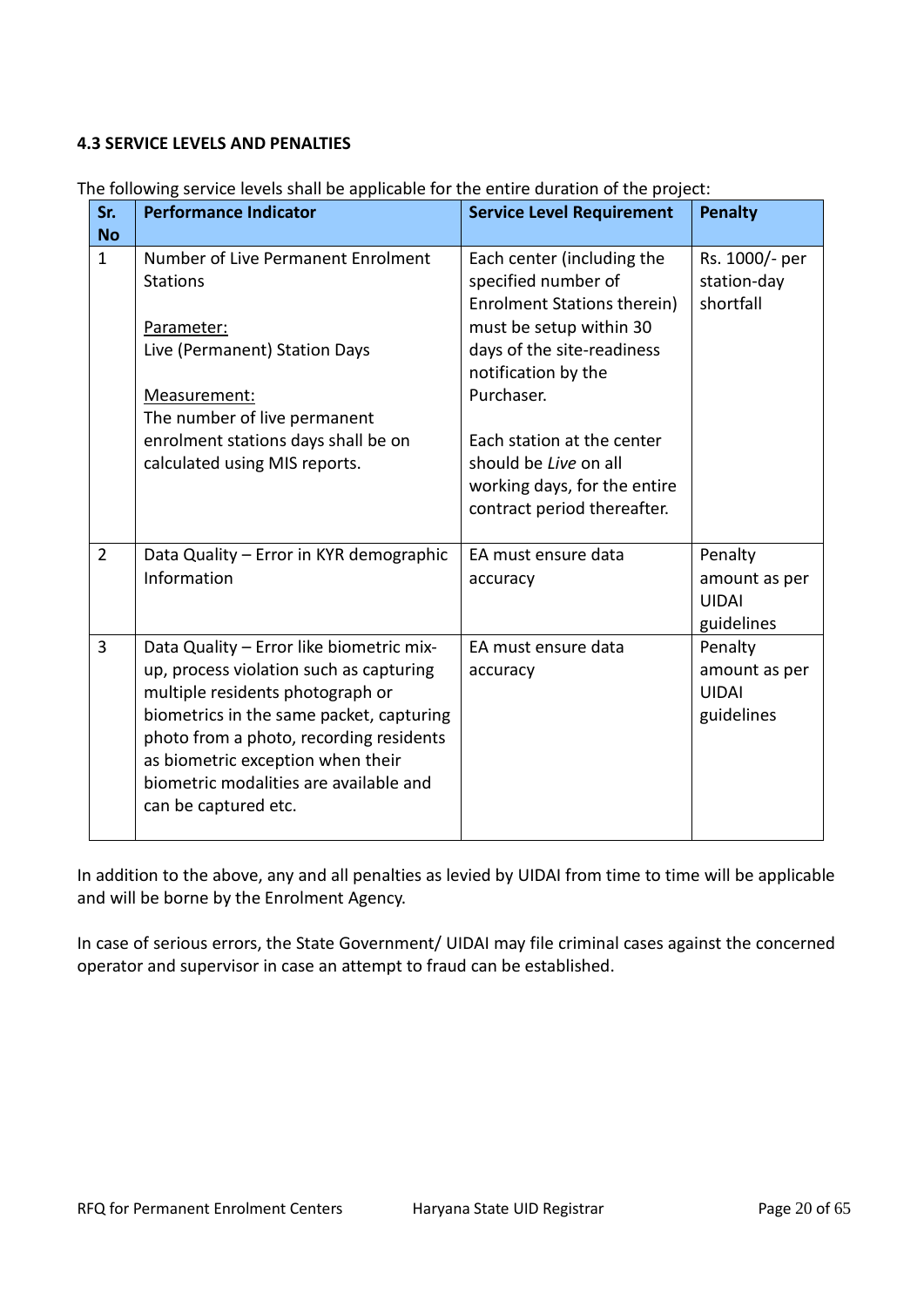#### **4.4 TERMS OF PAYMENT**

The detailed Terms of Payment are as given below:

#### **I. Payment for Enrolments**

The payment to the Enrolment Agency would be based on the number of successful Aadhaar generated after the corresponding amount has been received from UIDAI and the receipt of KYR and KYR+ data by the Purchaser.

#### **Note:**

a) The Enrolment Agency shall be paid an additional Rs. 1/- (Rupee One only) for the capture of KYR+ data of each resident. The Enrollment Agency shall be eligible for this additional payment on capture of all mandatory KYR+ fields and at least one optional KYR+ field per resident (Please refer Annexure IV for details of KYR+ data fields).

#### **II. Payment Method**

The Enrolment Agency is required to raise an invoice to the purchaser on a monthly basis based on MIS. MIS data not submitted to Purchaser shall not qualify for the purpose of invoicing. The amount payable would be:

#### **Payment Amount = Reconciled Invoice Value – Penalties**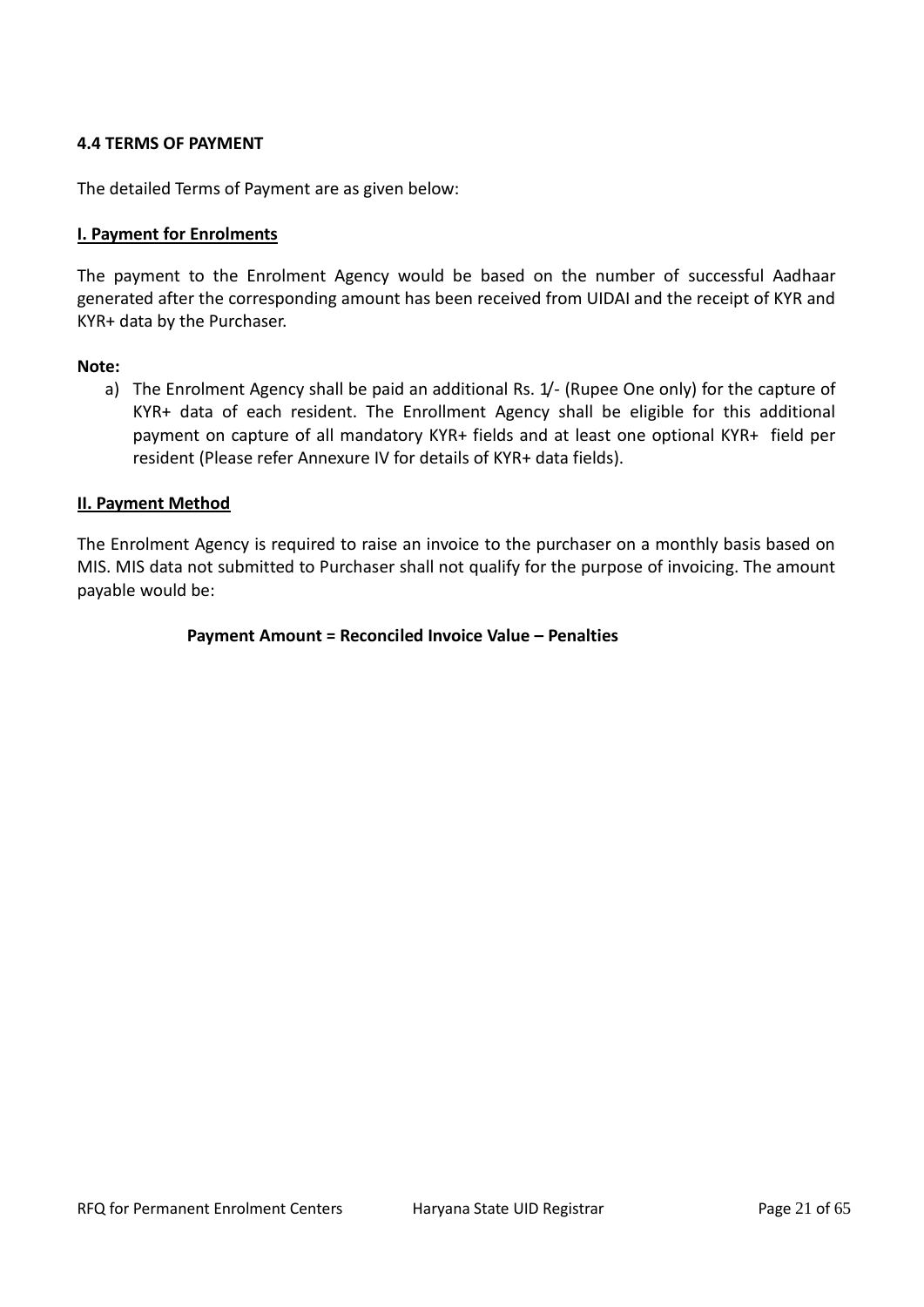# **4.5 Roles and Responsibilities**

| Organisation            | <b>Responsibilities</b>                                                                                                                   |
|-------------------------|-------------------------------------------------------------------------------------------------------------------------------------------|
| <b>Enrolment Agency</b> | Develop Enrolment Work plan including number of<br>$\bullet$<br>machines, locations, timelines etc in consultation with the<br>Purchaser. |
|                         | Procure certified biometric devices                                                                                                       |
|                         | Procure furniture, hardware and infrastructure<br>for<br>enrolments                                                                       |
|                         | Ensure enrolment software (including KYR+ software) is<br>$\bullet$<br>installed on required laptops/ desktops                            |
|                         | Ensure processes and standards prescribed by UIDAI and the<br>purchaser are followed                                                      |
|                         | Ensure capture of KYR+ data at the time of enrolment                                                                                      |
|                         | Work closely with the Purchaser in enrolment publicity and<br>awareness                                                                   |
|                         | Ensure availability of certified/trained operators/supervisors<br>$\bullet$<br>at permanent enrolment centres as per UIDAI guidelines.    |
|                         | Ensure availability of enrolment forms in adequate numbers<br>٠<br>and stationary.                                                        |
|                         | adequate<br>backup<br>Ensure<br>arrangement at<br>permanent<br>enrolment centre.                                                          |
|                         | Take remedial / corrective action in case of process/quality<br>deviations.                                                               |
|                         | Enable successful data transfer to CIDR and Purchaser.                                                                                    |
|                         | Ensure timely upload of enrolment MIS data to UIDAI and<br>Purchaser                                                                      |
|                         | Ensure adherence to document<br>management<br>system<br>prescribed by UIDAI and Purchaser.                                                |
|                         | Carry out the enrolment operations as specified in the work<br>plan as may be modified from time to time                                  |
|                         | Take remedial steps in case there are errors and quality<br>issues with regard to enrolments carried out                                  |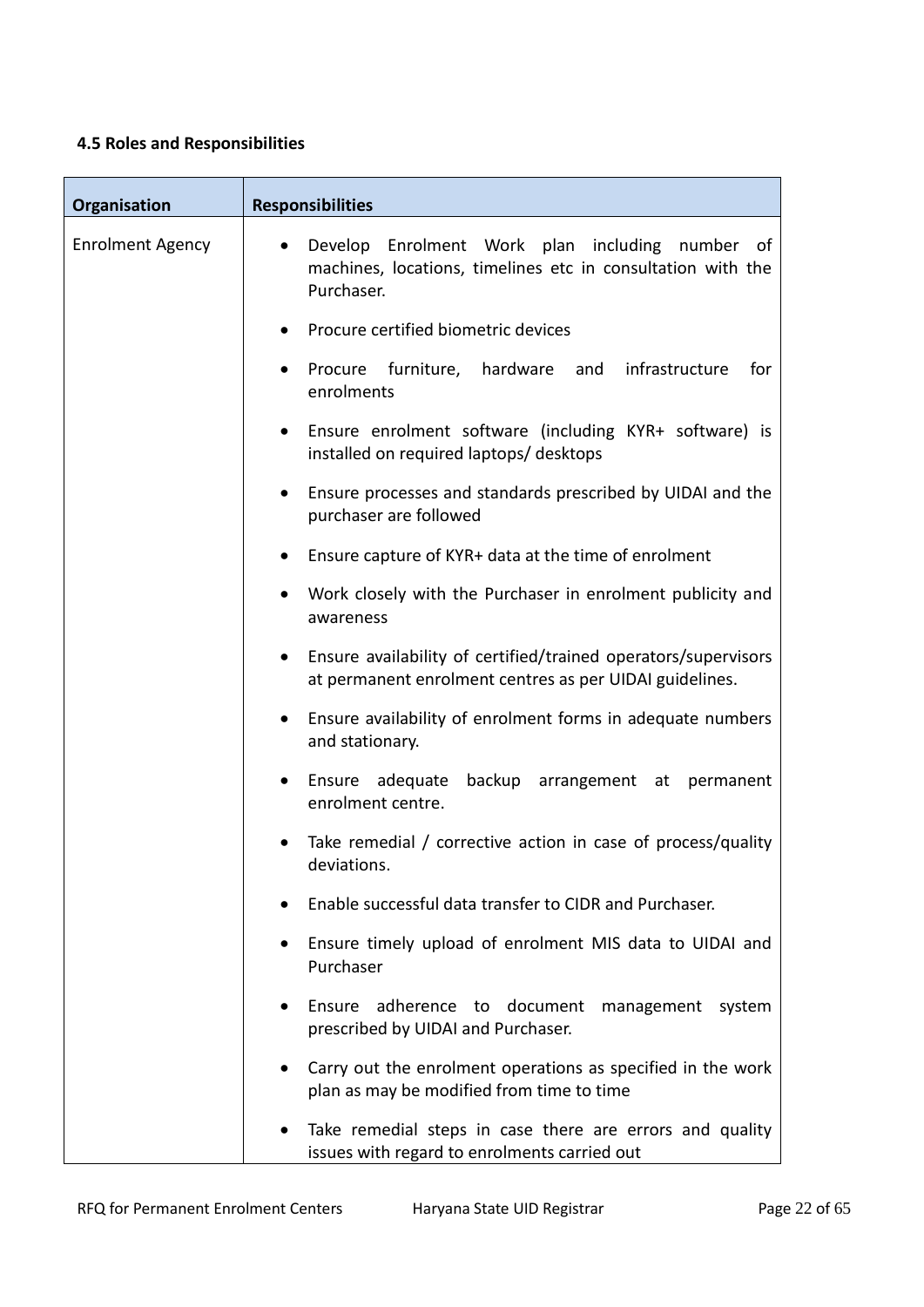|           | Set up an escalation matrix for escalation and resolution of<br>problems faced by project functionaries at PECs. Appoint<br>personnel (with contact details - names, telephone numbers,<br>e-mail ids) responsible for resolution/escalation of problems.<br>Ensure details of escalation matrix are available at each PEC.<br>Ensure adequate coordination with all operational personnel<br>$\bullet$<br>(including those from the purchaser's side) |
|-----------|--------------------------------------------------------------------------------------------------------------------------------------------------------------------------------------------------------------------------------------------------------------------------------------------------------------------------------------------------------------------------------------------------------------------------------------------------------|
|           | Meet all necessary performance levels that have been agreed<br>upon                                                                                                                                                                                                                                                                                                                                                                                    |
|           | Facilitate IEC tasks as agreed upon                                                                                                                                                                                                                                                                                                                                                                                                                    |
|           | Facilitate account and reconciliation                                                                                                                                                                                                                                                                                                                                                                                                                  |
| Registrar | Project Management Unit to monitor enrolment operations.                                                                                                                                                                                                                                                                                                                                                                                               |
|           | Identify suitable locations for setting up<br>permanent<br>٠<br>enrolment centres.                                                                                                                                                                                                                                                                                                                                                                     |
|           | Coordinate with local administration to facilitate enrolment                                                                                                                                                                                                                                                                                                                                                                                           |
|           | Ensure presence of Verifiers at all PECs for verification of<br>enrolment documents of resident.                                                                                                                                                                                                                                                                                                                                                       |
|           | Ensure presence of Introducers in adequate numbers for<br>٠<br>non-document based enrolment of residents                                                                                                                                                                                                                                                                                                                                               |
|           | Provide IEC material and ensure communication reaches the<br>target beneficiaries / residents                                                                                                                                                                                                                                                                                                                                                          |
|           | Provide software for enrolment & data update                                                                                                                                                                                                                                                                                                                                                                                                           |
|           | Provide the software and carry out website operations where<br>enrolment plan data is uploaded; as well as the pre-<br>enrolment and prior-appointment facilities are provided to<br>the residents.                                                                                                                                                                                                                                                    |
|           | Setup mechanism for periodic process and data quality audit                                                                                                                                                                                                                                                                                                                                                                                            |
|           | Setup mechanism to receive KYR and KYR+ data packets                                                                                                                                                                                                                                                                                                                                                                                                   |
|           | Provide the space and electricity to the EAs to setup the<br><b>Permanent Enrolment Centres</b>                                                                                                                                                                                                                                                                                                                                                        |
|           | Reconcile the performance data and make timely payments<br>to the EAs.                                                                                                                                                                                                                                                                                                                                                                                 |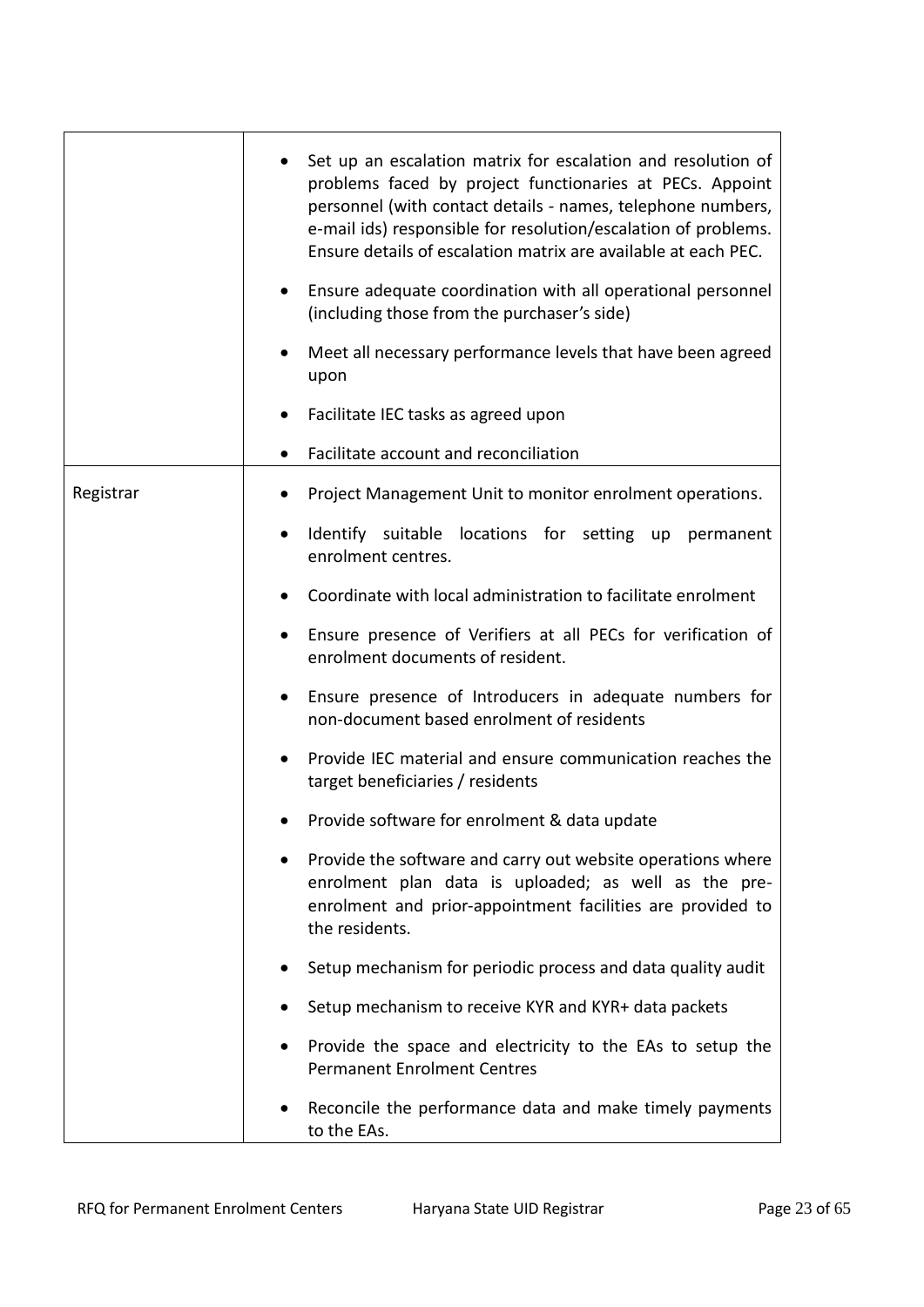# **5. ABOUT THE FINANCIAL BID**

In the Financial Bid Form (Annexure III), the bidder shall quote for the fresh enrolments at PECs as per Scope of Work in this RFQ. Financial Bids not submitted, as prescribed shall be summarily rejected. Any conditional bids shall also be rejected during the evaluation of the financial bids.

**A single "Price per successful Aadhaar generated" is being sought for enrolment. This price will apply to any and all of the Permanent Enrolment Centres in each District allocated to the bidder.** The price quoted by the bidder shall be inclusive of all applicable taxes and duties.

**The price for Printing of e-Aadhaar letter and updation of information (demographic & Biometric) for already enrolled residents shall be Rs.10/- and Rs.15/- respectively.**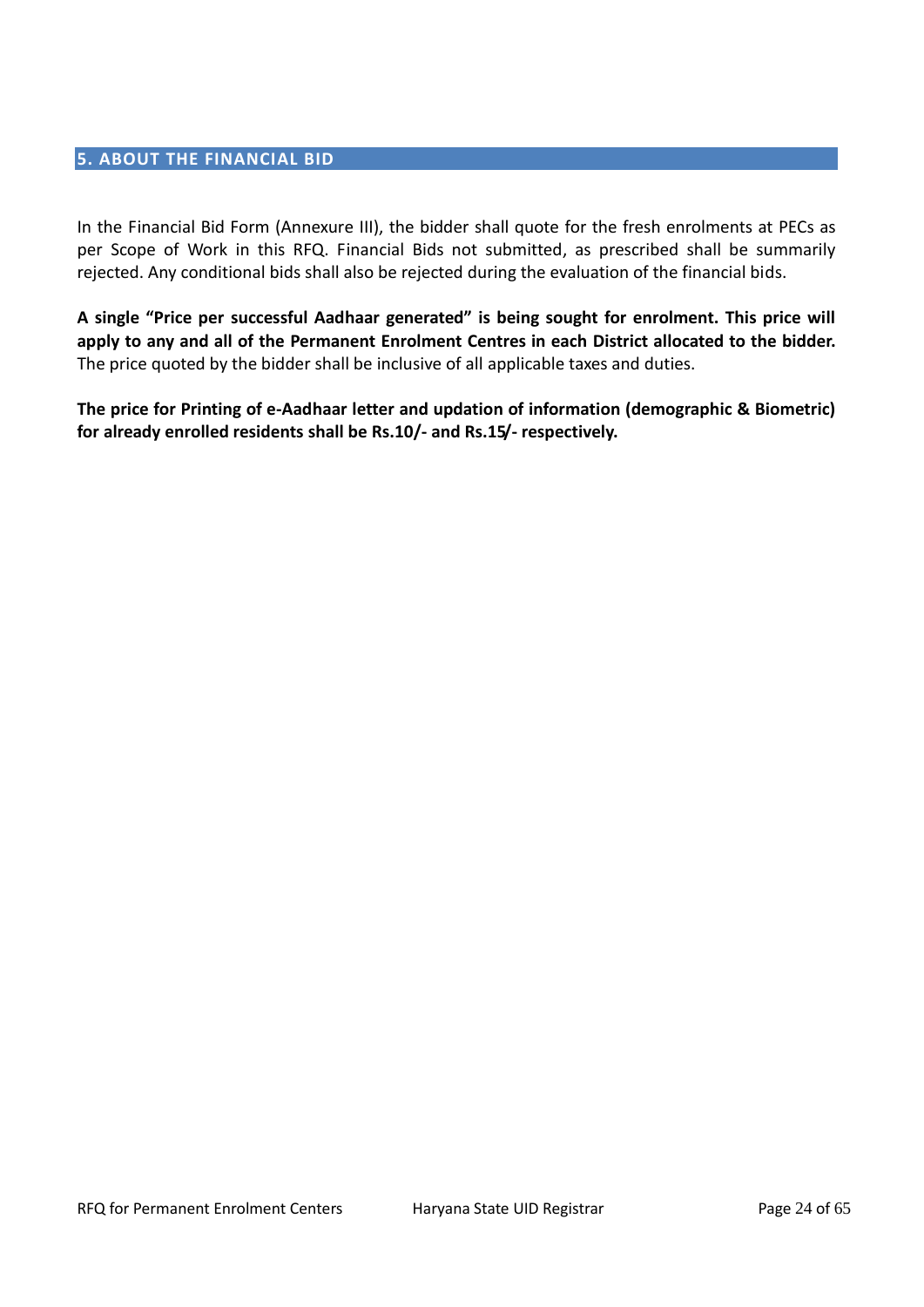# **ANNEXURE I – QUALIFICATION CRITERIA LETTER**

(To be submitted on the Letter head of the bidder on bid submission date)

To,

**Managing Director, HARTRON SCO 109-110, Sector 17-B, Chandigarh**

# Dear Sir,

Ref: Request for Quotation (RFQ) Notification dated

- 1. Having examined the RFQ document, I (name of the bidder)/ We (in case of consortium, the names of the consortium partners) , the undersigned, herewith submit our response to your RFQ Notification dated **Enrolment Agency for permanent** enrolment centres for Haryana UID Project, in full conformity with the said RFQ document
- 2. I/We, the undersigned, offer to provide services to the Haryana State UID Registrar for carrying out the enrolment functions in accordance with your RFQ
- 3. I/We have read the provisions of the RFQ document and confirm that these are acceptable to us. Hence, we are hereby submitting our Financial Bid.
- 4. I/We agree to abide by this RFQ, consisting of this letter, financial bid and all attachments, for a period of 90 days from the closing date fixed for submission of bid as stipulated in the RFQ document.
- 5. I/We hereby declare that we are empanelled as an Enrolment Agency by the UIDAI as of date (date of submission of financial bid) and we have not been dis-empanelled, blacklisted, suspended by UIDAI/ Registrar/ Central/ State/ UT Government in any part of the country.
- 6. I/We declare that we are fully conversant with UIDAI guidelines pertaining to the resident enrolment process and I/We agree to abide by the same including any updates/modifications made to the same from time to time
- 7. I/We agree to take up the district(s) allocated to us as per the procedure laid down in the bid documents.
- 8. I/We undertake that we will set up the minimum number of Permanent Enrolment Centres specified in Annexure V of the RFQ in the District allotted to me/us. We hereby confirm that 100% of the specified number shall be set up within 30 days of receiving the LOI. We further agree to provide a detailed work plan along with the details of approach to be adopted for carrying out the Aadhaar related activities at PEC.
- 9. I/We undertake that, in competing for (and, if the award is made to us, in executing) the above contract, we will strictly observe the laws against fraud and corruption, in force in India.
- 10. I/We understand that Haryana State UID Registrar is not bound to accept any bid received in response to this RFQ.
- 11. In case I/We are engaged by Haryana State UID Registrar as an Enrolling Agency, we shall provide all assistance/cooperation required by Haryana State UID Registrar/ UIDAI appointed auditing agencies/ UIDAI officials for performing their auditing and inspection functions.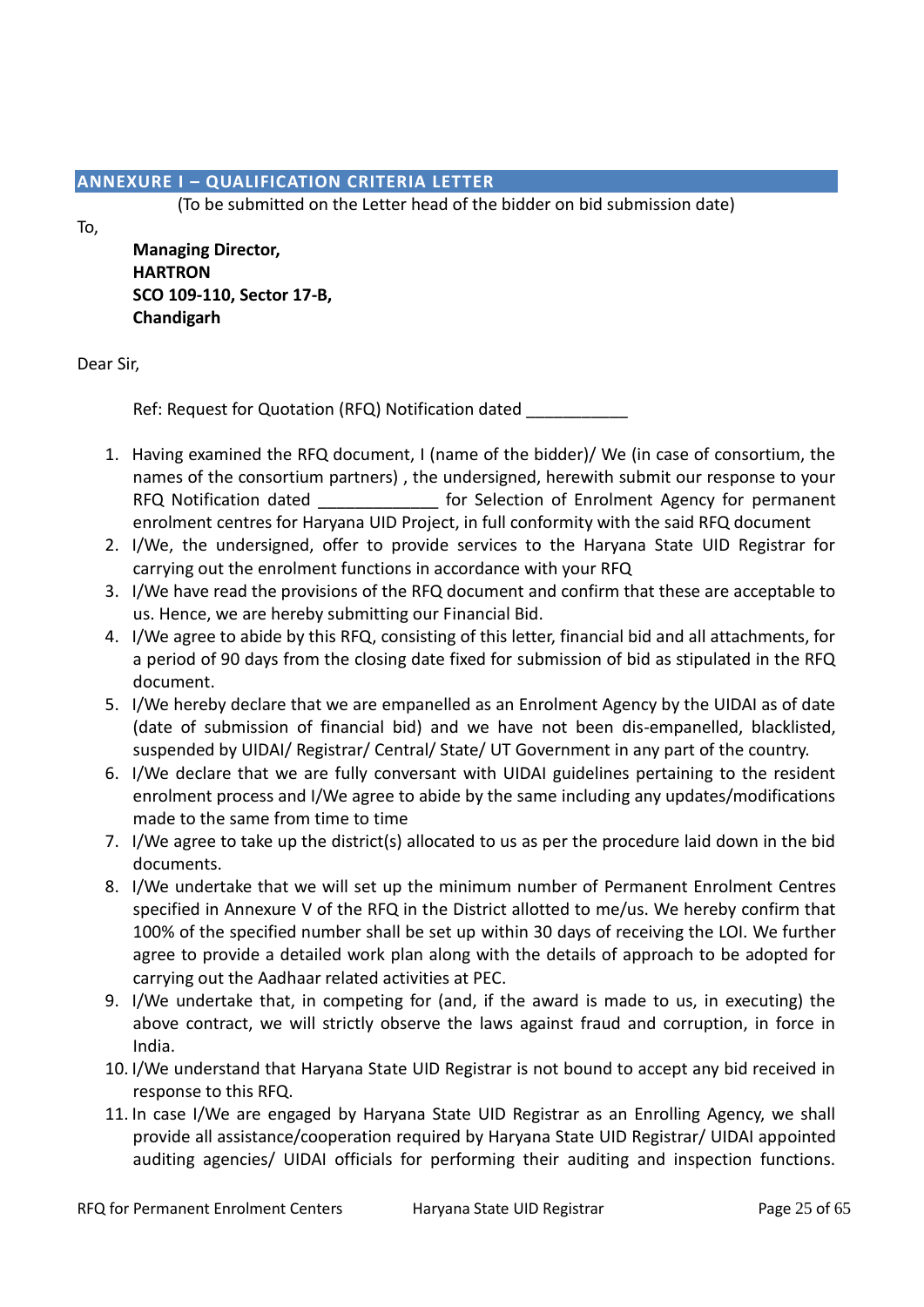I/We understand that our non-cooperation for the same shall be grounds for termination of service.

- 12. In case I/We are engaged as an Enrolling Agency, we agree to abide by all the terms & conditions of the Contract and Guidelines issued by Haryana State UID Registrar /UIDAI from time to time.
- 13. The financial bid includes all costs as per the Scope of Work mentioned in the RFQ and our price quotes are not conditional in any manner.

Our correspondence details with regard to this RFQ are:

| No. | <b>Information</b>                            | <b>Details</b> |
|-----|-----------------------------------------------|----------------|
| 1.  | Name and Designation of the Contact Person(s) |                |
| 2.  | Address of the Contact Person(s)              |                |
| 3.  | Telephone number of the Contact Person(s)     |                |
| 4.  | Mobile number of the Contact Person(s)        |                |
| 5.  | Fax number of the Contact Person(s)           |                |
| 6.  | Email Address of the Contact Person(s)        |                |
| 7.  | Corporate website URL                         |                |

I/We remain,

Yours sincerely,

| Authorized Signatory(ies)[In full and initials]: |                                       |
|--------------------------------------------------|---------------------------------------|
| Name and Title of Signatory:                     |                                       |
| Name of Firm:                                    |                                       |
| Address:                                         | (Affix the Official Seal of the Firm) |
| Date:                                            |                                       |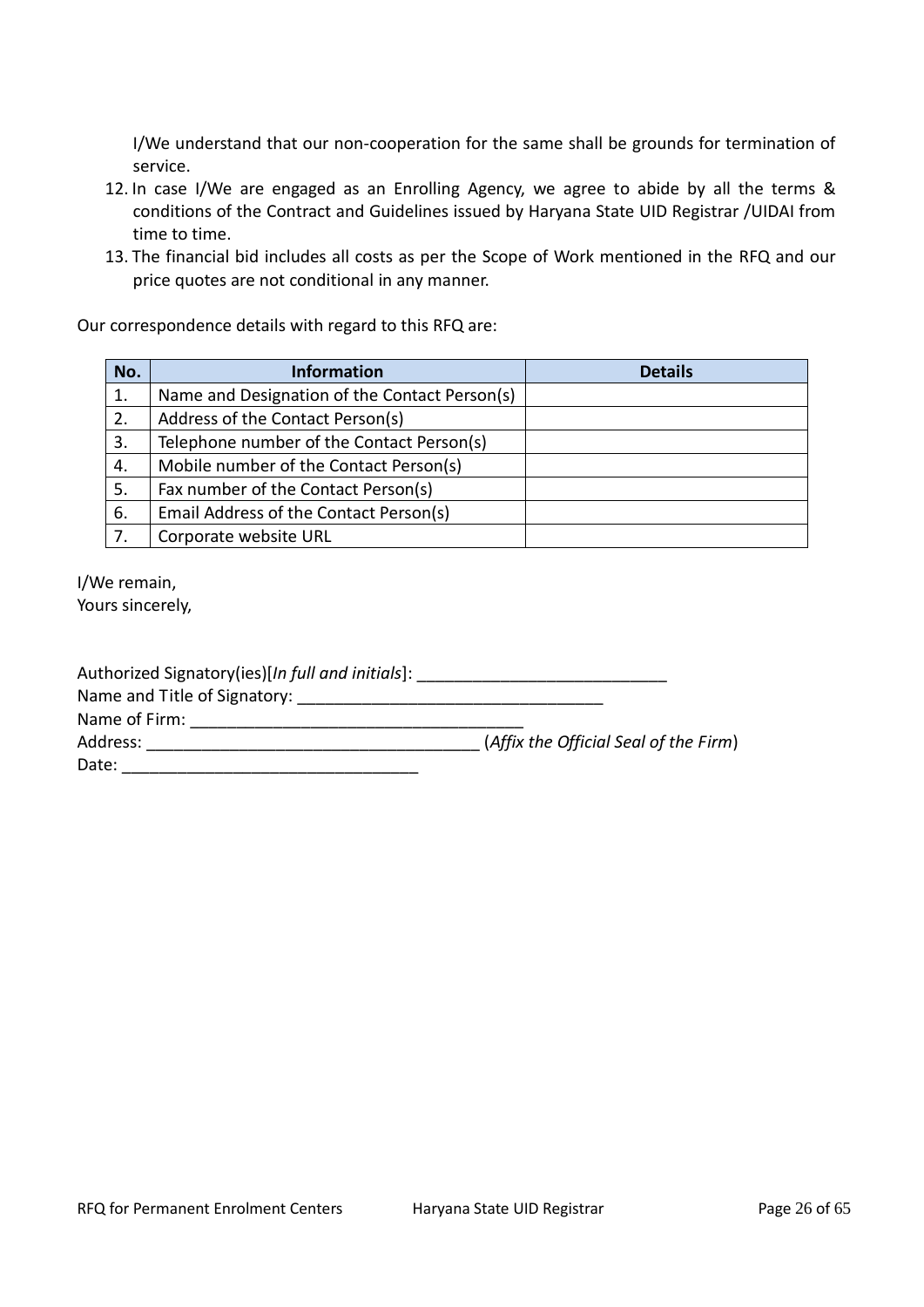# **ANNEXURE II – DECLARATION OF ENROLMENT CAPACITY**

(To be submitted on the Letter head of the bidder on bid submission date)

To,

Managing Director, HARTRON SCO 109-110, Sector 17-B, Chandigarh

Dear Sir,

Ref: Request for Quotation (RFQ) Notification dated

I/We hereby declare that we are an Enrolment Agency empanelled by UIDAI as on date. I/We herewith furnish the below information pertaining to my/our organization.

| Α. | Date of Empanelment with UIDAI                                                                                                                        |  |
|----|-------------------------------------------------------------------------------------------------------------------------------------------------------|--|
| В. | Financial Tier of Empanelment by the<br><b>UIDAI</b>                                                                                                  |  |
| C  | Total Enrolment Capacity (across India) for<br>the current year of empanelment                                                                        |  |
| D. | Total Number of Enrolments completed<br>(across India) in the current year of<br>empanelment                                                          |  |
| Е. | Total Number to Enrolments planned to be<br>completed (across India) in the next 12<br>months under existing contracts with<br>other UIDAI Registrars |  |
| F. | Number of Districts that the Bidder is<br>bidding for under the current<br>RFQ.(numerical 4 or 5 or 6 or )                                            |  |
|    | Note - The Bidder should have to bid for<br>minimum of 4 Districts                                                                                    |  |

I/We hereby declare that the above information is true as on date.

I/We hereby undertake that in case my/our empanelment with UIDAI is expiring within 6 months, I/We shall renew the empanelment well within time so as to not cause any delay to the work assigned to me/us.

| Authorized Signatory(ies)[In full and initials]: |                                       |
|--------------------------------------------------|---------------------------------------|
| Name and Title of Signatory:                     |                                       |
| Name of Firm:                                    |                                       |
| Address:                                         | (Affix the Official Seal of the Firm) |
| Date:                                            |                                       |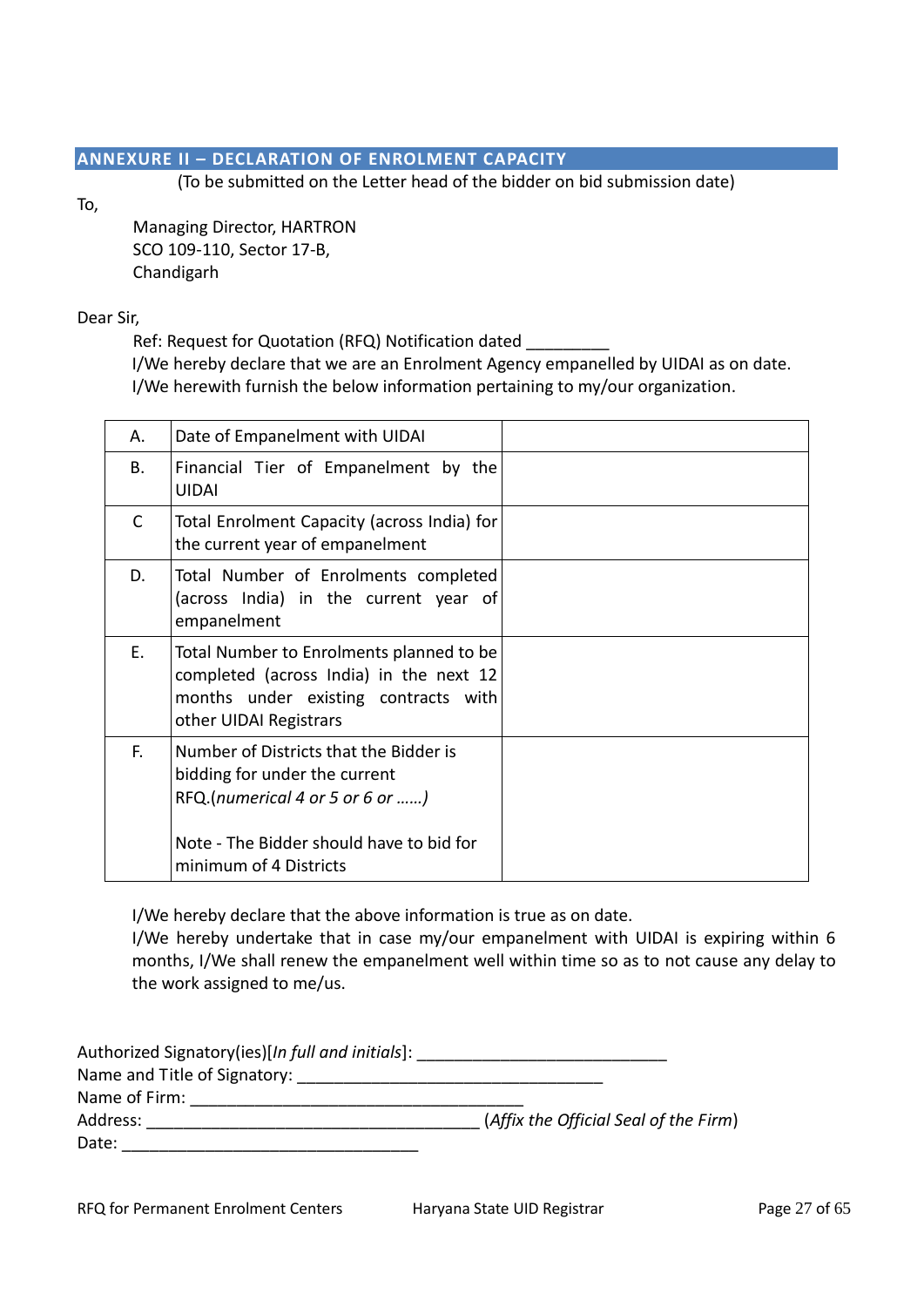# **ANNEXURE III – FINANCIAL BID FORM**

| 1. | Price per successful Aadhaar Generated (in INR) |  |
|----|-------------------------------------------------|--|
|    |                                                 |  |

#### *Note:*

 *The Bidder shall fill up shaded columns The price quoted shall include all costs as per the Scope of Work (including Taxes and Duties)*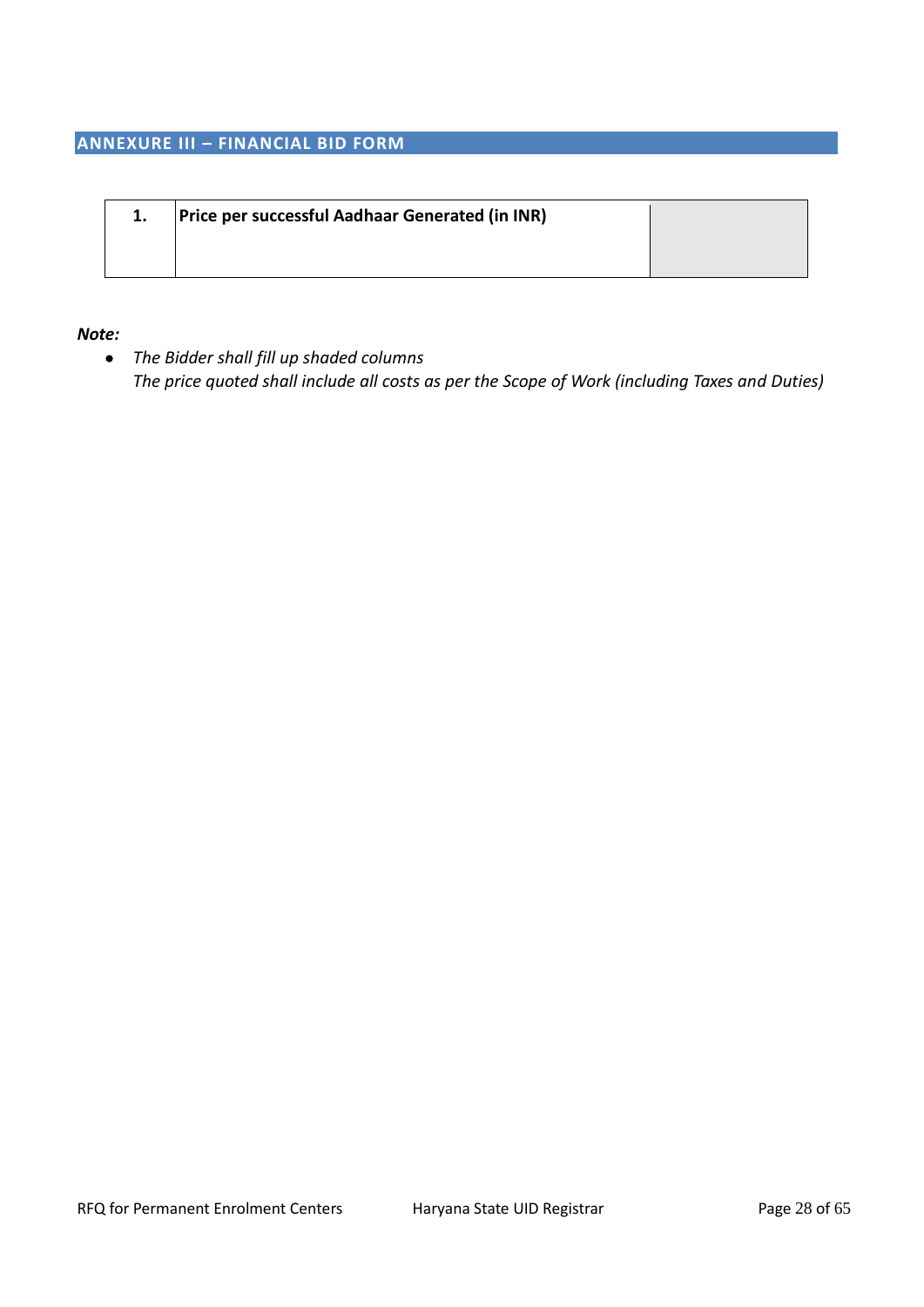# **ANNEXURE IV- HARYANA KYR+ DATA GUIDELINES AND SPECIFICATIONS**

A detailed list of Haryana KYR+ fields along with specifications is given in the table below. Enrolment Agencies shall need to capture the listed KYR+ fields at the time of UID enrolment of all Haryana residents.

| S No.                 | Data Item                                                                                                                                                                                                                                | <b>Remarks</b>                                                                                                                                                               | Mandatory/<br><b>Optional</b><br>(for<br>residents) | <b>Verification Procedure</b> |
|-----------------------|------------------------------------------------------------------------------------------------------------------------------------------------------------------------------------------------------------------------------------------|------------------------------------------------------------------------------------------------------------------------------------------------------------------------------|-----------------------------------------------------|-------------------------------|
| $\mathbf{1}$          | <b>Marital Status</b>                                                                                                                                                                                                                    | Choose one as applicable<br>(Single / Married / Widow<br>or Widower / NOT-<br>disclosed)                                                                                     | Optional                                            | Verification not<br>Required  |
| 2a<br>i)              | Name of Father<br>If this data is already<br>provided in KYR section<br>(in English &<br>Regional<br>(Aadhaar enrolment<br>client), it need not be<br>Language)<br>repeated here. The KYR+<br>Software picks it up and<br>displays here. |                                                                                                                                                                              | Optional                                            | Verification not<br>Required  |
| 2a<br>ii)             | UID / Enrolment<br>ID of Father, if<br>available                                                                                                                                                                                         |                                                                                                                                                                              | Optional                                            | Verification not<br>Required  |
| 2 <sub>b</sub><br>i)  | Name of Mother<br>(in English &<br>Regional<br>Language)                                                                                                                                                                                 | If this data is already<br>provided in KYR section<br>(Aadhaar enrolment<br>client), it need not be<br>repeated here. The KYR+<br>Software picks it up and<br>displays here. | Optional                                            | Verification not<br>Required  |
| 2 <sub>b</sub><br>ii) | UID / Enrolment<br>ID of Mother, if<br>available                                                                                                                                                                                         |                                                                                                                                                                              | Optional                                            | Verification not<br>Required  |
| 2c<br>i)              | Name of Legal<br>Guardian<br>(in English &<br>Regional<br>Language)                                                                                                                                                                      | If this data is already<br>provided in KYR section<br>(Aadhaar enrolment<br>client), it need not be<br>repeated here. The KYR+<br>Software picks it up and<br>displays here. | Optional                                            | Verification not<br>Required  |
| 2c<br>ii)             | UID / Enrolment<br>ID of Legal<br>Guardian, if<br>available                                                                                                                                                                              |                                                                                                                                                                              | Optional                                            | Verification not<br>Required  |
| 2d                    | Name of Husband                                                                                                                                                                                                                          | This field is applicable only                                                                                                                                                | Optional                                            | Verification not              |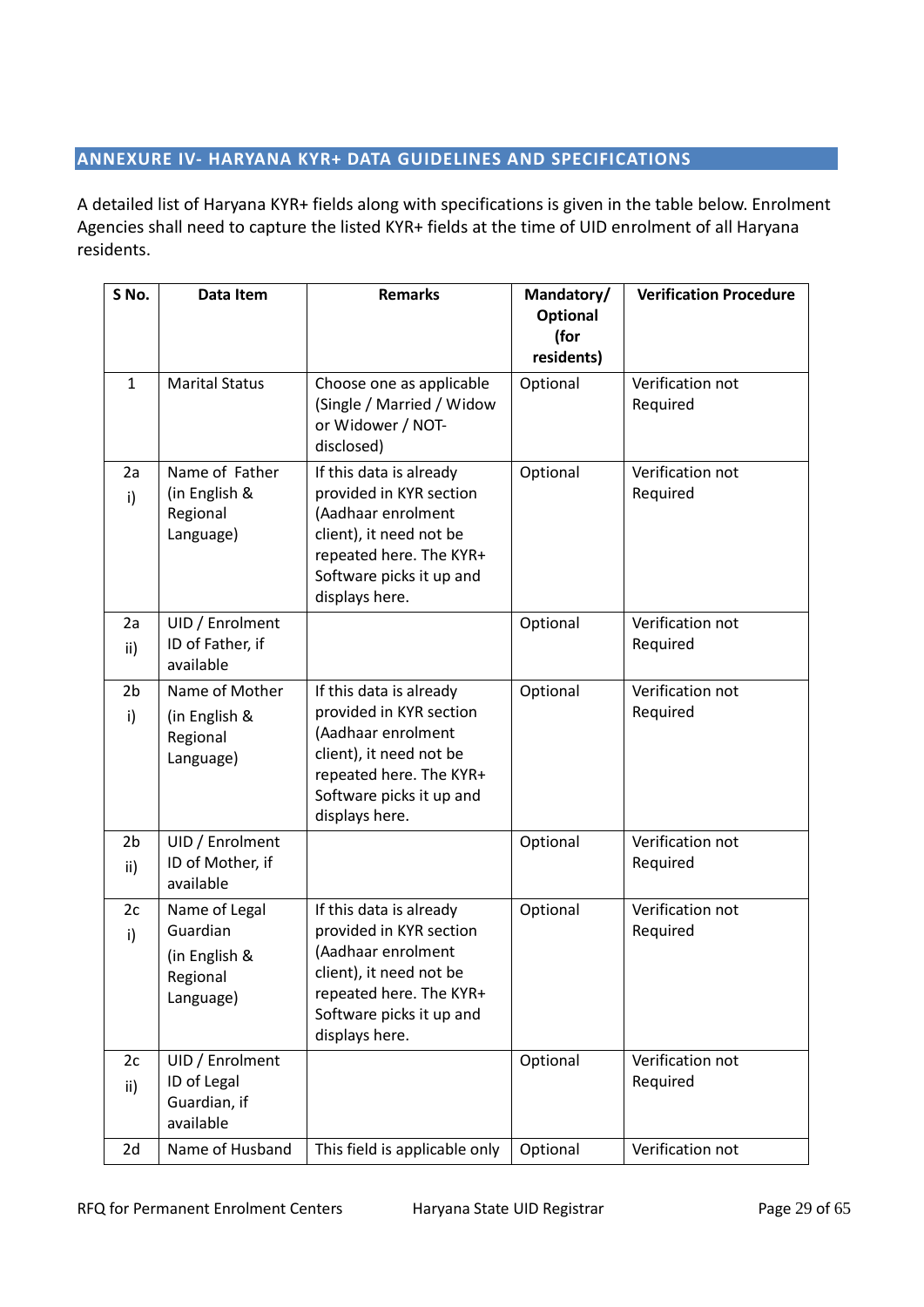| i)        | (in English &<br>Regional<br>Language)               | for Married / Widow<br>Females.<br>If this data is already<br>provided in KYR section<br>(Aadhaar enrolment<br>client), it need not be<br>repeated here. The KYR+<br>Software picks it up and<br>displays here.                                                                                                                                                   |           | Required                                                                                                                                                                                                                                                                                                                                                                                                                                                             |
|-----------|------------------------------------------------------|-------------------------------------------------------------------------------------------------------------------------------------------------------------------------------------------------------------------------------------------------------------------------------------------------------------------------------------------------------------------|-----------|----------------------------------------------------------------------------------------------------------------------------------------------------------------------------------------------------------------------------------------------------------------------------------------------------------------------------------------------------------------------------------------------------------------------------------------------------------------------|
| 2d<br>ii) | UID / Enrolment<br>ID of Husband, if<br>available    | This field is applicable only<br>for Married / Widow<br>Females.                                                                                                                                                                                                                                                                                                  | Optional  | Verification not<br>Required                                                                                                                                                                                                                                                                                                                                                                                                                                         |
| 3a        | Caste Category<br>(Gen/SC/BC/OBC/<br>NOT-disclosed/) | If the category is<br>"General", then 3.b need<br>not be filled. "NOT-<br>disclosed" is a valid entry<br>here.                                                                                                                                                                                                                                                    | Optional  | Refer Point 3c                                                                                                                                                                                                                                                                                                                                                                                                                                                       |
| 3b        | Caste                                                | Name of the caste; Input<br>field is a drop down list<br>based on the Haryana<br>Caste master database<br>NOT-disclosed is a valid<br>entry here.                                                                                                                                                                                                                 | Optional  | Refer Point 3c                                                                                                                                                                                                                                                                                                                                                                                                                                                       |
| 3c        | Is Caste Verified<br>(Y/N)                           | This field is applicable only<br>if the resident has<br>provided caste category as<br>SC, BC or OBC.<br>This field must be marked<br>as "Y" (Yes) ONLY if the<br>resident has provided<br>proof of caste category<br>and caste.<br>In Case the resident has<br>not provided proof of caste<br>category and caste, this<br>field must be marked as<br>" $N$ " (No) | Optional* | <b>Acceptable proof of</b><br>caste category and<br>caste<br>a) a Haryana State<br>Government-issued<br>Caste Certificate has<br>been attached.<br>- OR -<br>b) an authorized verifier<br>has verified and signed<br>the enrolment form<br><b>Authorized Verifiers:</b><br>Patwari / Lambardar /<br>Gram Sachiv / Sarpanch<br>/Tehsildar / Naib-<br>Tehsildar / Municipal<br>Councillor (in urban<br>locations) or any<br>suitable official/public<br>representative |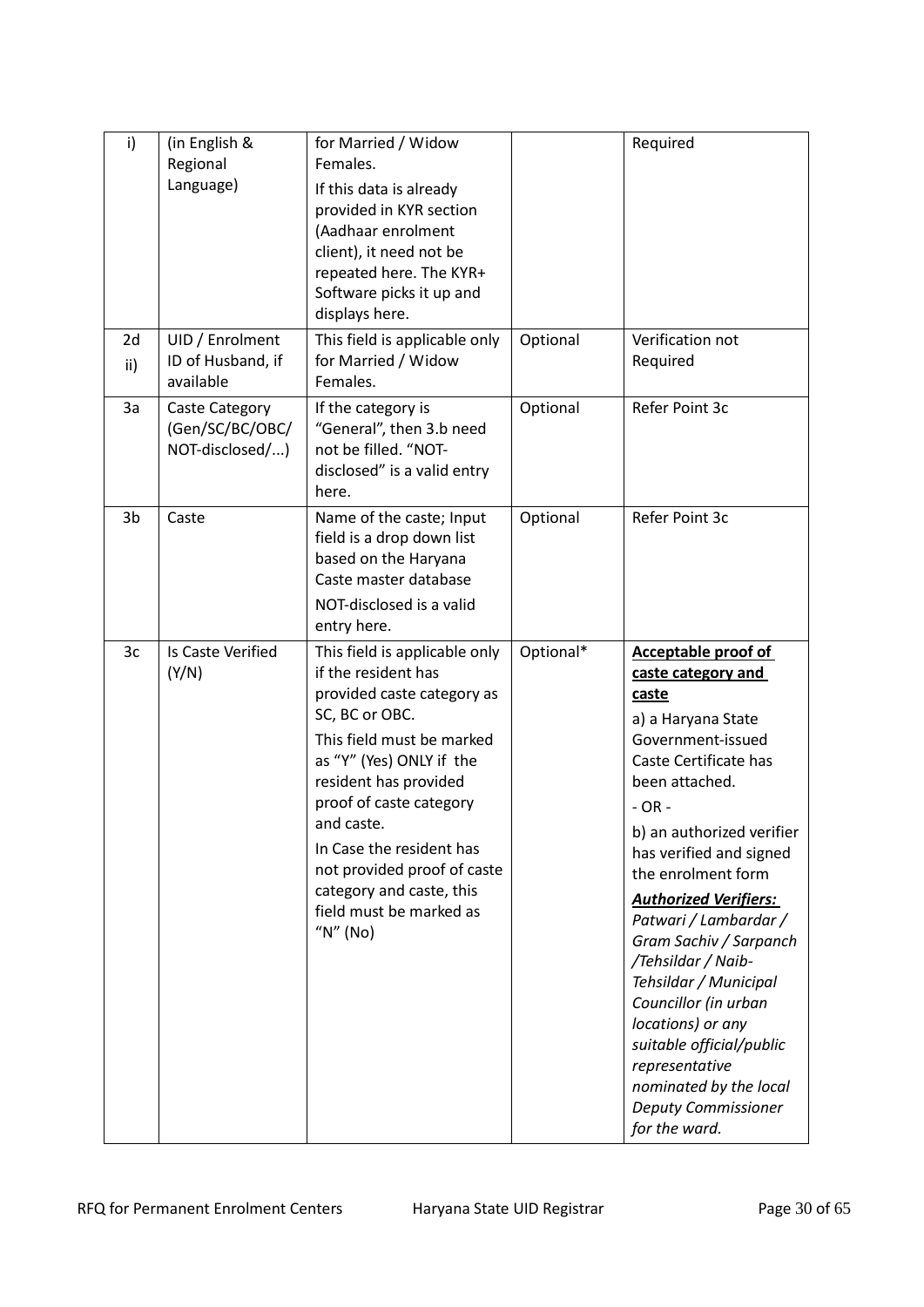| 4              | Place of Birth                                                                                               | Input field is an intelligent<br>drop-down / type-to-<br>complete list that shows<br>the pincode, taluk and<br>district when multiple<br>villages match a given<br>name / partial name. | <b>Mandatory</b>                                                                                                                         | Verification not<br>required                                                                                                                                                                                                                                                                                 |
|----------------|--------------------------------------------------------------------------------------------------------------|-----------------------------------------------------------------------------------------------------------------------------------------------------------------------------------------|------------------------------------------------------------------------------------------------------------------------------------------|--------------------------------------------------------------------------------------------------------------------------------------------------------------------------------------------------------------------------------------------------------------------------------------------------------------|
| 5              | PAN#                                                                                                         |                                                                                                                                                                                         | Optional                                                                                                                                 | Verification not<br>Required                                                                                                                                                                                                                                                                                 |
| 6a             | Haryana State<br>Government<br>(including Boards<br>& Corporations)<br>Employee? (Y/N)                       | Fill Y for Haryana State<br><b>Government Employees</b><br>(including Boards &<br>Corporations) only. For<br>others, fill N.                                                            | <b>Mandatory</b><br>for Haryana<br><b>State</b><br>Government<br>(including<br><b>Boards &amp;</b><br><b>Corporations</b><br>) Employees | Verification not<br>Required                                                                                                                                                                                                                                                                                 |
| 6b             | Type of Employee<br>ID/Reference<br>Number provided<br>(GPF / CPF / PRAN<br>Number)                          | (Select one from the list:<br>GPF / CPF / PRAN Number)                                                                                                                                  | Mandatory if<br>6a is Y                                                                                                                  | Verification not<br>Required                                                                                                                                                                                                                                                                                 |
| 6c             | Employee ID /<br>Reference number                                                                            |                                                                                                                                                                                         | Mandatory if<br>6a is Y                                                                                                                  | Verification not<br>Required                                                                                                                                                                                                                                                                                 |
| $\overline{7}$ | <b>Special Category</b><br>(Ex-serviceman /<br><b>Serving Defence</b><br>Person / Widow /<br>Senior Citizen) | Documentary proof<br>necessary for Ex-<br>servicemen and Serving<br>Defense Personnel                                                                                                   | Optional                                                                                                                                 | a) Verification not<br>Required for Widow &<br>Senior Citizen<br>Categories<br>b) Acceptable<br>documentary proof for<br>Ex-servicemen and<br>serving defense<br>personnel:<br>Serviceman<br><b>Identity Card</b><br>OR Ex<br>Serviceman<br><b>Identity Card</b><br>Discharge<br>Book/service<br>Certificate |
| 8              | Ration Card No.                                                                                              |                                                                                                                                                                                         | Optional                                                                                                                                 |                                                                                                                                                                                                                                                                                                              |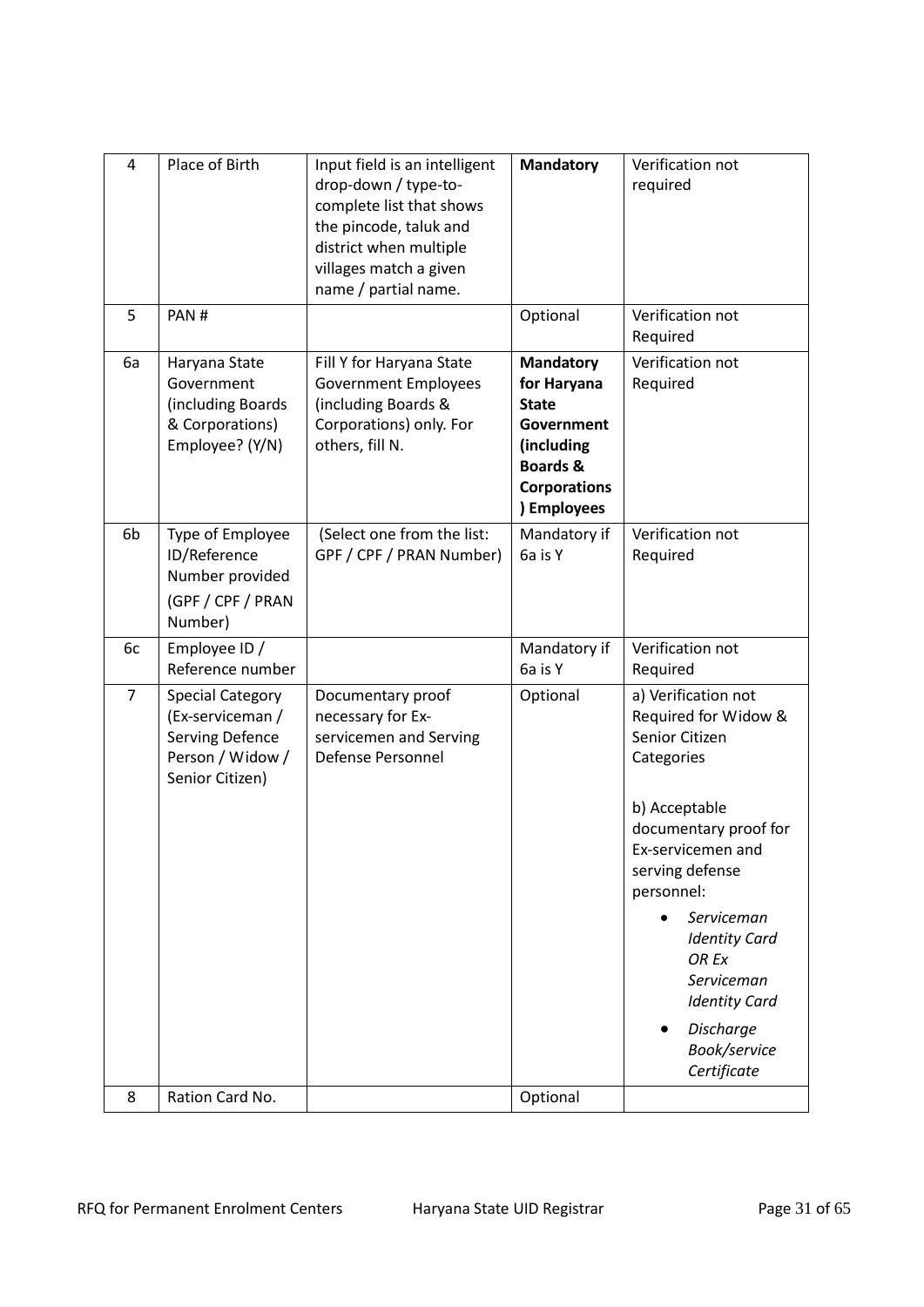# **ANNEXURE V – DISTRICT AND NUMBER OF PERMANENT ENROLMENT CENTERS DETAILS**

The current position of Aadhaar enrolments in 11 Districts of Haryana and target number of Permanent Enrolment Centres to be set up.

| <b>District</b><br><b>Name</b> | Population<br>(Census<br>2011) | <b>Total</b><br>enrolment<br>as on<br>09.09.2013 | %<br><b>Enrolled</b> | <b>Balance</b><br><b>Target</b><br>Population<br>as on<br>09.09.2013 | No. of<br>Permanent<br><b>Enrollment</b><br>Centres to be<br>set up in the<br>District* | <b>Locations of Permanent</b><br><b>Enrollment Centres to be</b><br>set up in the District |
|--------------------------------|--------------------------------|--------------------------------------------------|----------------------|----------------------------------------------------------------------|-----------------------------------------------------------------------------------------|--------------------------------------------------------------------------------------------|
| Ambala                         | 1,128,350                      | 1,071,933                                        | 95.1                 | 56,417                                                               | 6                                                                                       | AMBALA, AMBALA<br>CANTT, BARARA,<br>MULLANA,<br>NARIANGARH, SAHA                           |
| Gurgaon                        | 1,514,432                      | 1,059,242                                        | 69.9                 | 455,190                                                              | 5                                                                                       | FARRUKHNAGAR,<br>GURGAON, MANESAR,<br>PATUDI, SOHNA                                        |
| Jhajjar                        | 958,405                        | 560,476                                          | 58.5                 | 397,929                                                              | 5                                                                                       | BAHADURGARH, BERI,<br>JHAJJAR, MATANHAIL,<br>SALHAWAS                                      |
| Jind                           | 1,334,152                      | 754,048                                          | 58.8                 | 550,207                                                              | $\overline{7}$                                                                          | ALEWA, JIND, JULANA,<br>NARWANA, PILUKHERA,<br>SAFIDON, UCHANA                             |
| Kaithal                        | 1,074,304                      | 777,927                                          | 72.5                 | 294,958                                                              | $\overline{7}$                                                                          | DHAND, GUHLA,<br>KAITHAL, KALAYAT,<br>PUNDRI, RAJOUND,<br>SIWAN                            |
| Karnal                         | 1,505,324                      | 1,085,848                                        | 74.4                 | 384,685                                                              | 8                                                                                       | ASSANDH, BALLAH,<br>GHARAUNDA, INDRI,<br>KARNAL, NIGDHU,<br>NILOKHERI, NISSING             |
| Kurukshetra                    | 964,655                        | 744,170                                          | 78.6                 | 206,124                                                              | 6                                                                                       | BABAIN, ISMAILABAD,<br>LADWA, PEHOWA,<br>SHAHABAD, THANESAR                                |
| Panchkula                      | 561,293                        | 429,509                                          | 78.0                 | 123,246                                                              | $\mathbf{1}$                                                                            | <b>PANCHKULA</b>                                                                           |
| Panipat                        | 1,205,437                      | 908,172                                          | 76.6                 | 281,961                                                              | $\mathbf{1}$                                                                            | <b>PANIPAT</b>                                                                             |
| Rohtak                         | 1,061,204                      | 630,540                                          | 60.7                 | 417,561                                                              | 3                                                                                       | ROHTAK, KALANAUR,<br><b>MEHAM</b><br>SONIPAT, GOHANA                                       |
|                                | Sonipat                        | 1,450,001                                        | 1,285,951            | 92.4                                                                 | 110,035                                                                                 | $\overline{2}$                                                                             |

*Note: The number of PECs to be set up in each District may vary and depends upon the no. of blocks or no. of e-disha centres in the District, whichever is higher (among no. of blocks or no. of e-disha centres) will be applicable.*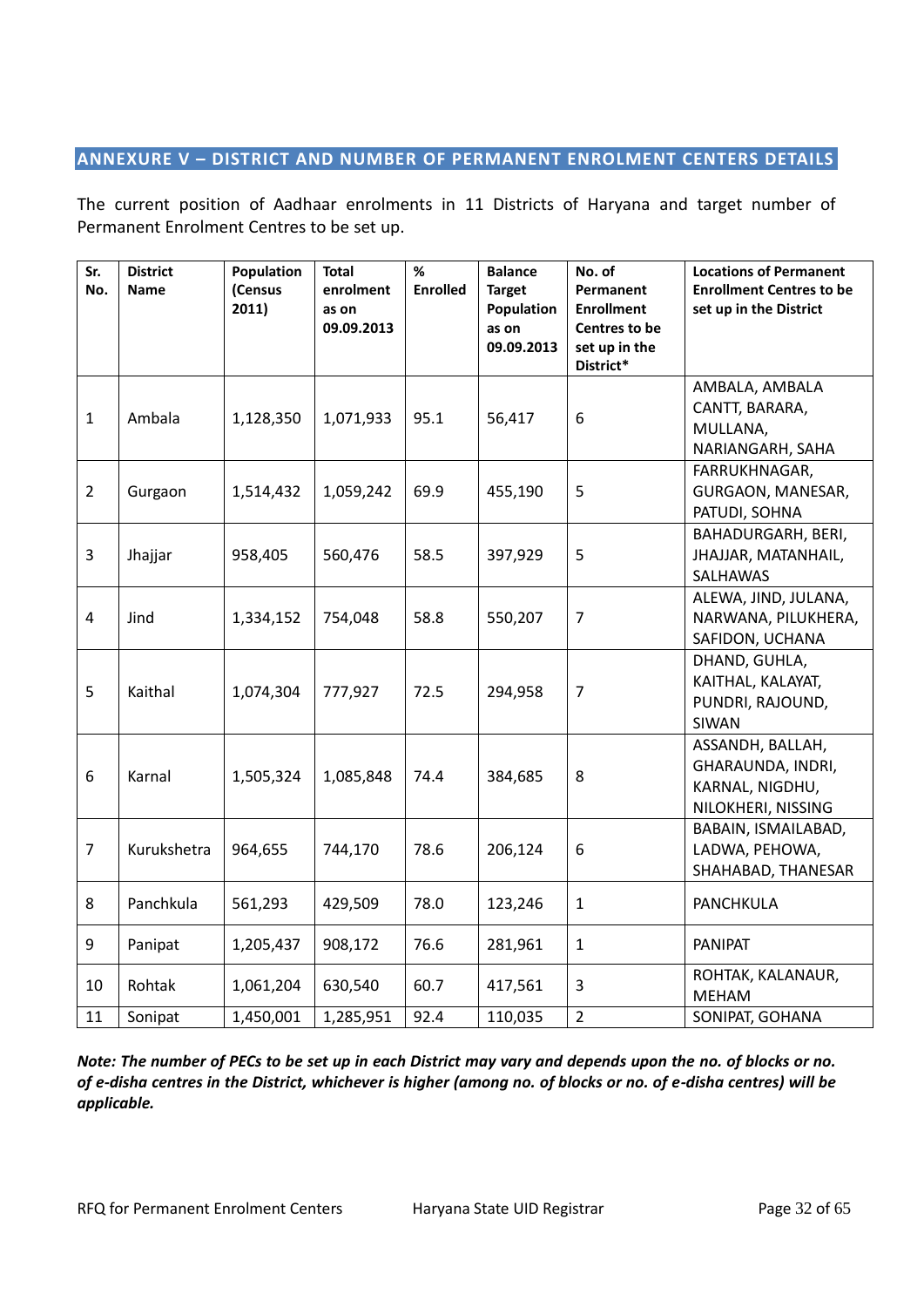| 1.             |                                                                         |  |
|----------------|-------------------------------------------------------------------------|--|
| 2.             | Commencement, Completion, Modification and Termination of Contract   41 |  |
| 3.             |                                                                         |  |
| 4.             |                                                                         |  |
| 5.             |                                                                         |  |
| 6.             |                                                                         |  |
| 7 <sup>1</sup> |                                                                         |  |
| 8.             |                                                                         |  |
| 9.             |                                                                         |  |
|                |                                                                         |  |
|                |                                                                         |  |
|                |                                                                         |  |
|                |                                                                         |  |
|                |                                                                         |  |
|                | Appendices to Contract                                                  |  |
|                |                                                                         |  |
|                |                                                                         |  |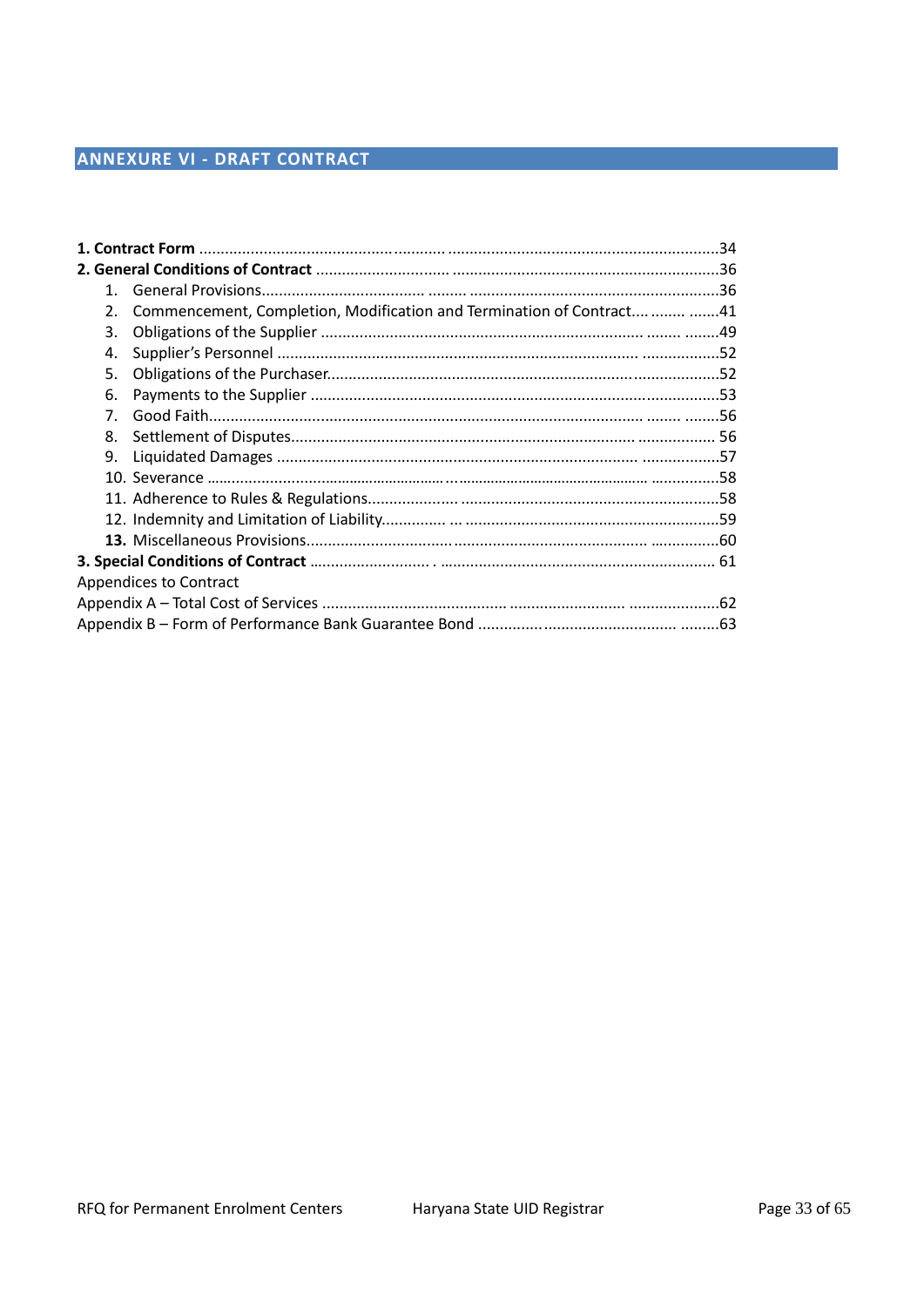| <b>1. CONTRACT FORM</b>                                                                                 |                                                             |           |  |         |
|---------------------------------------------------------------------------------------------------------|-------------------------------------------------------------|-----------|--|---------|
| THIS AGREEMENT is made on this                                                                          | (eg. $3^{\text{rd}}$ ) day of                               |           |  | (eg.    |
| October),                                                                                               | (e.g.                                                       | $2013$ ), |  | between |
|                                                                                                         |                                                             | of        |  |         |
|                                                                                                         | (hereinafter called 'the Purchaser') which expression shall |           |  |         |
| unless repugnant to the context thereof include his successors, heirs, assigns, of the one part, and    |                                                             |           |  |         |
|                                                                                                         |                                                             |           |  | ΩŤ      |
|                                                                                                         | (hereinafter called 'the Supplier')                         |           |  | which   |
| expression shall unless repugnant to the context thereof include his successors, heirs, assigns, of the |                                                             |           |  |         |
| other part.                                                                                             |                                                             |           |  |         |

[Note*: If the Supplier consists of more than one entity, the above should be partially amended to read as follows:* '…(, of the one part) and, on the other hand, a joint venture/ consortium/ association consisting of the following entities, each of which will be jointly and severally liable to the Purchaser for all the Supplier's obligations under this Contract, namely, [*name of Supplier*] and [*name of Supplier*] (hereinafter called the 'Supplier').]

WHEREAS the Purchaser had invited bids for certain Services, viz.

| (eg. | Name of |       | bid) | vide | their | bid document | number |
|------|---------|-------|------|------|-------|--------------|--------|
|      |         | dated |      |      |       |              |        |

AND WHEREAS the Purchaser has issued a Request for Proposal dated and Clarification dated and such documents published shall form an integral part of the Contract and shall be read together with the Contract.

AND WHEREAS the Supplier has responded to the RFQ of the Purchaser as per his proposal dated and the same has been negotiated and accepted for the supply of Services as defined in the Scope of Work in the sum of \_\_\_\_\_\_\_\_\_\_\_\_\_\_\_\_\_\_\_\_\_\_\_\_\_\_\_\_\_\_ (hereinafter 'the Contract Value').

And in pursuance of having accepted the said bid the parties have agreed to enter into this agreement.

NOW THIS AGREEMENT WITNESSETH AS FOLLOWS:

- 1. In this Agreement words and expressions shall have the same meanings as are respectively assigned to them in the Contract referred to.
- 2. The following documents (collectively referred to as 'Contract Documents') shall be deemed to form and be read and construed as part of this Agreement, viz.:
	- a) The General Conditions of Contract;
	- b) The Special Conditions of Contract;
	- c) Appendices: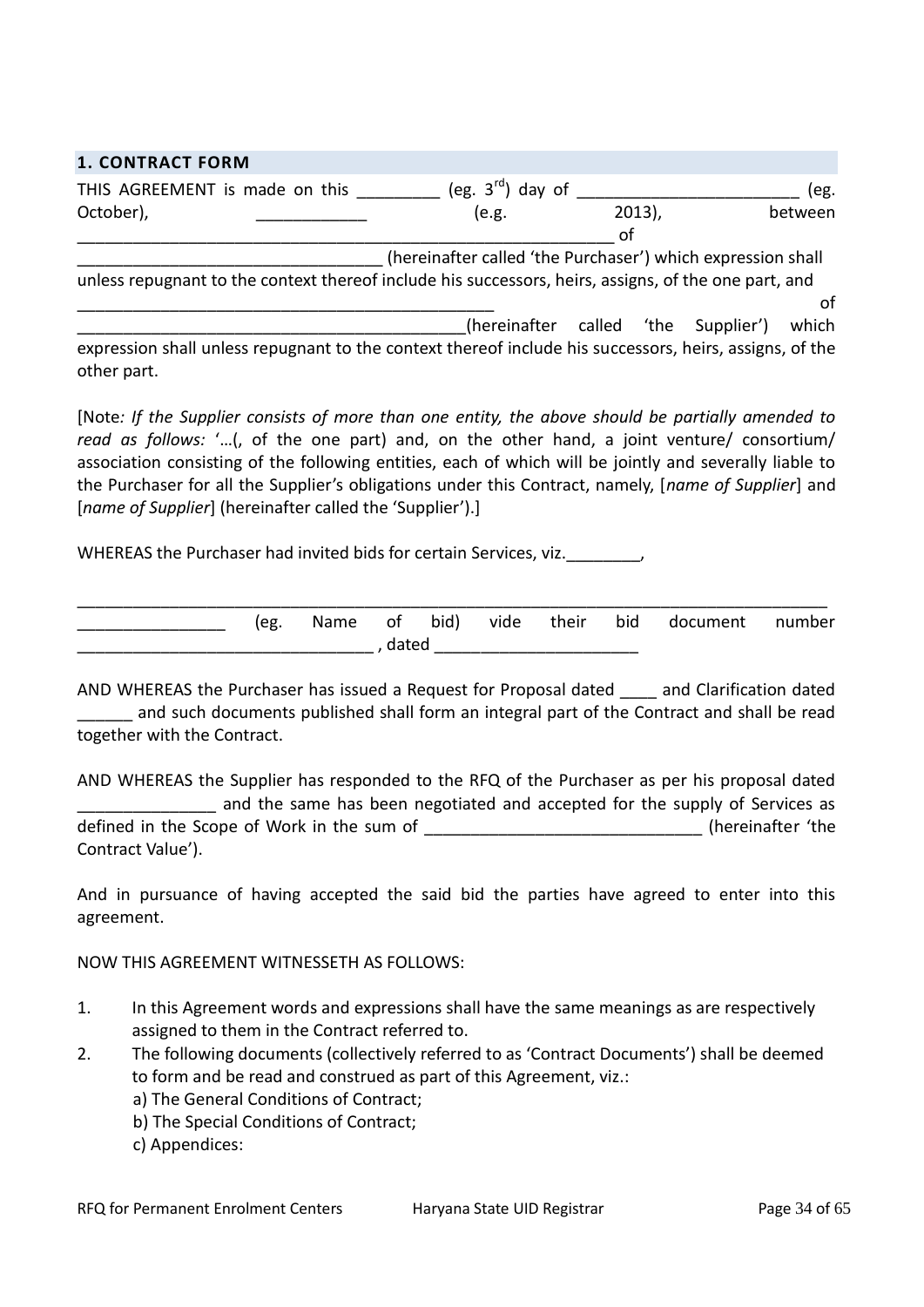Appendix A: Total Cost of Services Appendix B – Form of Performance Bank Guarantee Bond

- 3. The mutual rights and obligations of the Purchaser and the Supplier shall be as set forth in the Contract, in particular:
	- (a) the Supplier shall carry out the Services as defined in the Scope of Work in accordance with the provisions of the Contract; and
	- (b) the Purchaser shall make payments to the Supplier in accordance with the provisions of the Contract.

IN WITNESS WHEREOF, the Parties hereto have caused this Contract to be signed in their respective names as of the day and year first above written.

For and on behalf of [*name of Purchaser*]

[*Authorized Representative*]

For and on behalf of [*name of Supplier*]

[*Authorized Representative*]

[*Note: If the Supplier consists of more than one entity, all these entities should appear as signatories, e.g., in the following manner:*]

For and on behalf of each of the Members of the Supplier

\_\_\_\_\_\_\_\_\_\_\_\_\_\_\_\_\_\_\_\_\_\_\_\_\_\_\_\_\_\_\_\_\_\_\_\_\_\_\_\_\_\_\_\_\_\_\_\_\_\_\_\_\_\_

\_\_\_\_\_\_\_\_\_\_\_\_\_\_\_\_\_\_\_\_\_\_\_\_\_\_\_\_\_\_\_\_\_\_\_\_\_\_\_\_\_\_\_\_\_\_\_\_\_\_\_\_\_\_

\_\_\_\_\_\_\_\_\_\_\_\_\_\_\_\_\_\_\_\_\_\_\_\_\_\_\_\_\_\_\_\_\_\_\_\_\_\_\_\_\_\_\_\_\_\_\_\_\_\_\_\_\_\_\_

[*Name of member*]

[*Authorized Representative*]\* *\*Certificate is required which should be approved by the board of Directors of the bidder mentioning him the 'Authorized Representative'*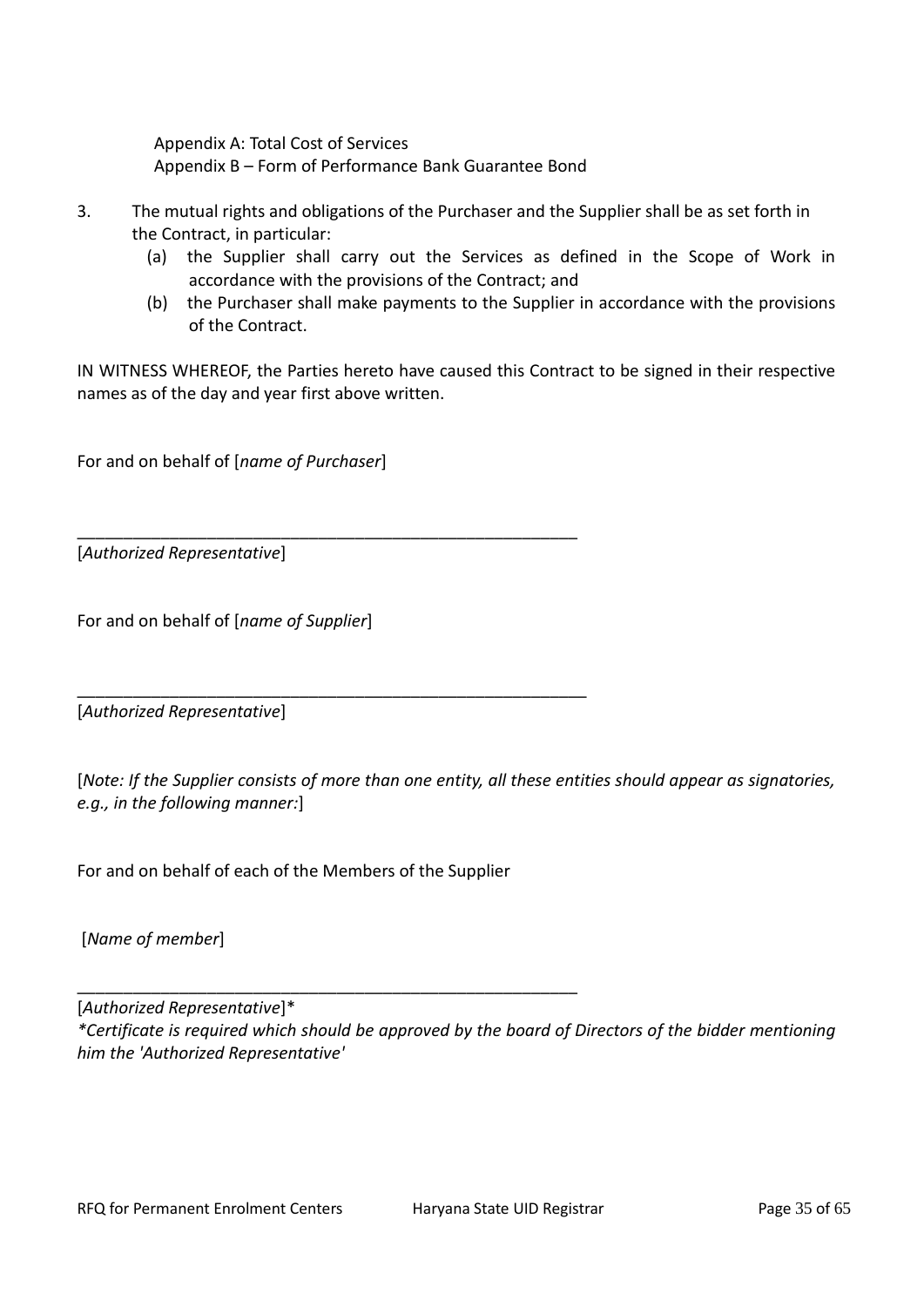# 2. GENERAL CONDITIONS OF CONTRACT

# 1. GENERAL PROVISIONS

| 1.1 Definitions |     | Unless the context otherwise requires, the following terms<br>whenever used in this Contract have the following meanings:                                                                                                                                                                                                                                                                                                                                   |
|-----------------|-----|-------------------------------------------------------------------------------------------------------------------------------------------------------------------------------------------------------------------------------------------------------------------------------------------------------------------------------------------------------------------------------------------------------------------------------------------------------------|
|                 |     | a) 'Applicable Law' means the laws and any other instruments<br>having the force of law in India.                                                                                                                                                                                                                                                                                                                                                           |
|                 |     | b) 'Below Performance' means the supplier has not performed<br>as per the work plan/ quality standard as defined by the<br>Purchaser/UIDAI.                                                                                                                                                                                                                                                                                                                 |
|                 |     | c) 'Bidder' means the successful Bidder who is fully<br>responsible towards Purchaser for providing Services as per<br>the requirements and terms and conditions specified in this<br>RFQ/ contract. The term Bidder shall be deemed to include<br>the Bidder's successors, representatives (approved by the<br>Purchaser), heirs, executors, administrators and permitted<br>assigns, as the case may be, unless excluded by the terms of<br>the contract. |
|                 |     | d) 'Bidder's Representative' means the person or the persons<br>appointed by the Bidder from time to time to act on its<br>behalf for overall co-ordination, supervision and project<br>management.                                                                                                                                                                                                                                                         |
|                 |     | e) 'Contract Value' means the price to be paid for the<br>performance of the Services, in accordance with Clause GC<br>6, subject to such additions and adjustments thereto or<br>deductions there from, as may be made pursuant to the<br>Contract                                                                                                                                                                                                         |
|                 | f). | 'Contract' means the Agreement entered into between the<br>Bidder together with the Purchaser as recorded in the<br>Contract form signed by the Purchaser and the Bidder<br>including all Annexes thereto, the RFQ and all Annexes<br>thereto and the agreed terms as set out in the bid, all<br>by reference<br>documents<br>incorporated<br>therein<br>and<br>amendments and modifications to the above from time to<br>time.                             |
|                 | g)  | 'Effective Date' means the date on which this Contract<br>comes into force. This Contract shall come into force and<br>effect on the date (the "Effective Date") of the Purchaser's<br>notice to the Bidder instructing the Bidder to begin carrying<br>out the activities.                                                                                                                                                                                 |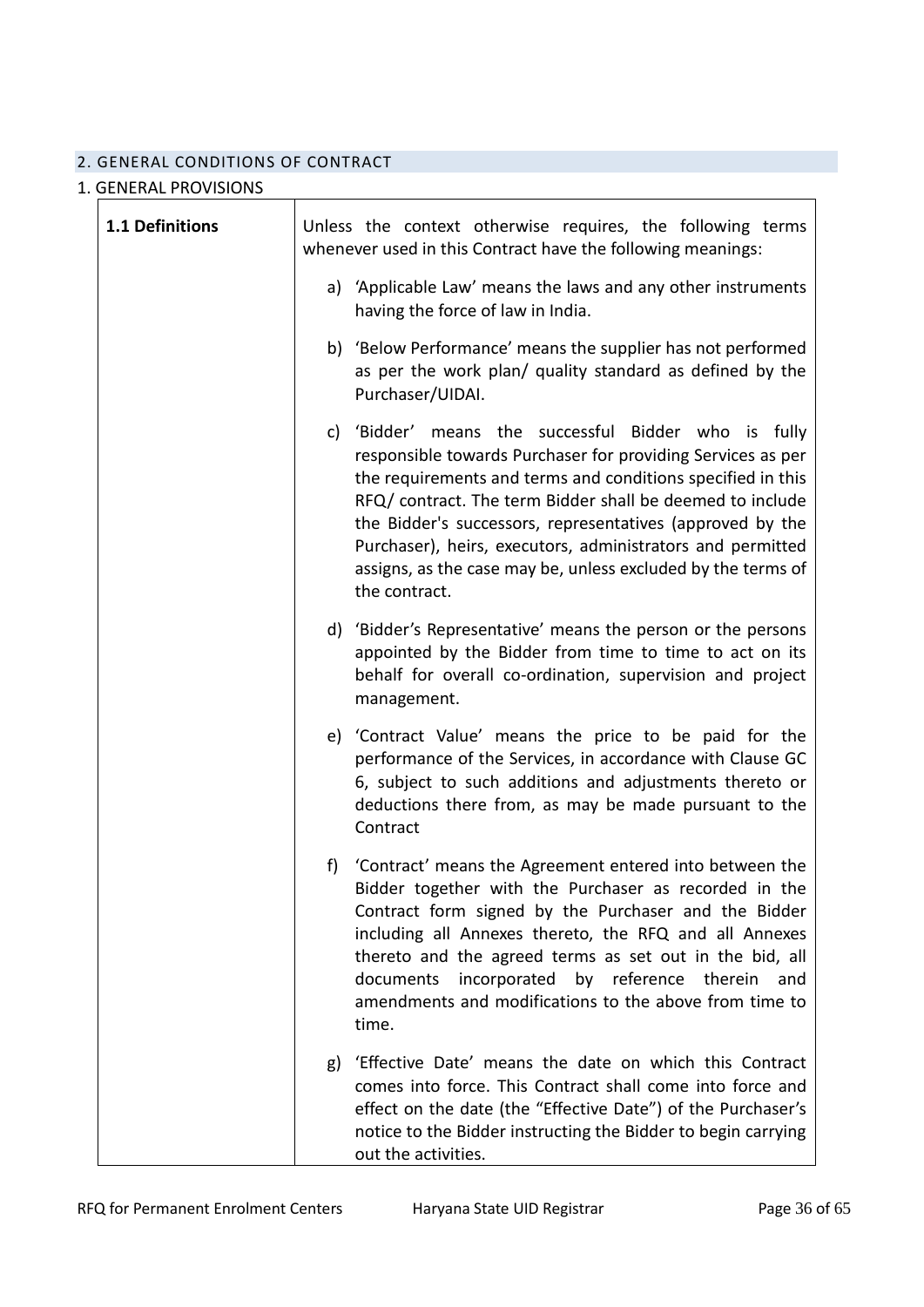|         | h) 'Enrolment Agency' means- the agency appointed by the<br>Purchaser for collection of the demographic and biometric<br>data in the locations assigned by the Purchaser                                                                                                                                                                                                                                                                                                                                                                                                                                                                                                                                                                                                                                                                                                                                                                                   |
|---------|------------------------------------------------------------------------------------------------------------------------------------------------------------------------------------------------------------------------------------------------------------------------------------------------------------------------------------------------------------------------------------------------------------------------------------------------------------------------------------------------------------------------------------------------------------------------------------------------------------------------------------------------------------------------------------------------------------------------------------------------------------------------------------------------------------------------------------------------------------------------------------------------------------------------------------------------------------|
| i)      | 'Force Majeure' - For the purposes of this Contract, 'Force<br>Majeure' means an event which is beyond the reasonable<br>control of a Party, is not foreseeable, is unavoidable and not<br>brought about by or at the instance of the Party claiming to<br>be affected by such events and which has caused the non-<br>performance or delay in performance, and which makes a<br>Party's performance of its obligations hereunder impossible<br>or so impractical as reasonably to be considered impossible<br>in the circumstances, and includes, but is not limited to,<br>war, riots, civil disorder, earthquake, fire, explosion, storm,<br>flood or other extreme adverse weather conditions, strikes,<br>lockouts or other industrial action (except where such<br>strikes, lockouts or other industrial action are within the<br>power of the Party invoking Force Majeure to prevent),<br>confiscation or any other action by Government agencies. |
| j)      | 'GC' mean these General Conditions of Contract.                                                                                                                                                                                                                                                                                                                                                                                                                                                                                                                                                                                                                                                                                                                                                                                                                                                                                                            |
| k)      | 'In writing' means communicated in written form with<br>proof of receipt.                                                                                                                                                                                                                                                                                                                                                                                                                                                                                                                                                                                                                                                                                                                                                                                                                                                                                  |
| $\vert$ | 'Member' means any of the entities that make up the joint<br>venture/consortium/association, and 'Members' means all<br>these entities.                                                                                                                                                                                                                                                                                                                                                                                                                                                                                                                                                                                                                                                                                                                                                                                                                    |
|         | m) 'Party' means the Purchaser or the Supplier, as the case<br>may be, and 'Parties' means both of them.                                                                                                                                                                                                                                                                                                                                                                                                                                                                                                                                                                                                                                                                                                                                                                                                                                                   |
|         | n) 'Personnel' means persons hired by the Bidder and<br>assigned to the performance of the Services or any part<br>thereof.                                                                                                                                                                                                                                                                                                                                                                                                                                                                                                                                                                                                                                                                                                                                                                                                                                |
|         | o) 'Purchaser' means the entity purchasing the services under<br>this Contract. Additional Chief Secretary & FCR-cum-State<br>Disaster<br>and<br><b>UID</b><br>Registrar,<br>Revenue<br>Management<br>Department, Haryana is the Purchaser of the services under<br>this contract.                                                                                                                                                                                                                                                                                                                                                                                                                                                                                                                                                                                                                                                                         |
| p)      | 'Registrar' means the Additional Chief Secretary & FCR,<br>Revenue and Disaster Management Department, Haryana                                                                                                                                                                                                                                                                                                                                                                                                                                                                                                                                                                                                                                                                                                                                                                                                                                             |
| q)      | 'Resident' means normal resident of India                                                                                                                                                                                                                                                                                                                                                                                                                                                                                                                                                                                                                                                                                                                                                                                                                                                                                                                  |
| r)      | 'SC' means the Special Conditions of Contract by which the                                                                                                                                                                                                                                                                                                                                                                                                                                                                                                                                                                                                                                                                                                                                                                                                                                                                                                 |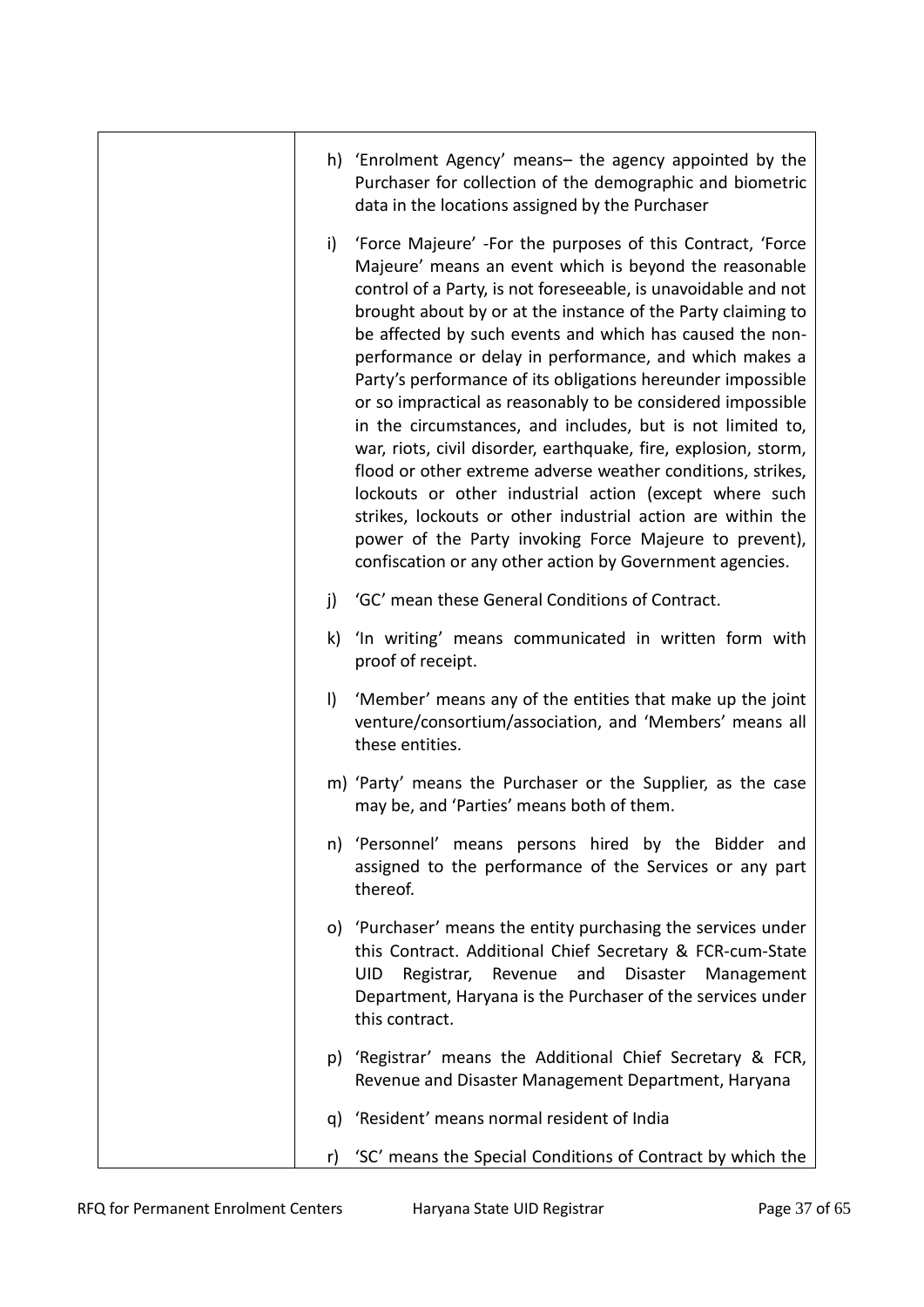|                                                | GC may be amended or supplemented.                                                                                                                                                                                                                                                                                                                                                                          |
|------------------------------------------------|-------------------------------------------------------------------------------------------------------------------------------------------------------------------------------------------------------------------------------------------------------------------------------------------------------------------------------------------------------------------------------------------------------------|
|                                                | s) 'Service' means services to be provided as per the<br>requirements/conditions specified in this RFQ/ contract. In<br>addition to this, the definition would also include other<br>related/ancillary services that may be required to execute<br>the scope of work under this contract.<br>t) 'Supplier' means the selected party that will provide the<br>services to the Purchaser under this contract. |
|                                                | u) 'UIDAI' means Unique Identification Authority of India.                                                                                                                                                                                                                                                                                                                                                  |
| 1.2 Relationship<br><b>Between the Parties</b> | Nothing contained herein shall be construed as establishing a<br>relationship of master and servant or of principal and agent as<br>between the Purchaser and the Supplier. The Supplier, subject to<br>this Contract, has complete charge of Personnel performing the<br>Services and shall be fully responsible for the Services performed<br>by them or on their behalf hereunder.                       |
| 1.3 Law Governing<br><b>Contract</b>           | This Contract, its meaning and interpretation, and the relation<br>between the Parties shall be governed by the Applicable Laws of<br>India.                                                                                                                                                                                                                                                                |
| 1.4 Language                                   | This Contract has been executed in English, which shall be the<br>binding and controlling language for all matters relating to the<br>meaning or interpretation of this Contract.                                                                                                                                                                                                                           |
| 1.5 Notices                                    |                                                                                                                                                                                                                                                                                                                                                                                                             |
| 1.5.1                                          | Any notice, request or consent required or permitted to be given<br>or made pursuant to this Contract shall be in writing. Any such<br>notice, request or consent shall be deemed to have been given or<br>made when delivered in person to an authorized representative<br>of the Party to whom the communication is addressed, or when<br>sent to such Party at the address specified in the SC.          |
| 1.5.2                                          | A Party may change its address for notice hereunder by giving<br>the other Party notice in writing of such change to the address<br>specified in the SC.                                                                                                                                                                                                                                                    |
| 1.6 Location                                   | The Services shall be performed at such locations as are<br>specified in the RFQ hereto and, where the location of a<br>particular task is not so specified, at such locations, as the<br>Purchaser may approve.                                                                                                                                                                                            |
| 1.7 Authorized<br><b>Representatives</b>       | Any action required or permitted to be taken, and any document<br>required or permitted to be executed under this Contract by the<br>Purchaser or the Supplier may be taken or executed by the<br>officials specified in the SC.                                                                                                                                                                            |
| <b>1.8 Taxes and Duties</b>                    | The Supplier and their Personnel shall pay such indirect taxes,<br>duties, fees, and other impositions levied under the Applicable<br>Laws of India                                                                                                                                                                                                                                                         |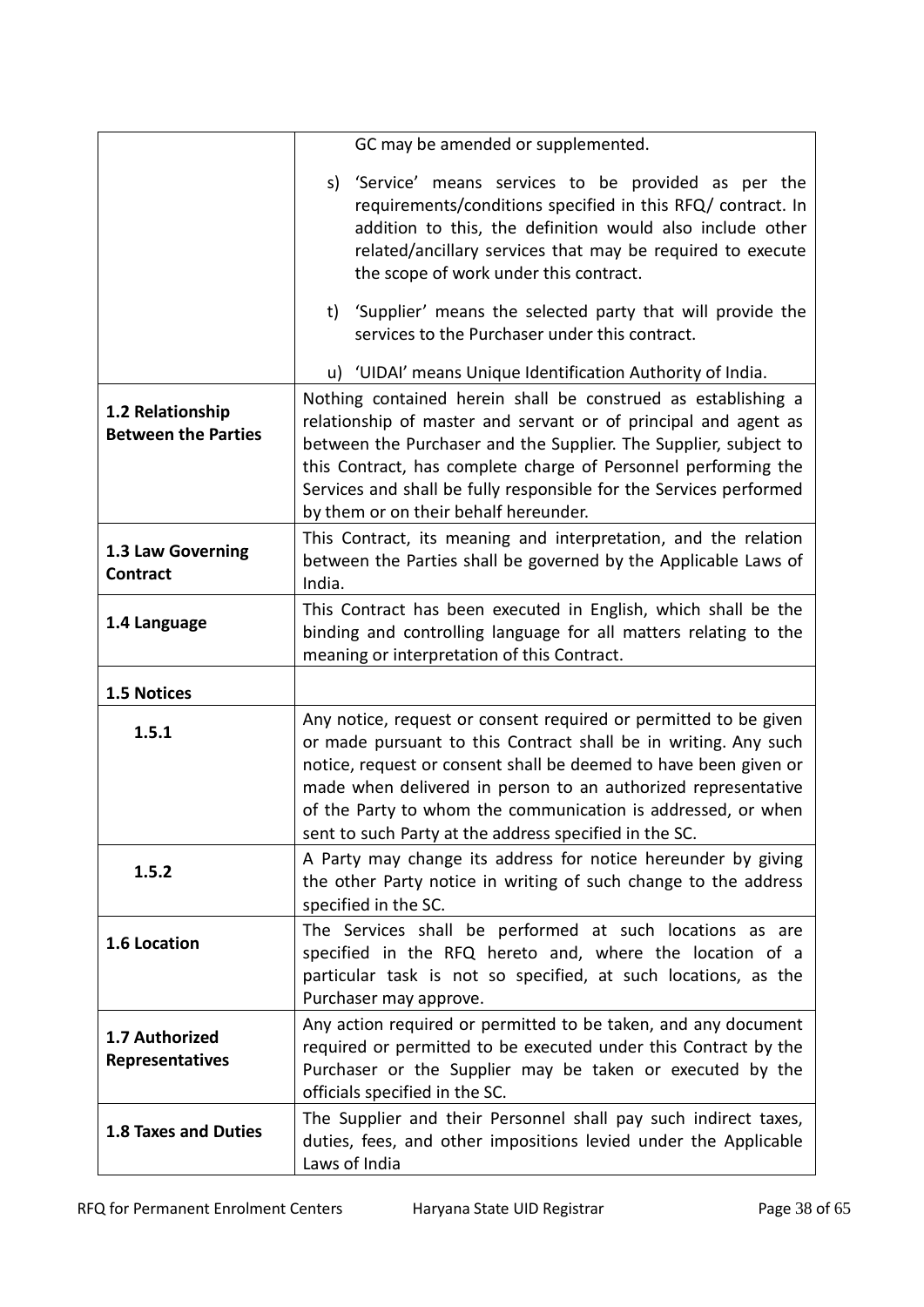| 1.9 Fraud and<br>Corruption                              |                                                                                                                                                                                                                                                                                                                                                                                                                                                               |
|----------------------------------------------------------|---------------------------------------------------------------------------------------------------------------------------------------------------------------------------------------------------------------------------------------------------------------------------------------------------------------------------------------------------------------------------------------------------------------------------------------------------------------|
| 1.9.1 Definitions                                        | It is the Purchaser's policy to require that the Purchaser as<br>well as Suppliers observe the highest standard of ethics during<br>the selection and execution of such contracts. The Purchaser also<br>requires that the Supplier does not demand any service charges<br>from the Resident unless the same is agreed with the Purchaser<br>in advance. In pursuance of this policy, the Purchaser:                                                          |
|                                                          | a. defines, for the purpose of this provision, the terms set forth<br>below as follows:                                                                                                                                                                                                                                                                                                                                                                       |
|                                                          | 'corrupt practice' means the offering, receiving, or soliciting,<br>i.<br>directly or indirectly, of anything of value to influence the action of<br>a public official in the selection process or in contract execution;                                                                                                                                                                                                                                     |
|                                                          | 'fraudulent practice' means a misrepresentation or<br>ii.<br>omission of facts in order to influence a procurement process or<br>the execution of a contract to the Purchaser; and includes collusive<br>practice among bidders, prior to or after bid submission, designed<br>to establish bid prices at artificially high or non-competitive levels<br>and to deprive the Purchaser of the benefits of free and open<br>competition                         |
|                                                          | 'collusive practices' means a scheme or arrangement<br>iii.<br>between two or more bidders, with or without the knowledge of<br>the Purchaser, designed to establish prices at artificial, non-<br>competitive levels                                                                                                                                                                                                                                         |
|                                                          | 'coercive practices' means harming or threatening to harm,<br>iv.<br>directly or indirectly, persons or their property to influence their<br>participation in a procurement process, or affect the execution of a<br>contract;                                                                                                                                                                                                                                |
|                                                          | 'unfair trade practices' means supply of services different<br>۷.<br>from what is ordered on, or change in the Scope of Work which was<br>agreed to;                                                                                                                                                                                                                                                                                                          |
| 1.9.2 Measures to be<br>taken by the<br><b>Purchaser</b> | The Purchaser may terminate the contract if it determines<br>a)<br>at any time that representatives of the Supplier were<br>engaged in corrupt, fraudulent, collusive or coercive<br>practices during the selection process or the execution of<br>that contract, without the Supplier having taken timely and<br>appropriate action satisfactory to the Purchaser to remedy<br>the situation;<br>The Purchaser may also sanction against the Supplier,<br>b) |
|                                                          | including declaring the Supplier ineligible, either indefinitely                                                                                                                                                                                                                                                                                                                                                                                              |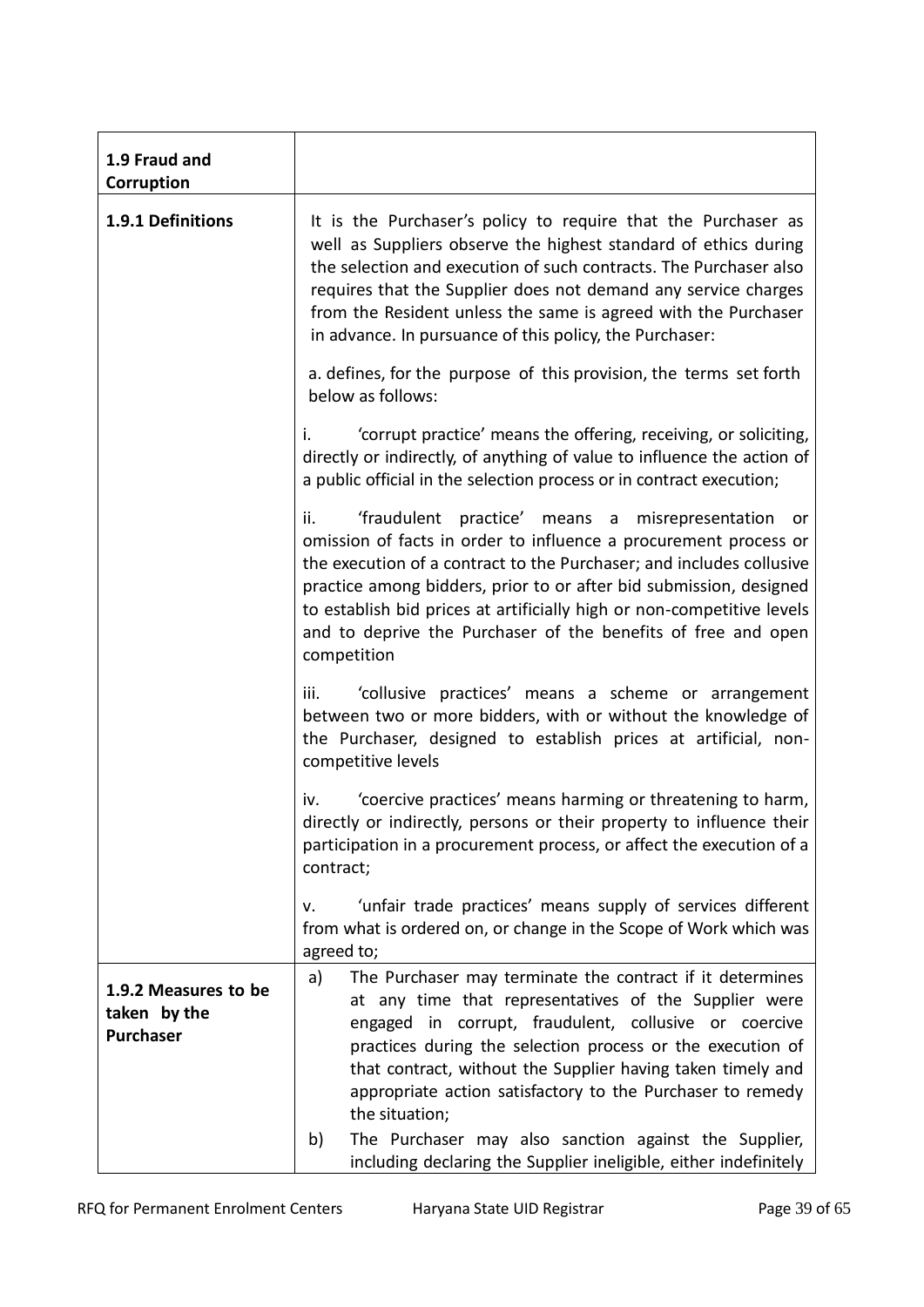|                                      |     | or for a stated period of time, to be awarded a contract if it<br>at any time determines that the Supplier has, directly or<br>through an agent, engaged in corrupt, fraudulent, collusive<br>or coercive practices in competing for, or in executing, a<br>Purchaser-financed contract                                                                                                                                                                        |
|--------------------------------------|-----|----------------------------------------------------------------------------------------------------------------------------------------------------------------------------------------------------------------------------------------------------------------------------------------------------------------------------------------------------------------------------------------------------------------------------------------------------------------|
| 1.9.3 Commissions and<br><b>Fees</b> |     | Purchaser will require the successful Supplier to disclose any<br>commissions or fees that may have been paid or are to be paid<br>to agents, representatives, or commission agents with respect to<br>the selection process or execution of the contract. The<br>information disclosed must include at least the name and address<br>of the agent, representative, or commission agent, the amount<br>and currency, and the purpose of the commission or fee. |
| 1.9.4 Interpretation                 |     | In this Contract unless a contrary intention is evident:                                                                                                                                                                                                                                                                                                                                                                                                       |
|                                      | (a) | the clause headings are for convenient reference only and<br>do not form part of this Contract;                                                                                                                                                                                                                                                                                                                                                                |
|                                      | (b) | unless otherwise specified a reference to a clause<br>number is a reference to all of its sub-clauses;                                                                                                                                                                                                                                                                                                                                                         |
|                                      | (c) | unless otherwise specified a reference to a clause, sub-<br>clause or section is a reference to a clause, sub-clause or<br>section of this Contract including any amendments or<br>modifications to the same from time to time;                                                                                                                                                                                                                                |
|                                      | (d) | a word in the singular includes the plural and a word in<br>the plural includes the singular;                                                                                                                                                                                                                                                                                                                                                                  |
|                                      | (e) | a word importing a gender includes any other gender;                                                                                                                                                                                                                                                                                                                                                                                                           |
|                                      | (f) | a reference to a person includes a partnership and a body<br>corporate;                                                                                                                                                                                                                                                                                                                                                                                        |
|                                      | (g) | a reference to legislation includes legislation repealing,<br>replacing or amending that legislation;                                                                                                                                                                                                                                                                                                                                                          |
|                                      | (h) | where a word or phrase is given a particular meaning it<br>includes the appropriate grammatical forms of that word or<br>phrase which have corresponding meanings;                                                                                                                                                                                                                                                                                             |
|                                      | (i) | in the event of an inconsistency between the terms of this                                                                                                                                                                                                                                                                                                                                                                                                     |
|                                      | (j) | Contract and the Bid document and the Proposal, the<br>terms of this Contract hereof shall prevail                                                                                                                                                                                                                                                                                                                                                             |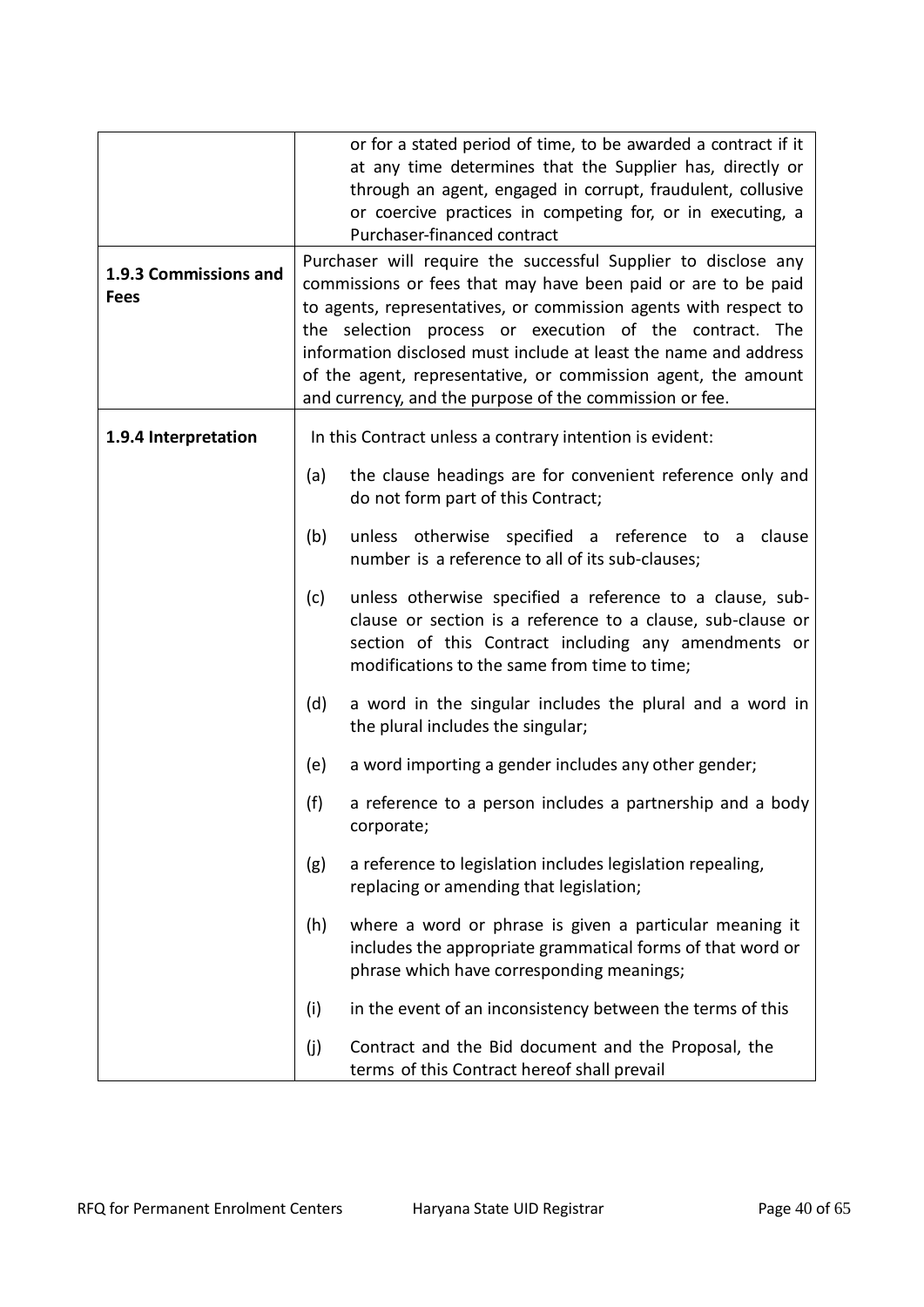# **2. COMMENCEMENT, COMPLETION, MODIFICATION AND TERMINATION OF CONTRACT**

| 2.1 Conditions       |          | This Contract is subject to the fulfillment of the following                                                                                                                                                                                                                                                                                                                                                                         |
|----------------------|----------|--------------------------------------------------------------------------------------------------------------------------------------------------------------------------------------------------------------------------------------------------------------------------------------------------------------------------------------------------------------------------------------------------------------------------------------|
| Precedent            |          | conditions precedent by the Supplier.                                                                                                                                                                                                                                                                                                                                                                                                |
|                      | a)<br>b) | Furnishing by the Supplier, an unconditional, irrevocable<br>and continuing Bank Guarantee as specified in Section 3.2,<br>point 3.9 of the RFQ, in a form and manner acceptable to<br>the Purchaser which would remain valid until such time<br>and be renewable as may be stipulated by the Purchaser.<br>Obtaining of all statutory and other approvals required for<br>the performance of the Services under this Contract. This |
|                      |          | may include approvals/clearances, wherever applicable,<br>that may be required for execution of this contract.                                                                                                                                                                                                                                                                                                                       |
|                      | c)       | Furnishing of such other documents as the Purchaser may<br>specify.                                                                                                                                                                                                                                                                                                                                                                  |
|                      | d)       | The Purchaser reserves the right to waive any or all of the<br>conditions specified above in writing and no such waiver<br>shall affect or impair any right, power or remedy that the<br>Purchaser may otherwise have.                                                                                                                                                                                                               |
| 2.2 Effectiveness of |          | This Contract shall come into effect on the date the Contract is                                                                                                                                                                                                                                                                                                                                                                     |
| <b>Contract</b>      |          | signed by both Parties or such other later date as may be                                                                                                                                                                                                                                                                                                                                                                            |
|                      |          | stated in the SC. The date the Contract comes into effect is                                                                                                                                                                                                                                                                                                                                                                         |
|                      |          | defined as the Effective Date.                                                                                                                                                                                                                                                                                                                                                                                                       |
| 2.3 Commencement     | a)       |                                                                                                                                                                                                                                                                                                                                                                                                                                      |
|                      |          | The Supplier shall begin carrying out the Services not                                                                                                                                                                                                                                                                                                                                                                               |
| and Progress of      |          | later than the number of days after the Effective Date                                                                                                                                                                                                                                                                                                                                                                               |
| <b>Services</b>      |          | specified in the SC                                                                                                                                                                                                                                                                                                                                                                                                                  |
|                      | b)       | The Supplier shall subject to the fulfillment of the<br>conditions precedent set out in Clause 2.2 of this section,<br>commence the performance of its obligations in a manner<br>as specified in the Scope of Work.                                                                                                                                                                                                                 |
|                      | c)       | The Supplier shall proceed to carry out the activities /<br>services with diligence and expedition in accordance with<br>any stipulation as to the time, manner, mode, and method<br>of execution contained in this Contract.                                                                                                                                                                                                        |
|                      | d)       | The Supplier shall be responsible for and shall ensure that<br>all activities / services are performed in accordance with<br>the Contract, Scope of Work, SLA and that the Supplier's<br>Team complies with such specifications and all other<br>standards, terms and other stipulations/conditions set out<br>hereunder.                                                                                                            |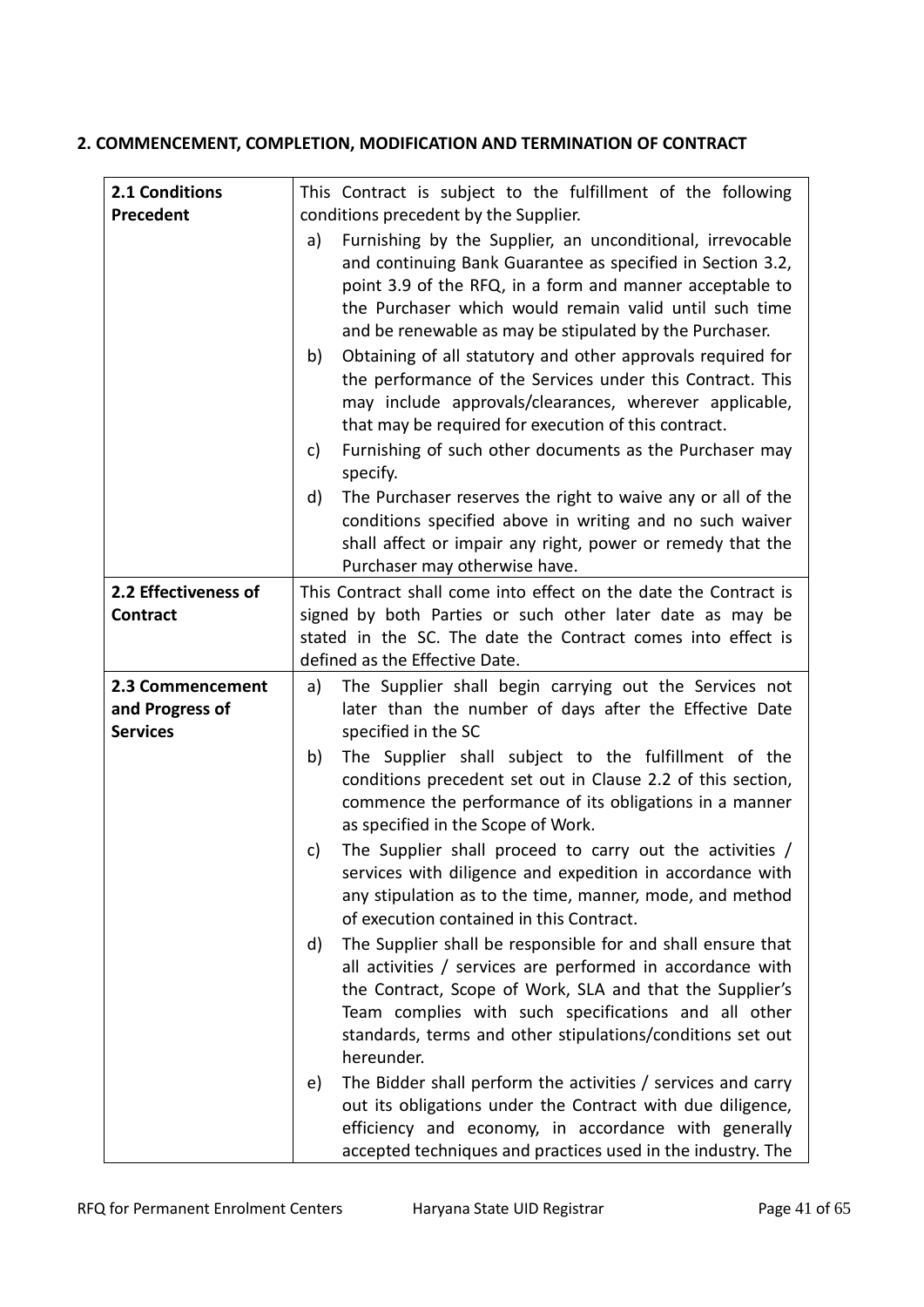|                      |    | Supplier shall always act, in respect of any matter relating  |
|----------------------|----|---------------------------------------------------------------|
|                      |    |                                                               |
|                      |    | to this Contract, as faithful advisors to the Purchaser and   |
|                      |    | shall, at all times, support and safeguard the Purchaser's    |
|                      |    | legitimate interests in any dealings with Third parties.      |
|                      | f) | The supplier will ensure that all the hardware, software      |
|                      |    | other related equipments conform to all<br>the<br>and         |
|                      |    | specifications and guidelines as set down by UIDAI.           |
| 2.4 Progress Reports | a) | Supplier shall monitor progress of all the activities related |
|                      |    | to the execution of this contract and shall submit to the     |
|                      |    | Purchaser, at no extra cost, progress reports with reference  |
|                      |    | to all related work, milestones and their progress during     |
|                      |    |                                                               |
|                      |    | the implementation phase on daily basis as per the MIS        |
|                      |    | format provided by the Purchaser amended from time to         |
|                      |    | time.                                                         |
|                      | b) | The Supplier shall be penalized for non compliance of         |
|                      |    | Performance Indicators as per service levels contained in     |
|                      |    | Section 4.3 of the RFQ. Periodic meetings shall be held       |
|                      |    | between the representatives of the Purchaser and the          |
|                      |    | Supplier once in every 7 days during the implementation       |
|                      |    | phase to discuss the progress of implementation.              |
|                      | c) | The Purchaser reserves the right to inspect and               |
|                      |    | monitor/assess the progress/performance of the work /         |
|                      |    | services at any time during the course of the Contract        |
|                      |    |                                                               |
|                      |    | through its representatives or through those of the UIDAI.    |
|                      |    | The Purchaser may demand and upon such demand being           |
|                      |    | made, the Supplier shall provide documents, data, material    |
|                      |    | or any other information which the Purchaser may require,     |
|                      |    | to enable it to assess the progress/performance of the        |
|                      |    | work / service.                                               |
|                      | d) | At any time during the course of the Contract, the            |
|                      |    | Purchaser shall also have the right to conduct, either itself |
|                      |    | or through another agency as it may deem fit, an audit to     |
|                      |    | monitor the performance by the Supplier of its                |
|                      |    | obligations/functions in accordance with the standards        |
|                      |    | committed to or required by the Purchaser and the             |
|                      |    | Supplier undertakes to cooperate with and provide to the      |
|                      |    |                                                               |
|                      |    | Purchaser/ any other agency appointed by the Purchaser,       |
|                      |    | all Documents and other details as may be required by         |
|                      |    | them for this purpose.                                        |
|                      | e) | Should the rate of progress of the works or any part of       |
|                      |    | them at any time fall behind the stipulated time for          |
|                      |    | completion or is found to be too slow to ensure completion    |
|                      |    | of the works by the stipulated time, or is in deviation to    |
|                      |    | requirements/ standards,<br>Purchaser's<br>the<br><b>RFQ</b>  |
|                      |    |                                                               |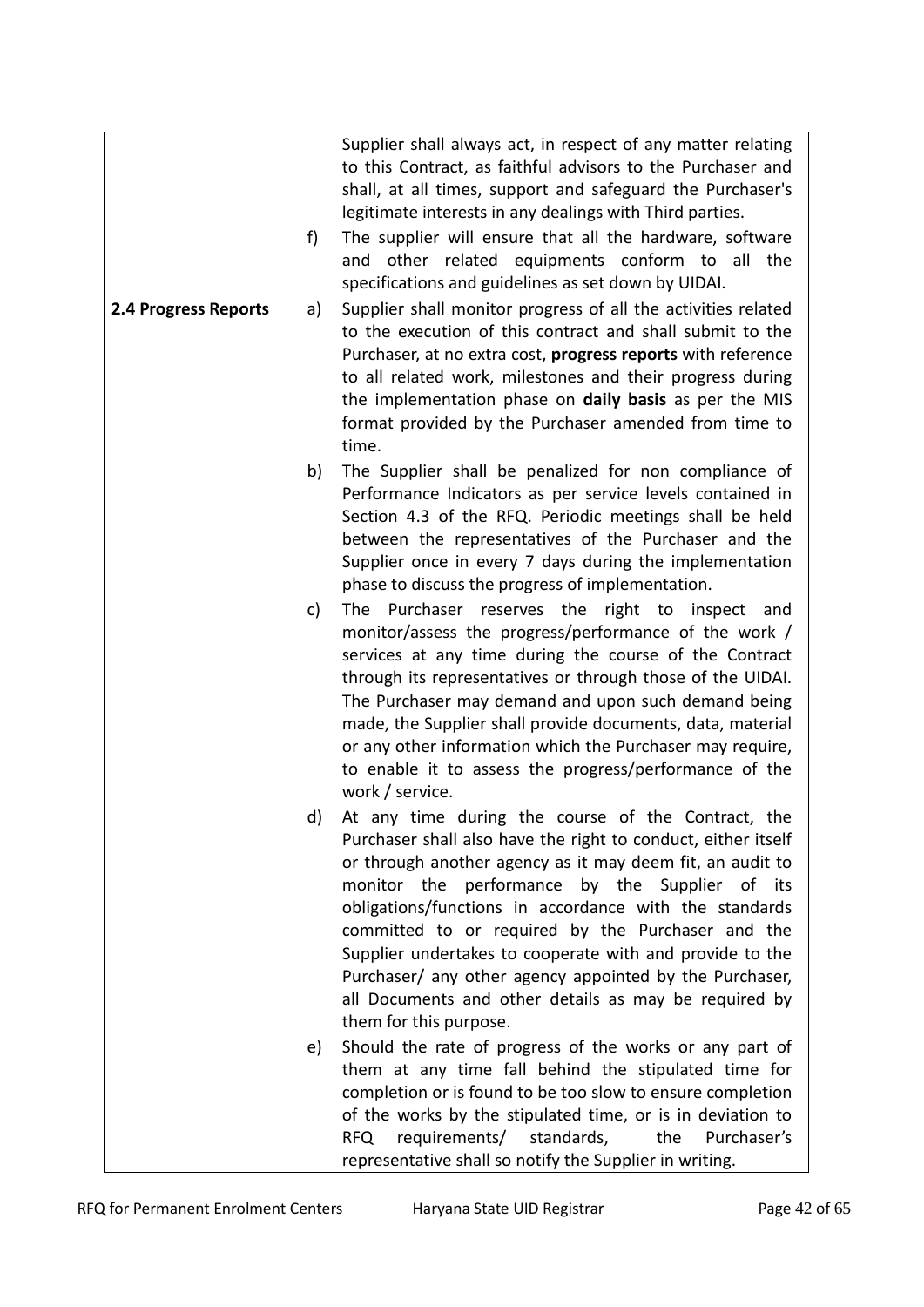|                                           | f)<br>The Supplier shall reply to the written notice giving details<br>of the measures he proposes to take to expedite the<br>progress so as to complete the works by the prescribed<br>time or to ensure compliance to RFQ requirements. The<br>Supplier shall not be entitled to any additional payment for<br>taking such steps. If at any time it should appear to the<br>Purchaser or Purchaser's representative that the actual<br>progress of work does not conform to the approved<br>programme the Supplier shall produce at the request of the<br>Purchaser's representative a revised programme showing<br>the modification to the approved programme necessary to<br>ensure completion of the works within the time for<br>completion or steps initiated to ensure compliance to the<br>stipulated requirements<br>The submission seeking approval by the Purchaser or<br>g)<br>Purchaser's representative of such programme shall not<br>relieve the Supplier of any of his duties or responsibilities<br>under the Contract.<br>In case during execution of works, the progress falls behind<br>h)<br>schedule or does not meet the RFQ requirements, Supplier<br>shall deploy extra manpower/ resources to make up the<br>progress or to meet the RFQ requirements. Programme for<br>deployment of extra man power/ resources will be<br>submitted to the Purchaser for its review and approval. All<br>time and cost effect in this respect shall be borne, by the<br>Supplier within the contract value. |
|-------------------------------------------|---------------------------------------------------------------------------------------------------------------------------------------------------------------------------------------------------------------------------------------------------------------------------------------------------------------------------------------------------------------------------------------------------------------------------------------------------------------------------------------------------------------------------------------------------------------------------------------------------------------------------------------------------------------------------------------------------------------------------------------------------------------------------------------------------------------------------------------------------------------------------------------------------------------------------------------------------------------------------------------------------------------------------------------------------------------------------------------------------------------------------------------------------------------------------------------------------------------------------------------------------------------------------------------------------------------------------------------------------------------------------------------------------------------------------------------------------------------------------------------------------------------------------|
| 2.5 Expiration of<br><b>Contract</b>      | Unless terminated earlier pursuant to Clause GC 2.3 hereof, this<br>Contract shall expire at the end of such time period after the<br>Effective Date as specified in the SC.                                                                                                                                                                                                                                                                                                                                                                                                                                                                                                                                                                                                                                                                                                                                                                                                                                                                                                                                                                                                                                                                                                                                                                                                                                                                                                                                              |
| 2.6 Entire Agreement                      | This Contract contains all covenants, stipulations and provisions<br>agreed by the Parties. No agent or representative of either<br>Party has authority to make, and the Parties shall not be<br>bound by or be liable for, any other statement, representation,<br>promise or agreement not set forth herein.                                                                                                                                                                                                                                                                                                                                                                                                                                                                                                                                                                                                                                                                                                                                                                                                                                                                                                                                                                                                                                                                                                                                                                                                            |
| 2.7 Modifications or<br><b>Variations</b> | (a)<br>Any modification or variation of the terms and conditions<br>of this Contract, including any modification or variation of<br>the scope of the Services, may only be made by written<br>agreement between the Parties. However, each Party shall<br>give due consideration to any proposals for modification or<br>variation made by the other Party.<br>In cases of substantial modifications or variations, the prior<br>(b)<br>written consent of the Purchaser is required.                                                                                                                                                                                                                                                                                                                                                                                                                                                                                                                                                                                                                                                                                                                                                                                                                                                                                                                                                                                                                                     |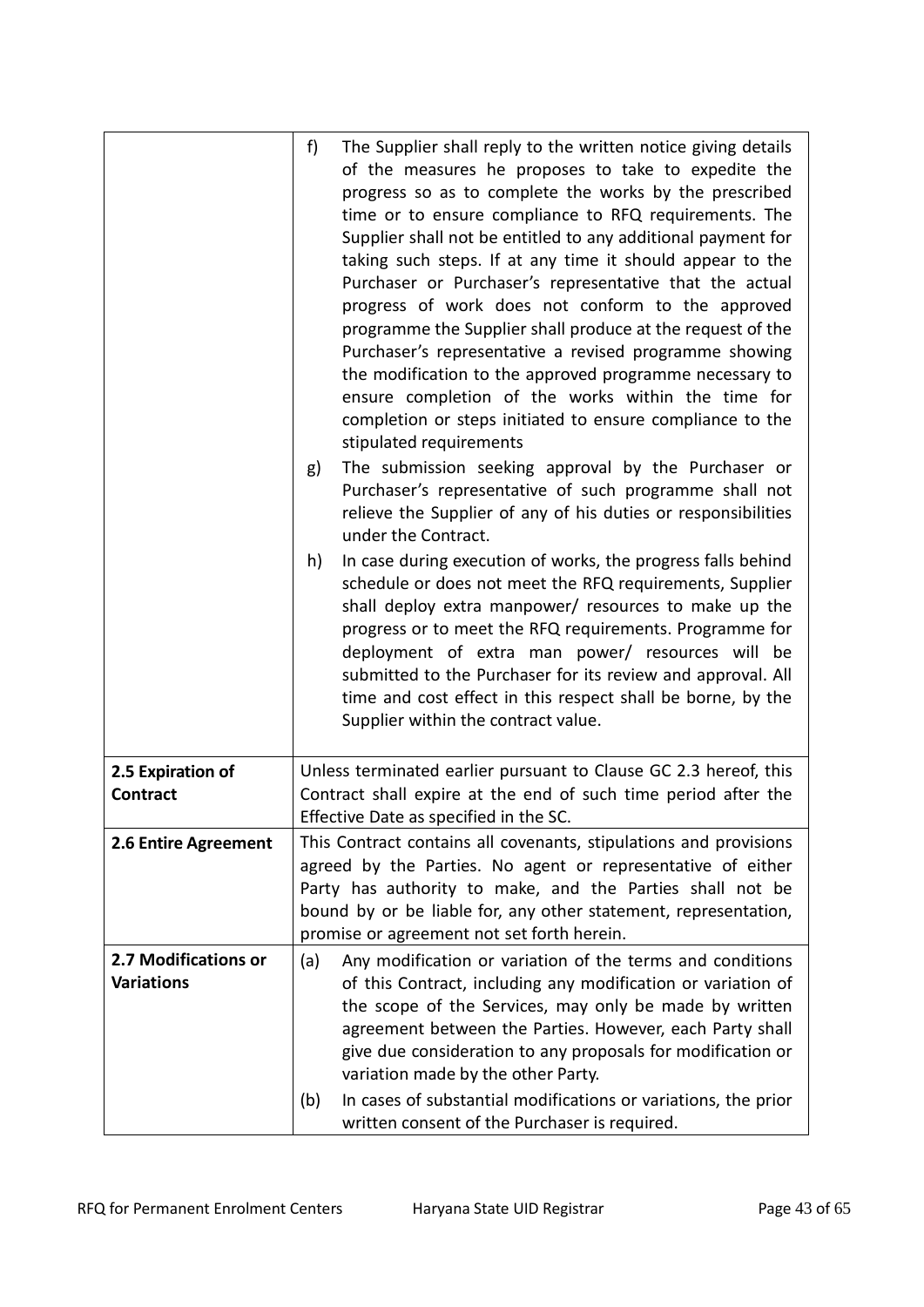| 2.8 Force Majeure                     |                                                                                                                                                                                                                                                                                                                                                                                                                                                                                                                                                                                                                                                                                                                                                                                                                                                                                                                                                                                                                                                                                                                                                                                                                                                                                                                                                |
|---------------------------------------|------------------------------------------------------------------------------------------------------------------------------------------------------------------------------------------------------------------------------------------------------------------------------------------------------------------------------------------------------------------------------------------------------------------------------------------------------------------------------------------------------------------------------------------------------------------------------------------------------------------------------------------------------------------------------------------------------------------------------------------------------------------------------------------------------------------------------------------------------------------------------------------------------------------------------------------------------------------------------------------------------------------------------------------------------------------------------------------------------------------------------------------------------------------------------------------------------------------------------------------------------------------------------------------------------------------------------------------------|
| 2.8.1 Definition                      | (a)<br>Force Majeure shall not include (i) any event which is<br>caused by the negligence or intentional action of a Party or<br>agents or employees, nor (ii) any event which a diligent<br>Party could reasonably have been expected both to take<br>into account at the time of the conclusion of this Contract,<br>and avoid or overcome in the carrying out of its obligations<br>hereunder.                                                                                                                                                                                                                                                                                                                                                                                                                                                                                                                                                                                                                                                                                                                                                                                                                                                                                                                                              |
|                                       | Force Majeure shall not include insufficiency of funds or<br>(b)<br>inability to make any payment required hereunder.                                                                                                                                                                                                                                                                                                                                                                                                                                                                                                                                                                                                                                                                                                                                                                                                                                                                                                                                                                                                                                                                                                                                                                                                                          |
| 2.8.2 No Breach of<br><b>Contract</b> | The failure of a Party to fulfill any of its obligations under the<br>contract shall not be considered to be a breach of, or default<br>under, this Contract in so far as such inability arises from an<br>event of Force Majeure, provided that the Party affected by such<br>an event (a) has taken all reasonable precautions, due care and<br>reasonable alternative measures in order to carry out the terms<br>and conditions of this Contract, and (b) has informed the other<br>Party as soon as possible about the occurrence of such an<br>event.                                                                                                                                                                                                                                                                                                                                                                                                                                                                                                                                                                                                                                                                                                                                                                                    |
| 2.8.3 Measures to be<br><b>Taken</b>  | A Party affected by an event of Force Majeure shall<br>(a)<br>continue to perform its obligations under the Contract as<br>far as is reasonably practical, and shall take all reasonable<br>measures to minimize the consequences of any event of<br>Force Majeure.<br>A Party affected by an event of Force Majeure shall<br>(b)<br>notify the other Party of such event as soon as possible,<br>and in any case not later than fourteen (14) days following<br>the occurrence of such event, providing evidence of the<br>nature and cause of such event, and shall similarly give<br>written notice of the restoration of normal conditions as<br>soon as possible.<br>(c)<br>Any period within which a Party shall, pursuant to this<br>Contract, complete any action or task, shall be extended for<br>a period equal to the time during which such Party was<br>unable to perform such action as a result of Force Majeure.<br>During the period of their inability to perform the<br>(d)<br>Services as a result of an event of Force Majeure, the<br>Supplier, upon instructions by the Purchaser, shall either:<br>i. Demobilize,; or<br>ii. Continue with the Services to the extent possible, in<br>which case the Supplier shall continue to be paid<br>proportionately and on prorata basis, under the terms of<br>this Contract. |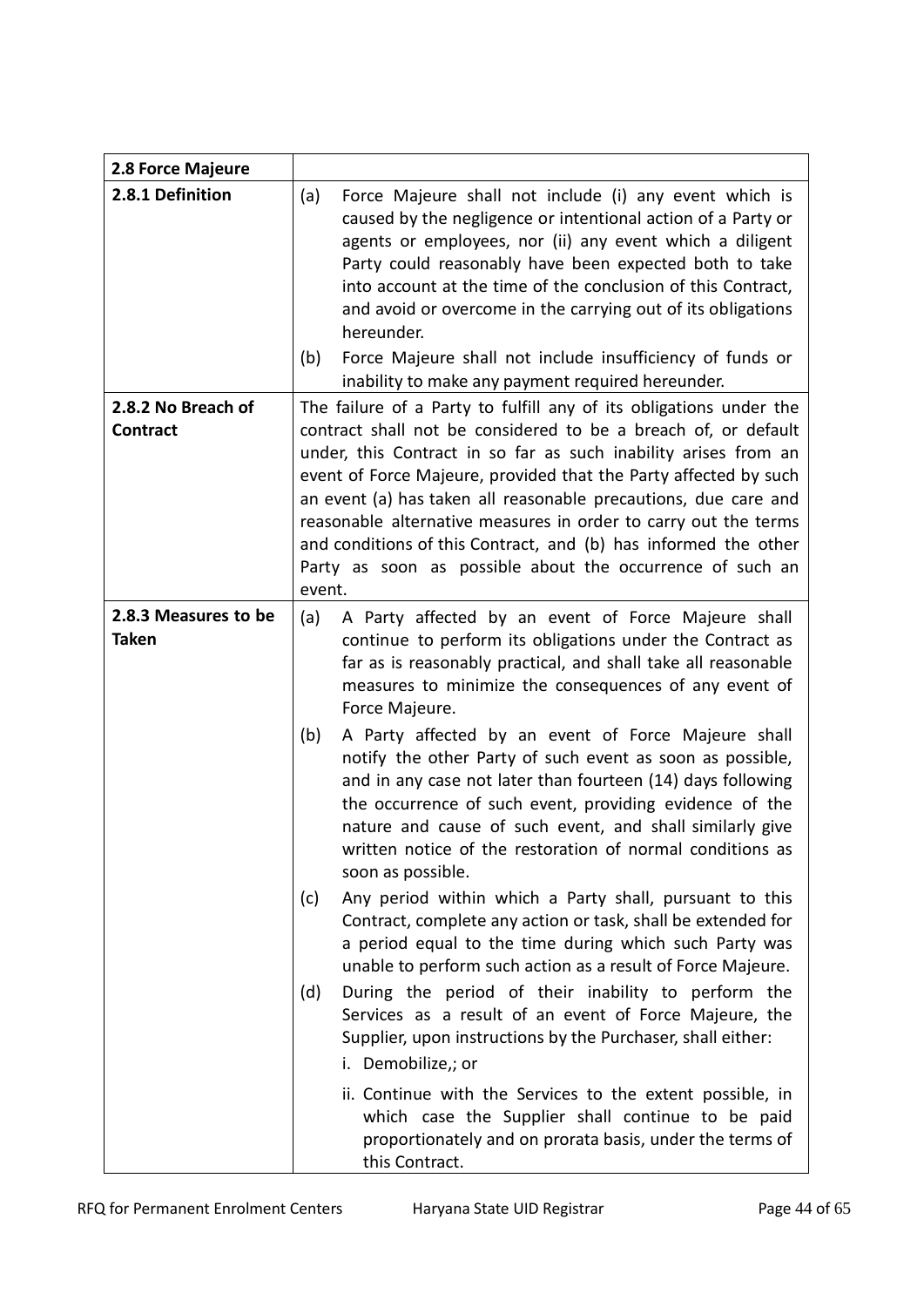|                                | (e)<br>(In the case of disagreement between the Parties as to the<br>existence or extent of Force Majeure, the matter shall be                                                                                                                                                                                                                                                                                                                                                                                                                                                                                                                                                                                                                                                                                                                       |
|--------------------------------|------------------------------------------------------------------------------------------------------------------------------------------------------------------------------------------------------------------------------------------------------------------------------------------------------------------------------------------------------------------------------------------------------------------------------------------------------------------------------------------------------------------------------------------------------------------------------------------------------------------------------------------------------------------------------------------------------------------------------------------------------------------------------------------------------------------------------------------------------|
|                                | settled according to Clause GC 8.                                                                                                                                                                                                                                                                                                                                                                                                                                                                                                                                                                                                                                                                                                                                                                                                                    |
| 2.9 Suspension                 | The Purchaser may, by written notice of suspension to<br>a)<br>the Supplier, suspend all payments to the Supplier<br>hereunder if the Supplier fails to perform any of its<br>obligations under this Contract, including the carrying out<br>of the Services, provided that such notice of suspension<br>(i) shall specify the nature of the failure, and (ii) shall allow<br>the Supplier to remedy such failure, if capable of being<br>remedied, within a period not exceeding thirty (30) days<br>after receipt by the Supplier of such notice of suspension.<br>In case, the enrolment agency if suspended from Aadhaar<br>b)<br>programme in accordance with UIDAI suspension policy<br>would need to be immediately disassociated from all<br>Aadhaar related work till the suspension is in force<br>irrespective of its empanelment status. |
| 2.10 Termination               |                                                                                                                                                                                                                                                                                                                                                                                                                                                                                                                                                                                                                                                                                                                                                                                                                                                      |
| 2.10.1 Termination of          | If this Contract has not become effective within such time period                                                                                                                                                                                                                                                                                                                                                                                                                                                                                                                                                                                                                                                                                                                                                                                    |
| <b>Contract for Failure to</b> | after the date of the Contract signed by the Parties as specified                                                                                                                                                                                                                                                                                                                                                                                                                                                                                                                                                                                                                                                                                                                                                                                    |
| <b>Become Effective</b>        | in the SC, either Party may, by not less than fifteen (15) days                                                                                                                                                                                                                                                                                                                                                                                                                                                                                                                                                                                                                                                                                                                                                                                      |
|                                | written notice to the other Party, declare this Contract to be null<br>and void, and in the event of such a declaration by either                                                                                                                                                                                                                                                                                                                                                                                                                                                                                                                                                                                                                                                                                                                    |
|                                | Party, neither Party shall have any claim against the other Party                                                                                                                                                                                                                                                                                                                                                                                                                                                                                                                                                                                                                                                                                                                                                                                    |
|                                | with respect hereto.                                                                                                                                                                                                                                                                                                                                                                                                                                                                                                                                                                                                                                                                                                                                                                                                                                 |
| 2.10.2 By the                  | The Purchaser may, without prejudice to any other remedy for                                                                                                                                                                                                                                                                                                                                                                                                                                                                                                                                                                                                                                                                                                                                                                                         |
| <b>Purchaser</b>               | breach of Contract, terminate this Contract in case of the<br>occurrence of any of the events specified in paragraphs (a)<br>through (j) of this Clause GC 2.10.2. In such an occurrence the<br>Purchaser shall give a not less than fifteen (15) days' written<br>notice of termination to the Supplier, and thirty (30) days' in the<br>case of the event referred to in (e).                                                                                                                                                                                                                                                                                                                                                                                                                                                                      |
|                                | If the Supplier does not remedy a failure in the<br>(a)<br>performance of their obligations under the Contract,<br>within thirty (30) days after being notified or within any<br>further period as the Purchaser may have subsequently<br>approved in writing.                                                                                                                                                                                                                                                                                                                                                                                                                                                                                                                                                                                       |
|                                | If the Supplier becomes (or, if the Supplier consists of more<br>(b)<br>than one entity, if any of its Members becomes and which<br>has substantial bearing on providing Services under this<br>contract) insolvent or go into liquidation or receivership<br>whether compulsory or voluntary.<br>If the Supplier, in the judgment of the Purchaser has<br>(c)                                                                                                                                                                                                                                                                                                                                                                                                                                                                                       |
|                                | engaged in corrupt or fraudulent practices in competing for                                                                                                                                                                                                                                                                                                                                                                                                                                                                                                                                                                                                                                                                                                                                                                                          |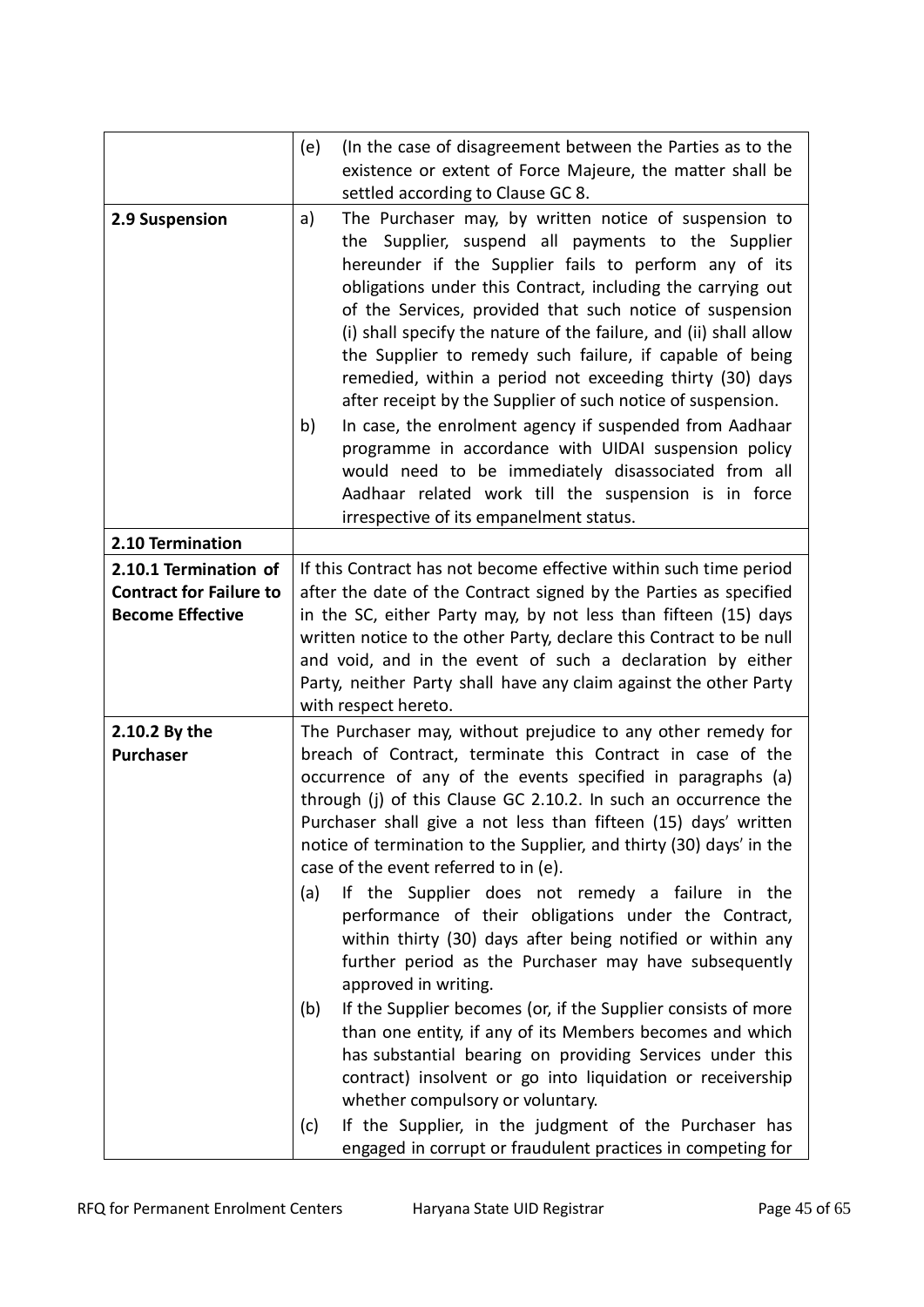|     | or in executing the Contract.                                                                                                                                                                                                                                                                                                                                                                                                                                                        |
|-----|--------------------------------------------------------------------------------------------------------------------------------------------------------------------------------------------------------------------------------------------------------------------------------------------------------------------------------------------------------------------------------------------------------------------------------------------------------------------------------------|
| (d) | If, as the result of Force Majeure, the Supplier are<br>unable to perform a material portion of the Services for a<br>period of not less than sixty (60) days.                                                                                                                                                                                                                                                                                                                       |
| (e) | If the Purchaser, in its sole discretion and for any reason<br>whatsoever, decides to terminate this Contract.                                                                                                                                                                                                                                                                                                                                                                       |
| (f) | If the Supplier submits to the Purchaser a false statement<br>which has a material effect on the rights, obligations or<br>interests of the Purchaser.                                                                                                                                                                                                                                                                                                                               |
| (g) | If the Supplier places itself in position of conflict of<br>interest or fails to disclose promptly any conflict of interest<br>to the Purchaser.                                                                                                                                                                                                                                                                                                                                     |
| (h) | If the Supplier fails to provide the quality services as<br>envisaged under this Contract. The Purchaser/ UIDAI may<br>make judgment regarding the poor quality of services,<br>the reasons for which shall be recorded in writing. The<br>Purchaser/ UIDAI may decide to give one chance to the<br>Supplier to improve the quality of the services.                                                                                                                                 |
| (i) | If the Supplier fails to comply with any final decision<br>reached as a result of arbitration proceedings pursuant to<br>Clause GC 8 hereof.                                                                                                                                                                                                                                                                                                                                         |
| (i) | In the event the Purchaser terminates the Contract in<br>whole or in part, pursuant to Clause GC Clause 2.10.2, the<br>Purchaser may procure, upon such terms and in such<br>manner as it deems appropriate, services similar to those<br>undelivered or not performed, and the Supplier shall be<br>liable to the Purchaser for any additional costs for such<br>similar services. However, the Supplier shall continue<br>performance of the Contract to the extent not terminated |
| (k) | In the event of Supplier is found :                                                                                                                                                                                                                                                                                                                                                                                                                                                  |
|     | Engaged in bogus or fraudulent enrolments being<br>i.<br>done                                                                                                                                                                                                                                                                                                                                                                                                                        |
|     | Deploying Enrolment Operators who are not tested<br>ii.<br>and certified by UIDAI appointed 'Testing and<br>Certification Agency' for performing enrolment<br>functions                                                                                                                                                                                                                                                                                                              |
|     | Non adherence to the enrolment process defined by<br>iii.<br><b>UIDAI</b>                                                                                                                                                                                                                                                                                                                                                                                                            |
|     | Running unauthorized enrolment centers<br>iv.<br>(i.e.<br>enrolment centers without prior approval of the<br>Purchaser and/or unlisted on UIDAI portal).                                                                                                                                                                                                                                                                                                                             |
|     | Engaged in enrolments using vague/ damaged/<br>٧.<br>ineligible/ incomplete/ non-verified documents.                                                                                                                                                                                                                                                                                                                                                                                 |
|     | Sub-contracting of full and/or partial process of<br>vi.                                                                                                                                                                                                                                                                                                                                                                                                                             |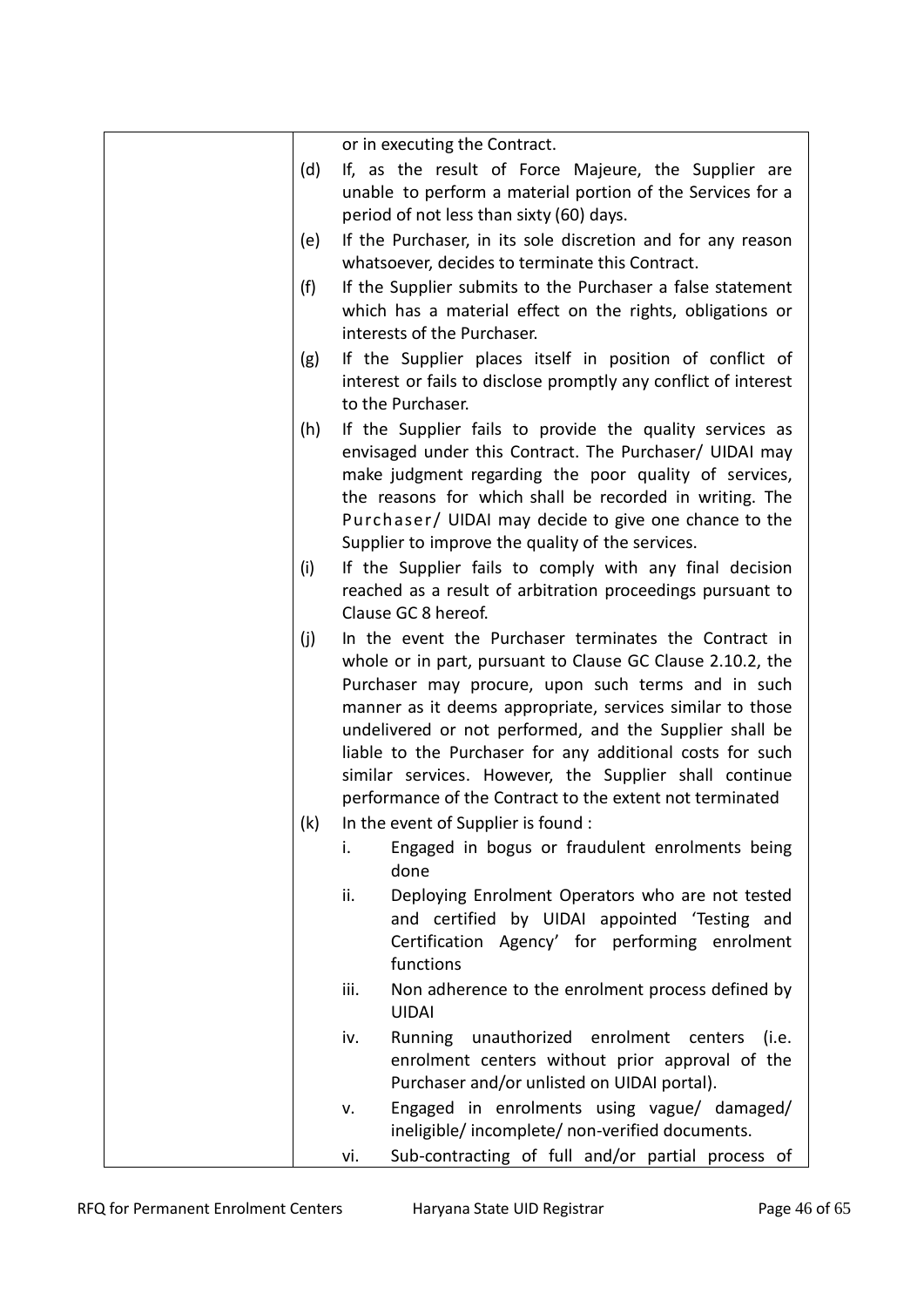|                        |         | enrolment work.                                                                                                                                                  |
|------------------------|---------|------------------------------------------------------------------------------------------------------------------------------------------------------------------|
|                        | vii.    | Outsourcing of manpower including operators,<br>supervisors, technical staff etc. in manner other than<br>as prescribed by UIDAI.                                |
|                        | viii.   | Consistent poor quality of biometrics data                                                                                                                       |
|                        | ix.     | Usage of biometric devices which are not certified by<br><b>UIDAI</b>                                                                                            |
|                        | х.      | Non-provision of necessary infrastructure at the<br>permanent enrolment centers                                                                                  |
|                        | xi.     | Provided incorrect information to Purchaser/ UIDAI.                                                                                                              |
|                        | xii.    | Non co-operative during audits conducted by<br>Purchaser/ UIDAI/ UIDAI Regional Office or auditing<br>agencies appointed for the purpose.                        |
|                        | xiii.   | Loss of enrolment documents (i.e. POI/POA/POR,<br>Consent Slips etc.)                                                                                            |
|                        | xiv.    | Loss of Enrolment Data (CIDR Packets, Registrar<br>Packets, KYR+ Data etc.).                                                                                     |
|                        | XV.     | Non co-operative during the process of handover<br>and reconciliation of enrolment documents to UIDAI<br>DMS vendor.                                             |
|                        | xvi.    | Engaged in any activity violating any Law of<br>constitution of India.                                                                                           |
|                        | xvii.   | Defaulter in any complaint/report<br>against it<br>submitted to the Purchaser/UIDAI.                                                                             |
|                        | xviii.  | Defaulter as per the statement given by its staff<br>member deployed on location during any interaction<br>with the officer(s) from Purchaser's Office or UIDAI. |
| 2.10.3 By the Supplier |         | The Suppliers may terminate this Contract, by not less than                                                                                                      |
|                        |         | fifteen (15) days' written notice to the Purchaser, such notice to                                                                                               |
|                        |         | be given after the occurrence of any of the events specified in                                                                                                  |
|                        |         | paragraphs (a) through (d) of this Clause GC 2.10.3:                                                                                                             |
|                        | (a)     | If the Purchaser fails to pay any money due to the                                                                                                               |
|                        |         | Supplier pursuant to this Contract and not subject to                                                                                                            |
|                        |         | dispute pursuant to Clause GC 8 hereof within forty-five                                                                                                         |
|                        |         | (45) days after receiving written notice from the Supplier                                                                                                       |
|                        |         | that such payment is overdue.                                                                                                                                    |
|                        | (b)     | If, as the result of Force Majeure, the Supplier is unable<br>to perform a material portion of the Services for a period of<br>not less than thirty (30) days.   |
|                        | (c)     | If the Purchaser fails to comply with any final decision                                                                                                         |
|                        |         | reached as a result of arbitration pursuant to Clause GC 8                                                                                                       |
|                        | hereof. |                                                                                                                                                                  |
|                        | (d)     | If the Purchaser is in material breach of its obligations                                                                                                        |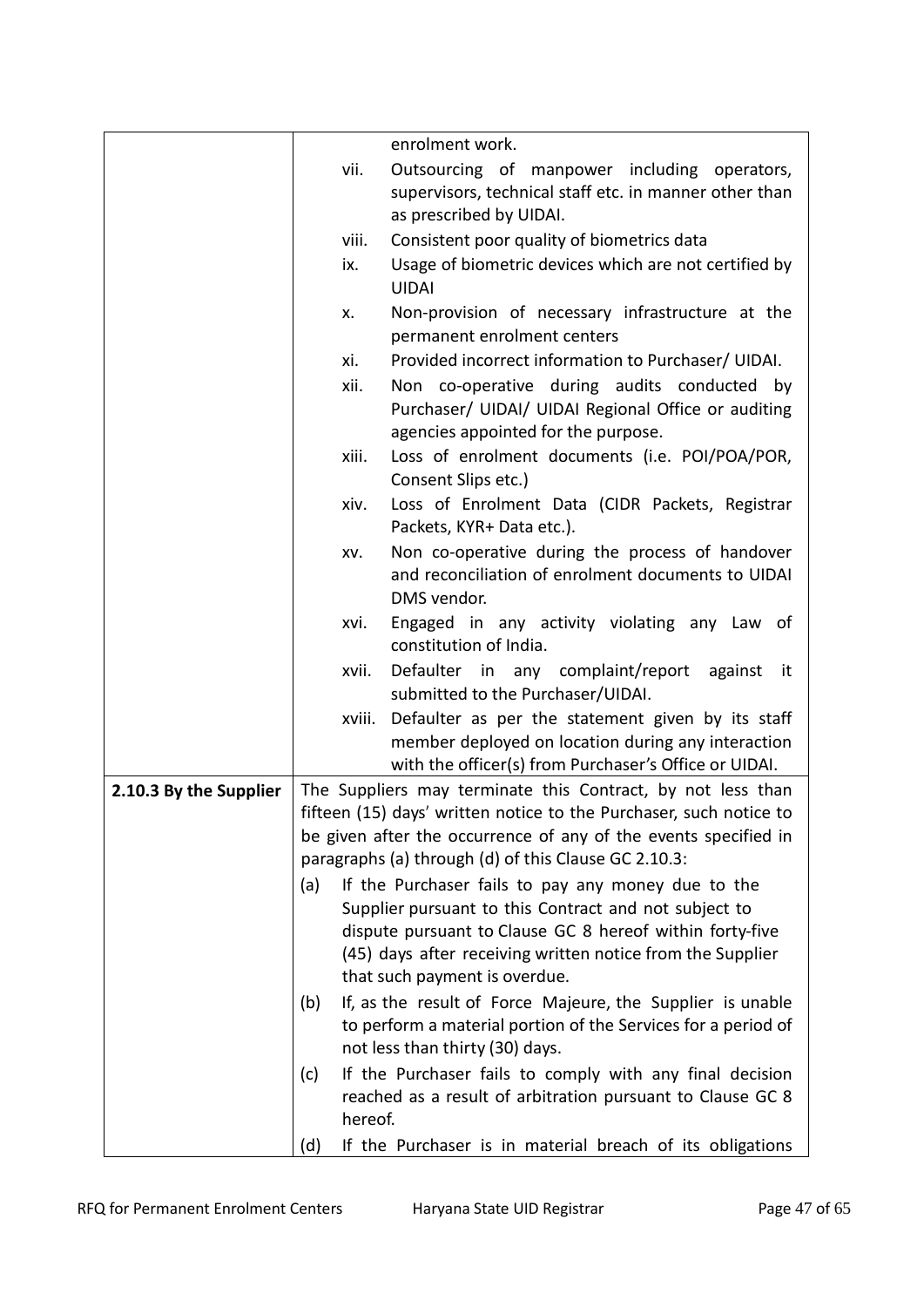| 2.10.4 Cessation of<br><b>Rights and</b><br><b>Obligations</b> | pursuant to this Contract and has not remedied the<br>same within fifteen (15) days (or such longer period as the<br>Supplier may have subsequently approved in writing)<br>following the receipt by the Purchaser of the Supplier's<br>notice specifying such breach.<br>Upon termination of this Contract pursuant to Clauses GC 2.10.1<br>or GC 2.10 hereof, or upon expiration of this Contract pursuant<br>to Clause GC 2.5 hereof, all rights and obligations of the Parties<br>hereunder shall cease, except (i) such rights and obligations as<br>may have accrued on the date of termination or expiration, (ii)<br>the obligation of confidentiality set forth in Clause GC 3.3<br>hereof, (iii) the Supplier's obligation to permit inspection,<br>copying and auditing of their accounts and records set forth in<br>Clause GC 3.6 hereof, and (iv) any right which a Party may have<br>under the Law.                                                                                                                                                                                                          |
|----------------------------------------------------------------|-----------------------------------------------------------------------------------------------------------------------------------------------------------------------------------------------------------------------------------------------------------------------------------------------------------------------------------------------------------------------------------------------------------------------------------------------------------------------------------------------------------------------------------------------------------------------------------------------------------------------------------------------------------------------------------------------------------------------------------------------------------------------------------------------------------------------------------------------------------------------------------------------------------------------------------------------------------------------------------------------------------------------------------------------------------------------------------------------------------------------------|
| 2.10.5 Cessation of<br><b>Services</b>                         | Upon termination of this Contract by notice of either Party to<br>the other pursuant to Clauses GC 2.10.2 or GC 2.10.3 hereof, the<br>Supplier shall, immediately upon dispatch or receipt of such<br>notice, take all necessary steps to bring the Services to a close in<br>a prompt and orderly manner and shall make every reasonable<br>effort to keep expenditures for this purpose to a minimum.<br>With respect to documents, data, and/ or any other material<br>prepared by the Supplier and equipment and materials<br>furnished by the Purchaser, the Supplier shall proceed as<br>provided, respectively, by Clauses GC 3.11 or GC 3.12 hereof.                                                                                                                                                                                                                                                                                                                                                                                                                                                                |
| 2.10.6 Payment upon<br><b>Termination</b>                      | Upon termination of this Contract pursuant to Clauses GC 2.10.2<br>or GC 2.10.3, the Purchaser shall make the following payments<br>to the Supplier:<br>If the Contract is terminated pursuant to Clause GC 2.10.2<br>(a)<br>(d), (e), (g), (h) or 2.10.3, remuneration pursuant to Clause<br>GC 6.3(c) hereof for Services satisfactorily performed prior<br>to the effective date of termination;<br>If the agreement is terminated pursuant of Clause GC 2.10.2<br>(b)<br>(a) to (c) and (f) to (i), the Supplier shall not be entitled to<br>receive any agreed payments upon termination of the<br>contract. However, the Purchaser may consider making<br>payment for the part satisfactorily performed on the basis<br>of Quantum Merit as assessed by it, if such part is of<br>economic utility to the Purchaser. Applicable under such<br>circumstances, upon termination, the Purchaser may also<br>impose liquidated damages as per the provisions of Clause<br>GC 9 of this agreement. The Supplier will be required to pay<br>any such liquidated damages to Purchaser within 30 days of<br>termination date. |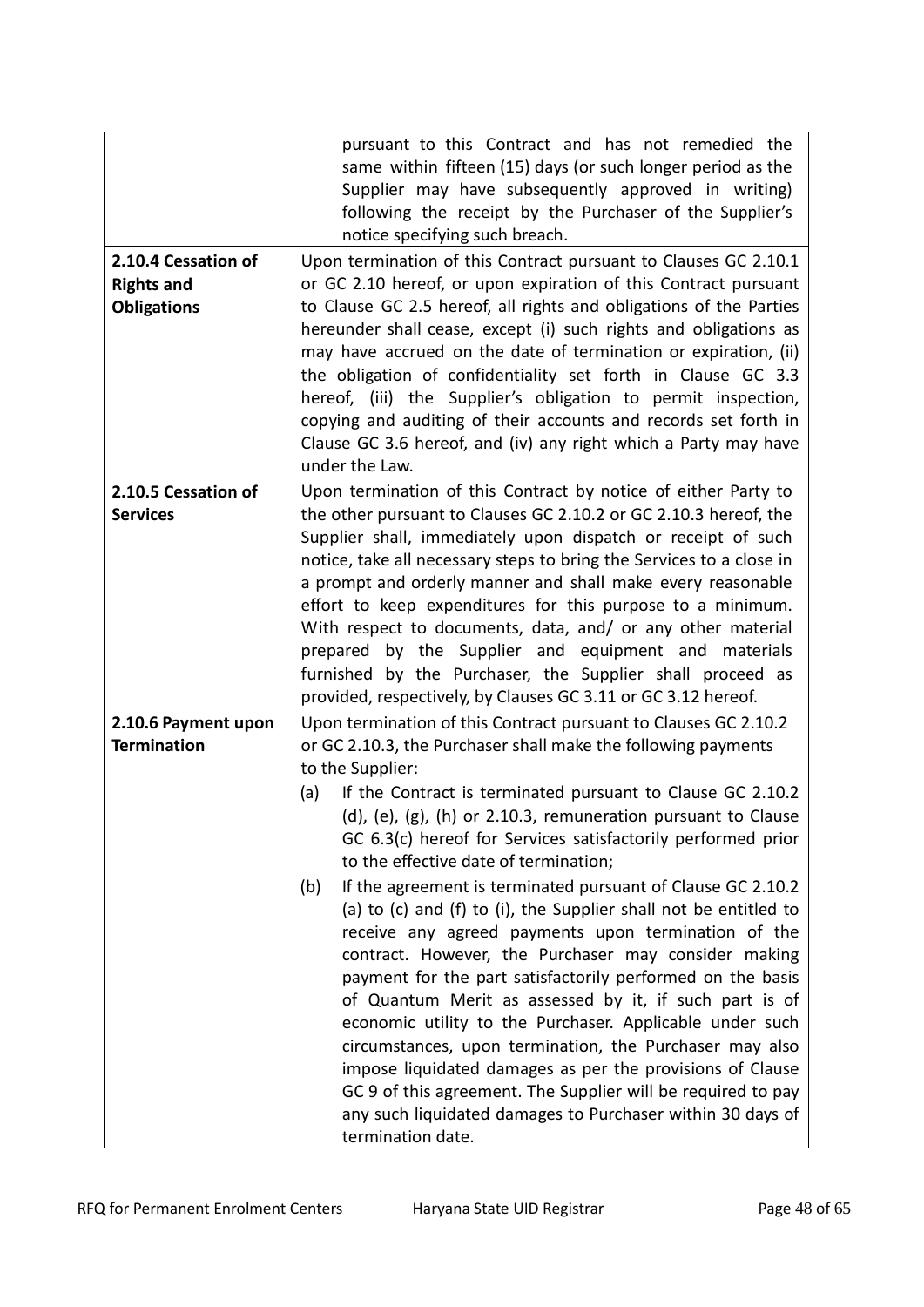| 2.10.7 Disputes<br>about Events of | If either Party disputes whether an event specified in<br>paragraphs (a) through (g) of Clause GC 2.10.2 or in Clause GC                                                                                                                                                                                                                                                                                                                                                                                                                                                                                                                                                                                                                                                                                                                                                                                                                                                       |
|------------------------------------|--------------------------------------------------------------------------------------------------------------------------------------------------------------------------------------------------------------------------------------------------------------------------------------------------------------------------------------------------------------------------------------------------------------------------------------------------------------------------------------------------------------------------------------------------------------------------------------------------------------------------------------------------------------------------------------------------------------------------------------------------------------------------------------------------------------------------------------------------------------------------------------------------------------------------------------------------------------------------------|
| Termination:                       | 2.10.3 hereof has occurred, such Party may, within thirty (30)<br>days after receipt of notice of termination from the other Party,<br>refer the matter to Clause GC 8 hereof, and this Contract shall not                                                                                                                                                                                                                                                                                                                                                                                                                                                                                                                                                                                                                                                                                                                                                                     |
|                                    | be terminated on account of such event except in accordance<br>with the terms of any resulting arbitral award.                                                                                                                                                                                                                                                                                                                                                                                                                                                                                                                                                                                                                                                                                                                                                                                                                                                                 |
| 2.11 Extension of                  | The Purchaser shall reserve the sole right to grant any extension to                                                                                                                                                                                                                                                                                                                                                                                                                                                                                                                                                                                                                                                                                                                                                                                                                                                                                                           |
| <b>Contract</b>                    | the term above mentioned and shall notify in writing to the<br>Supplier, at least two weeks before the expiration of the Term<br>hereof, whether it will grant the Supplier an extension of the Term.<br>The decision to grant or refuse the extension shall be at the<br>Purchaser's discretion. The rates applicable for the current<br>contract shall be effective for such extension.<br>Where the Purchaser is of the view that no further extension of the<br>term be granted to the Supplier, the Purchaser shall notify the<br>Supplier of its decision at least 10 days prior to the expiry of the<br>Term. Upon receipt of such notice, the Supplier shall continue to<br>perform all its obligations hereunder, until such reasonable time<br>beyond the Term of the Contract within which, the Purchaser shall<br>either appoint an alternative agency/vendor or create its own<br>infrastructure to operate such Services as are provided under this<br>Contract. |

# **3. OBLIGATIONS OF THE SUPPLIER**

| 3.1 General                                                                      |                                                                                                                                                                                                                                                                                                                                                                                                                                                                                                                                                                                                                                                                 |
|----------------------------------------------------------------------------------|-----------------------------------------------------------------------------------------------------------------------------------------------------------------------------------------------------------------------------------------------------------------------------------------------------------------------------------------------------------------------------------------------------------------------------------------------------------------------------------------------------------------------------------------------------------------------------------------------------------------------------------------------------------------|
| 3.1.1 Standard of<br><b>Performance</b>                                          | The Supplier shall perform the Services and carry out their<br>obligations hereunder with all due diligence, efficiency and<br>economy, in accordance with generally accepted professional<br>standards and practices, and shall observe sound management<br>practices, and employ appropriate technology and safe and<br>effective equipment, machinery, materials and methods. The<br>Supplier shall always act, in respect of any matter relating to this<br>Contract or to the Services, as faithful advisers to the Purchaser,<br>and shall at all times support and safeguard the Purchaser's<br>legitimate interests in any dealings with third Parties. |
| 3.2.1 Suppliers Not to<br><b>Benefit from</b><br>Commissions,<br>Discounts, etc. | The payment of the Supplier pursuant to Clause GC 6<br>(a)<br>shall constitute the Supplier's only payment in<br>connection with this Contract or the Services, and the<br>Supplier shall not accept for their own benefit any trade<br>commission, discount, or similar payment in connection<br>with activities pursuant to this Contract or to the                                                                                                                                                                                                                                                                                                           |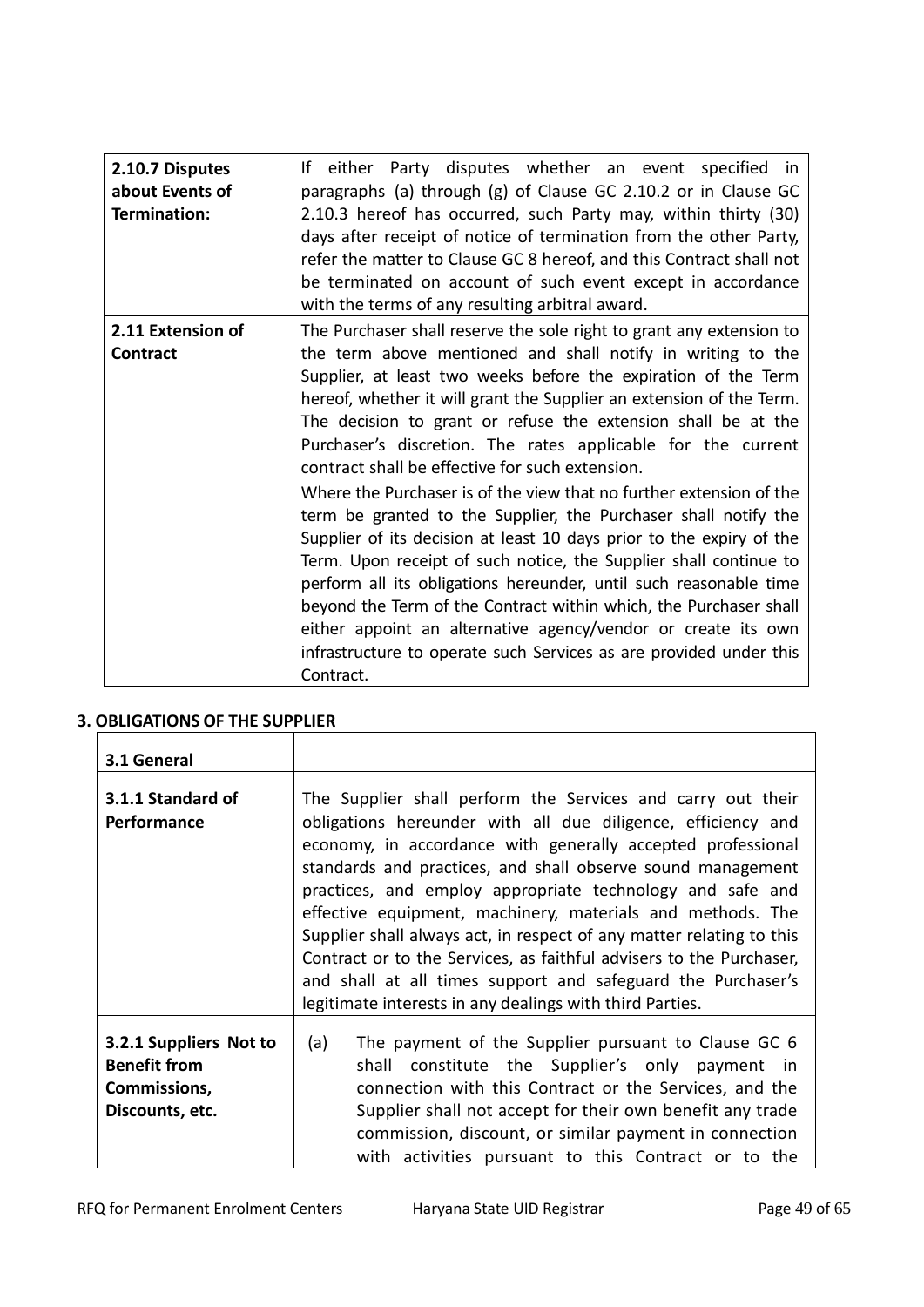|                                                            | Services or in the discharge of their obligations under<br>the Contract, and the Supplier shall use their best efforts<br>to ensure that the Personnel and agents of either of<br>them similarly shall not receive any such additional<br>payment.                                                                                                                                                                                                                                                                      |
|------------------------------------------------------------|-------------------------------------------------------------------------------------------------------------------------------------------------------------------------------------------------------------------------------------------------------------------------------------------------------------------------------------------------------------------------------------------------------------------------------------------------------------------------------------------------------------------------|
|                                                            | Furthermore, if the Supplier, as part of the Services,<br>(b)<br>has the responsibility of advising the Purchaser on the<br>procurement of goods, works or services, the Supplier<br>shall comply with the Purchaser's applicable procurement<br>guidelines, and shall at all times exercise such<br>responsibility in the best interest of the Purchaser. Any<br>discounts or commissions obtained by the Supplier in the<br>exercise of such procurement responsibility shall be for<br>the account of the Purchaser. |
| 3.2.2 Prohibition of<br><b>Conflicting Activities</b>      | The Supplier shall not engage, and shall cause their Personnel as<br>well as and their Personnel not to engage, either directly or<br>indirectly, in any business or professional activities which would<br>conflict with the activities assigned to them under this Contract.                                                                                                                                                                                                                                          |
| 3.3 Confidentiality                                        | Except with the prior written consent of the Purchaser, the<br>Supplier and the Personnel shall not at any time communicate<br>to any person or entity any confidential information acquired in<br>the course of the Services, nor shall the Supplier and the<br>Personnel make public the recommendations formulated in the<br>course of, or as a result of, the Services.                                                                                                                                             |
| 3.4 Information<br><b>Security</b>                         | The Supplier and Supplier's Team shall follow the Information<br>Security policy and any guidelines regarding information security<br>and documentation issued from time to time by UIDAI and<br>Purchaser.                                                                                                                                                                                                                                                                                                             |
| 3.5 Insurance to be<br>Taken Out by the<br><b>Supplier</b> | The Supplier (a) shall take out and maintain, at their own cost<br>but on terms and conditions approved by the Purchaser,<br>insurance against the risks, and for the coverage, as shall be<br>specified in the SC; and (b) at the Purchaser's request, shall<br>provide evidence to the Purchaser showing that such<br>insurance has been taken out and maintained and that the<br>current premiums have been paid.                                                                                                    |
| 3.6 Accounting,<br>Inspection and<br><b>Auditing</b>       | (a) The Supplier (i) shall keep accurate and systematic accounts<br>and records in respect of the Services hereunder, in<br>accordance with internationally accepted<br>accounting<br>principles and in such form and detail as will clearly<br>identify all relevant time changes and costs, and the bases<br>thereof, and (ii) shall periodically permit the Purchaser or its                                                                                                                                         |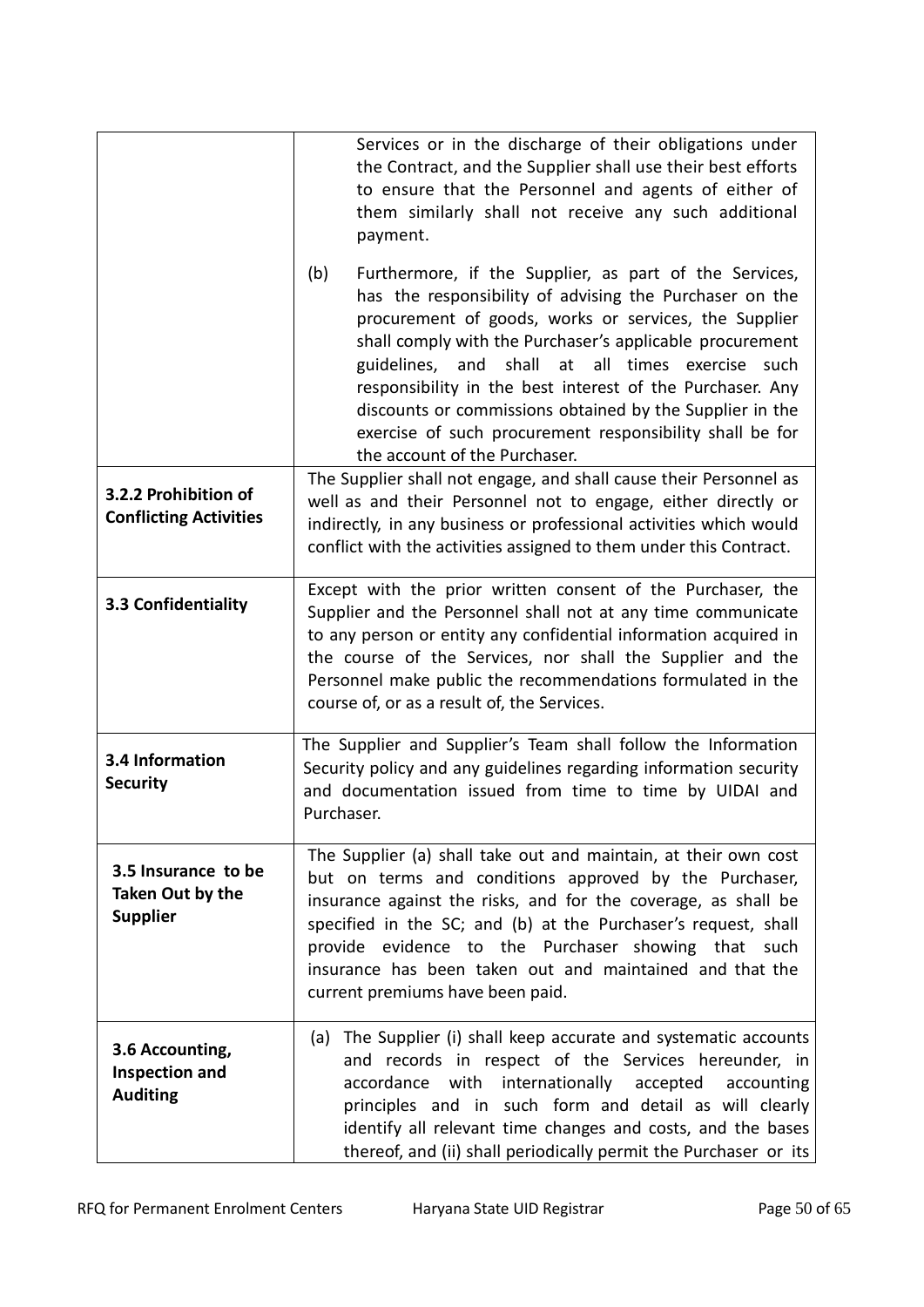|                                                                                          | designated representative and/or the Purchaser, and up to<br>five years from expiration or termination of this Contract, to<br>inspect the same and make copies thereof as well as to have<br>them audited by auditors appointed by the Purchaser or<br>the Purchaser, if so required by the Purchaser or the<br>Purchaser as the case may be.<br>(b) The Purchaser shall have the right to carry out scheduled/<br>un-scheduled visits, inspection checks, audits of the<br>Supplier's premises and/ or locations, facilities, or point of<br>delivery of services performed under this contract.                                                                            |
|------------------------------------------------------------------------------------------|-------------------------------------------------------------------------------------------------------------------------------------------------------------------------------------------------------------------------------------------------------------------------------------------------------------------------------------------------------------------------------------------------------------------------------------------------------------------------------------------------------------------------------------------------------------------------------------------------------------------------------------------------------------------------------|
| 3.7 Sub-contracting                                                                      | All guidelines as issued by UIDAI from time to time regarding sub-<br>contracting of work, outsourcing of work, hiring of manpower<br>through third parties would be binding upon the supplier.                                                                                                                                                                                                                                                                                                                                                                                                                                                                               |
| 3.8 Reporting<br><b>Obligations</b>                                                      | The Supplier shall submit to the Purchaser the reports and<br>documents in time, as and when demanded by the Purchaser.                                                                                                                                                                                                                                                                                                                                                                                                                                                                                                                                                       |
| 3.9 Ownership and<br><b>Retention of</b><br><b>Documents</b>                             | Forthwith upon expiry or earlier termination of this Contract and<br>at any other time on demand by the Purchaser, the Supplier shall<br>deliver to the Purchaser all Documents provided by or originating<br>from the Purchaser and all Documents produced by or from or<br>for the Supplier in the course of performing the Services, unless<br>otherwise directed in writing by the Purchaser at no additional<br>cost. The Supplier shall not, without the prior written consent of<br>the Purchaser store, copy, distribute or retain any such<br>Documents.                                                                                                             |
| 3.10 Rights of Use                                                                       | All rights of use of any process, product, service, or data<br>developed, generated, or collected, or any other task<br>performed by the Supplier under the execution of the contract,<br>would lie exclusively with the Purchaser or its nominated<br>agencies in perpetuity free from all liens, encumbrances, and<br>other third party rights and the Supplier shall, wherever<br>required, take all steps that may be necessary to ensure the<br>transfer of such rights in favour of the Purchaser or its nominated<br>agencies.                                                                                                                                         |
| 3.11 Equipment,<br><b>Vehicles and</b><br><b>Materials Furnished</b><br>by the Purchaser | Equipment, vehicles and materials made available to the<br>Supplier by the Purchaser, or purchased by the Supplier wholly<br>or partly with funds provided by the Purchaser, shall be the<br>property of the Purchaser and shall be marked accordingly. Upon<br>termination or expiration of this Contract, the Supplier shall<br>make available to the Purchaser an inventory of such equipment,<br>vehicles and materials and shall dispose of such equipment and<br>materials in accordance with the Purchaser's instructions. While<br>in possession of such equipment, vehicles and materials, the<br>Supplier, unless otherwise instructed by the Purchaser in writing, |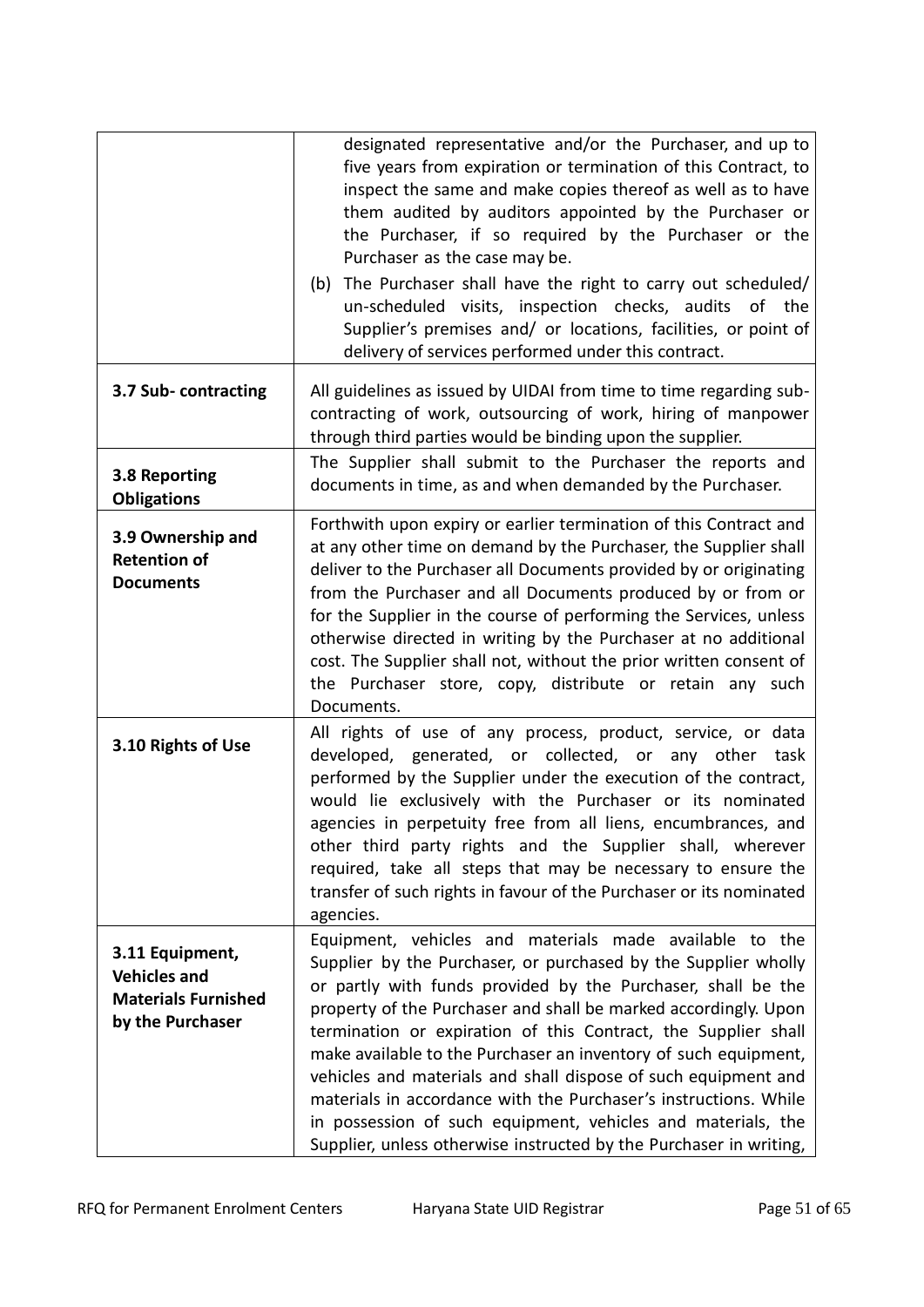|                                                                     | shall insure them at the expense of the Purchaser in an amount<br>equal to their full replacement value.                                                                                                          |
|---------------------------------------------------------------------|-------------------------------------------------------------------------------------------------------------------------------------------------------------------------------------------------------------------|
| 3.12 Equipment and<br><b>Materials Provided by</b><br>the Suppliers | Equipment or materials brought in by the Supplier and the<br>Personnel and used either for the Project or personal use shall<br>remain the property of the Supplier or the Personnel concerned,<br>as applicable. |
| 3.13 Intellectual<br><b>Property Rights (IPR)</b>                   | The intellectual<br>property rights to all the<br>outputs,<br>deliverables, data, reports developed during the execution of this<br>Contract shall remain sole property of the Purchaser                          |
| 3.14 Assignment                                                     | The Supplier shall not assign, in whole or in part, their obligations<br>under this Contract                                                                                                                      |

#### **4. SUPPLIER'S PERSONNEL**

| 4.1 General                                          | The Supplier shall employ and provide such qualified and<br>experienced Personnel as are required to carry out the Services.<br>The qualifications shall be as per the guidelines given by UIDAI                                                                    |
|------------------------------------------------------|---------------------------------------------------------------------------------------------------------------------------------------------------------------------------------------------------------------------------------------------------------------------|
| <b>4.2 Nodal Officer</b>                             | The Supplier shall ensure that at all times during the Supplier's<br>performance of the Services a Nodal officer, acceptable to the<br>Purchaser, shall take charge of the performance of such Services.                                                            |
| <b>4.3 Details of Core</b><br><b>Management Team</b> | The Supplier shall ensure that at all times during the Supplier's<br>performance of the Services, a core project management team<br>acceptable to the Purchaser, shall take charge of the performance<br>for various sub processes of the project assigned to them. |
| <b>4.4 Details of Core</b><br><b>Technical Team</b>  | The Supplier shall ensure that at all times during the Supplier's<br>performance of the Services, a core technical team, acceptable to<br>the Purchaser, shall take charge of the technical issues and<br>related activities                                        |
| <b>4.5 Details of Core</b><br><b>Training Team</b>   | The Supplier shall ensure that at all times during the Supplier's<br>performance of the Services, a core team of master trainer,<br>acceptable to the Purchaser, shall take charge of the training<br>activities.                                                   |

#### **5. OBLIGATIONS OF THE PURCHASER**

| 5.1 Assistance and<br><b>Exemptions</b> | Unless otherwise specified in the SC, the Purchaser shall use its<br>best efforts to ensure that the Government shall:                                                                                 |
|-----------------------------------------|--------------------------------------------------------------------------------------------------------------------------------------------------------------------------------------------------------|
|                                         | Issue to officials, agents and representatives of the<br>(a)<br>Government all such instructions as may be necessary or<br>appropriate for the prompt and effective implementation of<br>the Services. |
|                                         | Provide to the Supplier and Personnel any such other<br>(b)<br>assistance as may be specified in the SC.                                                                                               |
|                                         | Other assistance/ exemption as specified in SC 5.1 (c)<br>(c)                                                                                                                                          |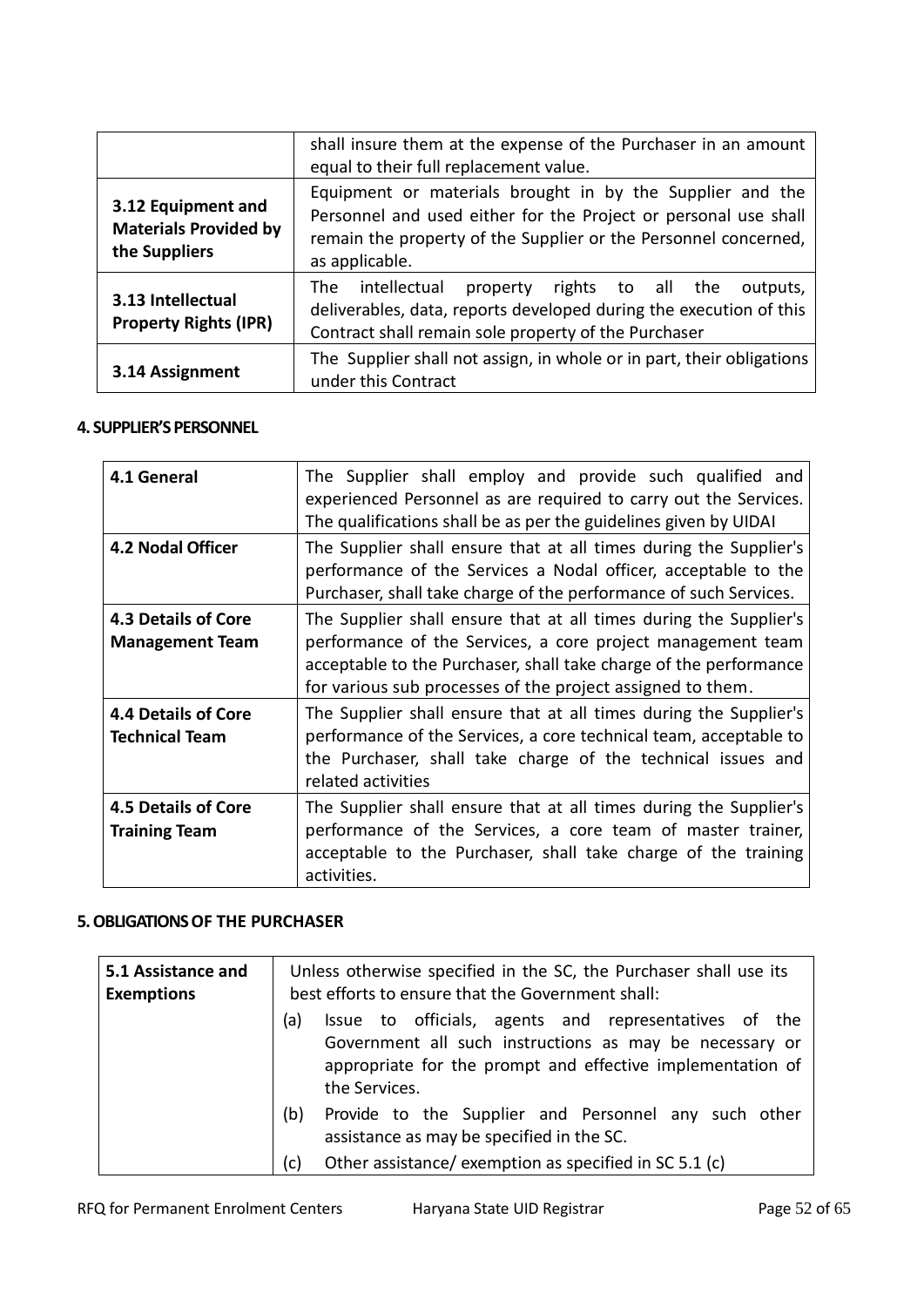| 5.2 Services,<br><b>Facilities and</b><br>Property of the<br>Purchaser | (a)<br>The Purchaser shall make available to the Supplier and its<br>Personnel, for the purposes of the Services and free of any<br>charge, the services, facilities and property described in<br>section 4.5 of the RFQ                                                         |
|------------------------------------------------------------------------|----------------------------------------------------------------------------------------------------------------------------------------------------------------------------------------------------------------------------------------------------------------------------------|
|                                                                        | (b)<br>In case that such services, facilities and property shall not be<br>made available to the Supplier as and when specified, the<br>Parties shall agree on any time extension that it may be<br>appropriate to grant to the Supplier for the performance of<br>the Services. |
| 5.3 Payment                                                            | In consideration of the Services performed by Supplier under this<br>Contract, the Purchaser shall make to the Supplier such payments<br>and in such manner as is provided by Clause GC 6 of this Contract.                                                                      |

# **6. PAYMENTS TO THE SUPPLIER**

| 6.1 Total Cost of<br><b>Services</b> | The total cost of the Services payable is set forth in<br>(a)<br>Annexure-III as per the Supplier's proposal to the<br>Purchaser and as negotiated thereafter.<br>Except as may be otherwise agreed under Clause GC 2.7,<br>(b)<br>payments under this Contract shall not exceed the amount<br>specified in Annexure-III and as negotiated thereafter.                                                                                                                                                                                                                                                                                                                                                                                                                                                                                                                                                                                                                        |
|--------------------------------------|-------------------------------------------------------------------------------------------------------------------------------------------------------------------------------------------------------------------------------------------------------------------------------------------------------------------------------------------------------------------------------------------------------------------------------------------------------------------------------------------------------------------------------------------------------------------------------------------------------------------------------------------------------------------------------------------------------------------------------------------------------------------------------------------------------------------------------------------------------------------------------------------------------------------------------------------------------------------------------|
| 6.2 Currency of<br>Payment           | All payments shall be made in Indian Rupees                                                                                                                                                                                                                                                                                                                                                                                                                                                                                                                                                                                                                                                                                                                                                                                                                                                                                                                                   |
| 6.3 Terms of<br>Payment              | The payments in respect of the Services shall be made as follows:<br>Payments shall be made to the Supplier by the Purchaser as<br>(a)<br>per the Terms of Payment detailed in section 4.4 of the RFQ.<br>All payments under this Contract shall be made to the<br>(b)<br>accounts of the Supplier specified in the SC.<br>All payments agreed to be made by Purchaser to the Supplier<br>(c)<br>in accordance with the Bid shall be inclusive of all statutory<br>and<br>other<br>charges whenever<br>levies,<br>duties, taxes<br>levied/applicable including costs of maintenance, if any and<br>Purchaser shall not be liable to pay any such levies/other<br>charges under or in relation to this Contract and/or the<br>Services.<br>(d) Payment shall be paid at the times and in the manner set out<br>in the Payment schedule as specified under Scope of Work,<br>against value of contract. Service Tax shall be charged on<br>actuals as per the applicable rates. |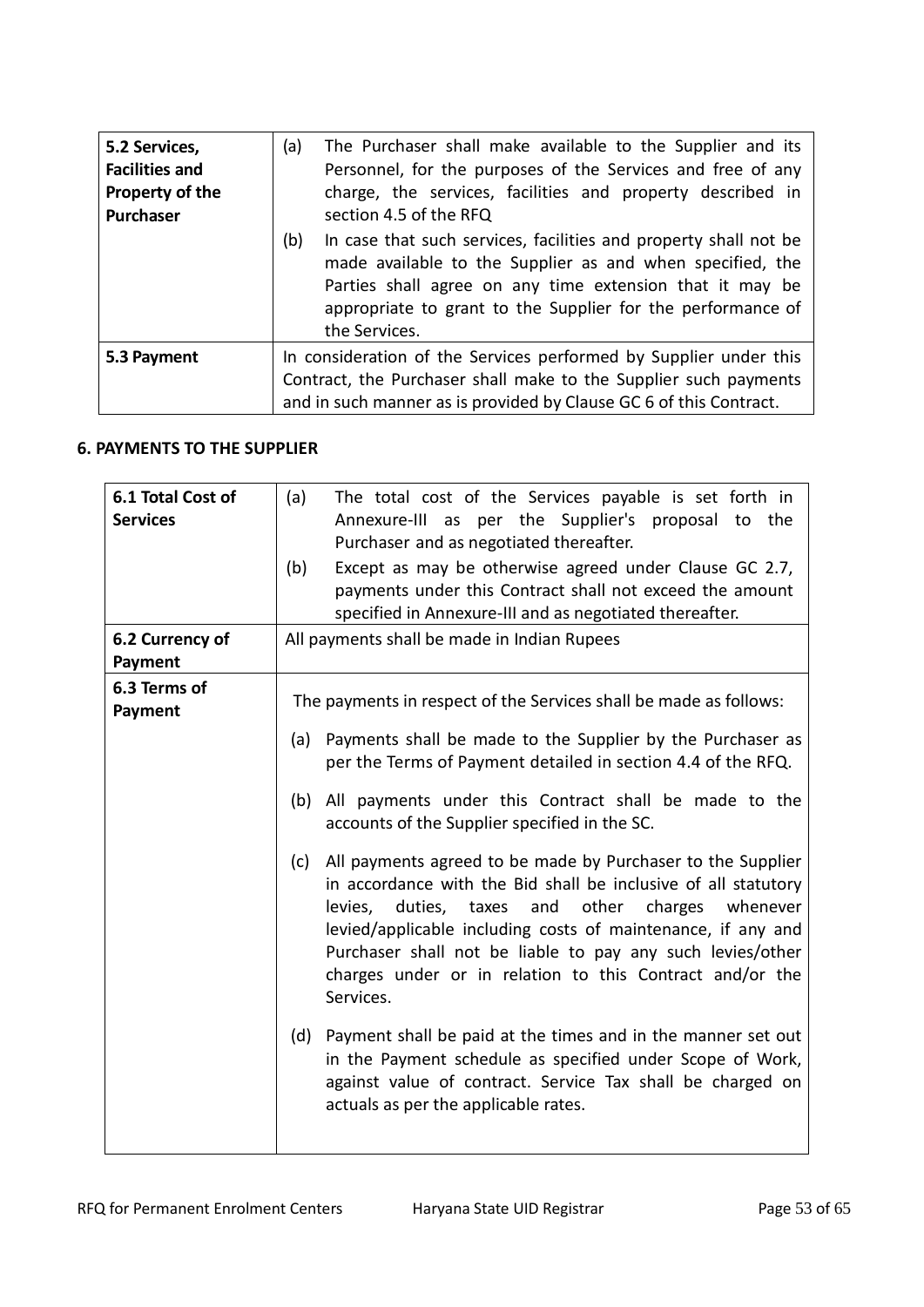(e) In case of change in taxes under change in law, appropriate parties shall be passed the benefit of the same over and above the contract value. No invoice for extra work/change order on account of change order will be submitted by the Supplier unless the said extra work /change order has been approved by the Purchaser as per mutually agreed rates in writing in accordance with Clause on Change order. (f) In the event of Purchaser noticing at any point of time that any amount has been disbursed wrongly to the Supplier or any other amount is due from the Supplier to the Purchaser, the Purchaser shall, after notifying the Authorised Representative of the Supplier in writing and without prejudice to its rights, deduct such amount from any payment due to the Supplier or recover such amounts by other means. The details of such recovery, if any, will be intimated to the Supplier within a stipulated time frame as agreed to by both the parties. (g) In the event of the Supplier noticing at any point of time that there has been short payment by the Purchaser on any invoice, the Supplier shall bring it to the record of the Authorised Representative of the Purchaser. The amount due to the Supplier will be released through a fresh invoice or as mutually agreed to by both the parties. **Deductions:** (h) All payments to the Supplier shall be subject to the deductions of tax at source under Income Tax Act, and other taxes and deductions as provided for under any law, rule or regulation. All costs, damages or expenses which Purchaser may have paid or incurred, for which under the provisions of the Contract, the Supplier is liable, the same shall be deducted by Purchaser from any dues to the Supplier. All payments to the Supplier shall be made after making necessary deductions as per terms of the Contract and recoveries towards facilities, if any, provided by the Purchaser to the Supplier on chargeable basis. **Duties, Taxes and Statutory levies.** (i) The Supplier shall bear all personnel taxes levied or imposed on its personnel, sub-contractor(s), consultants, or any other member of Supplier's Team, etc. on account of payment received under this Contract. The Supplier shall bear all corporate taxes, levied or imposed on the Supplier on account of payments received by it from the Purchaser for the work done under this Contract.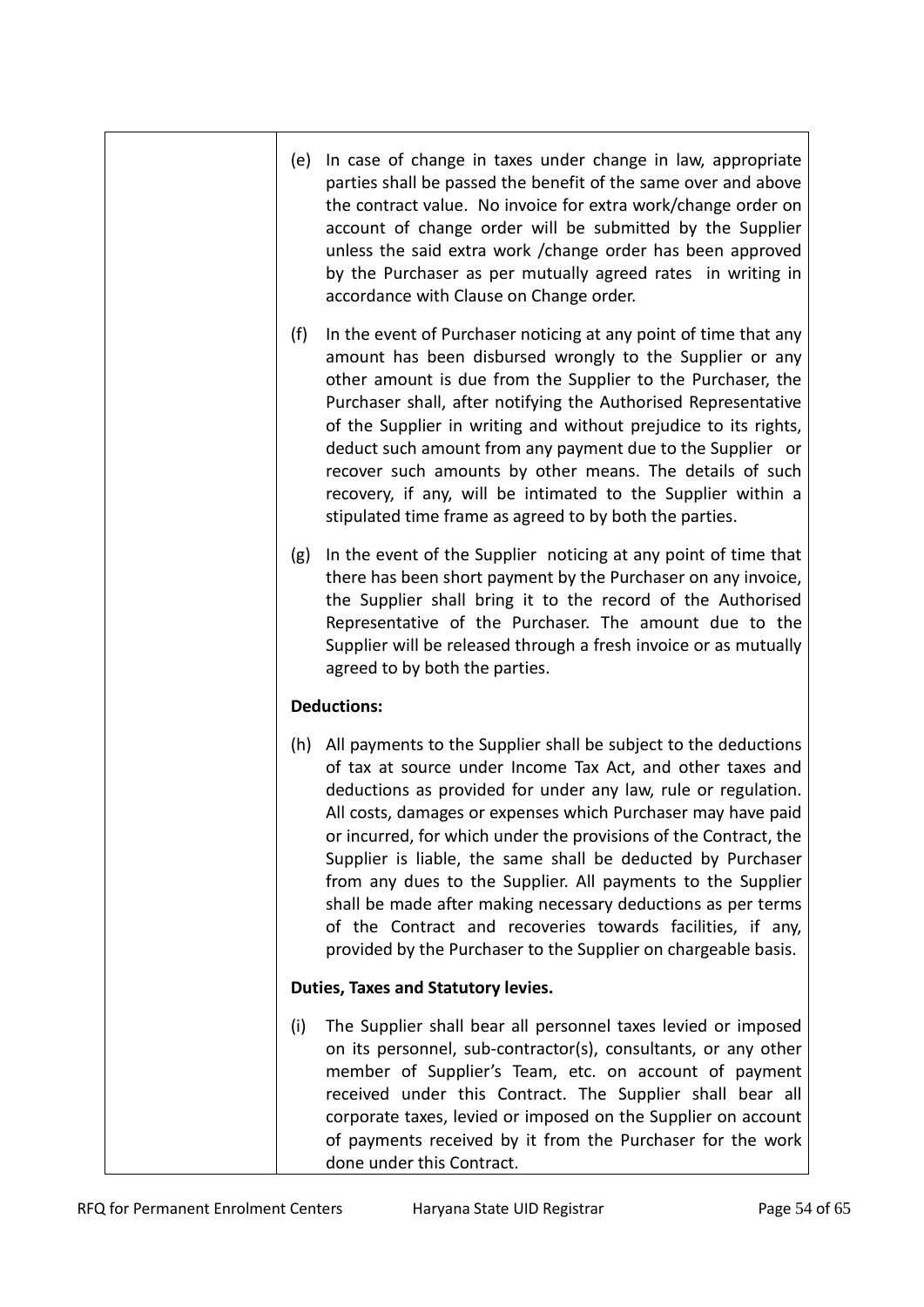- (j) Supplier shall bear all taxes and duties etc. levied or imposed on the Supplier under the Contract including but not limited to Sales Tax, Customs duty, Excise duty, Octroi, Service Tax, VAT, Works Contracts Tax and all Income Tax levied under Indian Income Tax Act – 1961 or any amendment thereof up to the date for submission of final price bid, i.e., on account of payments received by him from the Purchaser for work done under the Contract. It shall be the responsibility of the Supplier to submit to the concerned tax authorities the returns and all other connected documents required for this purpose. The Supplier shall also provide the Purchaser such information, as it may be required in regard to the Supplier's details of payment made by the Purchaser under the Contract for proper assessment of taxes and duties. The amount of tax withheld by the Purchaser shall at all times be in accordance with Indian Tax Law and the Purchaser shall promptly furnish to the Supplier original certificates (Challans) for tax deduction at source and paid to the Tax Authorities.
- (k) If there is any reduction in taxes / duties due to any reason whatsoever, after Notification of Award, the same shall be passed on to the Purchaser.
- (l) The Supplier shall be solely responsible for the payment /fulfillment of its tax liabilities and obligations under the Income Tax Act and other such laws in force and the Purchaser shall not bear responsibility for the same. Supplier shall indemnify Purchaser against any and all liabilities or claims arising out of this Contract for such taxes including interest and penalty any such Tax Authority may assess or levy against the Purchaser/Supplier.
- (m) The Purchaser shall if so required by applicable laws in force, at the time of payment, deduct income tax payable by the Supplier at the rates in force, from the amount due to the Supplier and pay to the concerned tax authority directly.
- (n) In case of early termination of the contract, Assessment shall be made of work done from the previous payment period, for which the payment is made or is to be made till the date of the termination. The Supplier shall provide the details of the services performed during this period with supporting documents. Based on such details, the remuneration shall be calculated based on the rate as specified.
- (o) The final settlement of payment will be made only after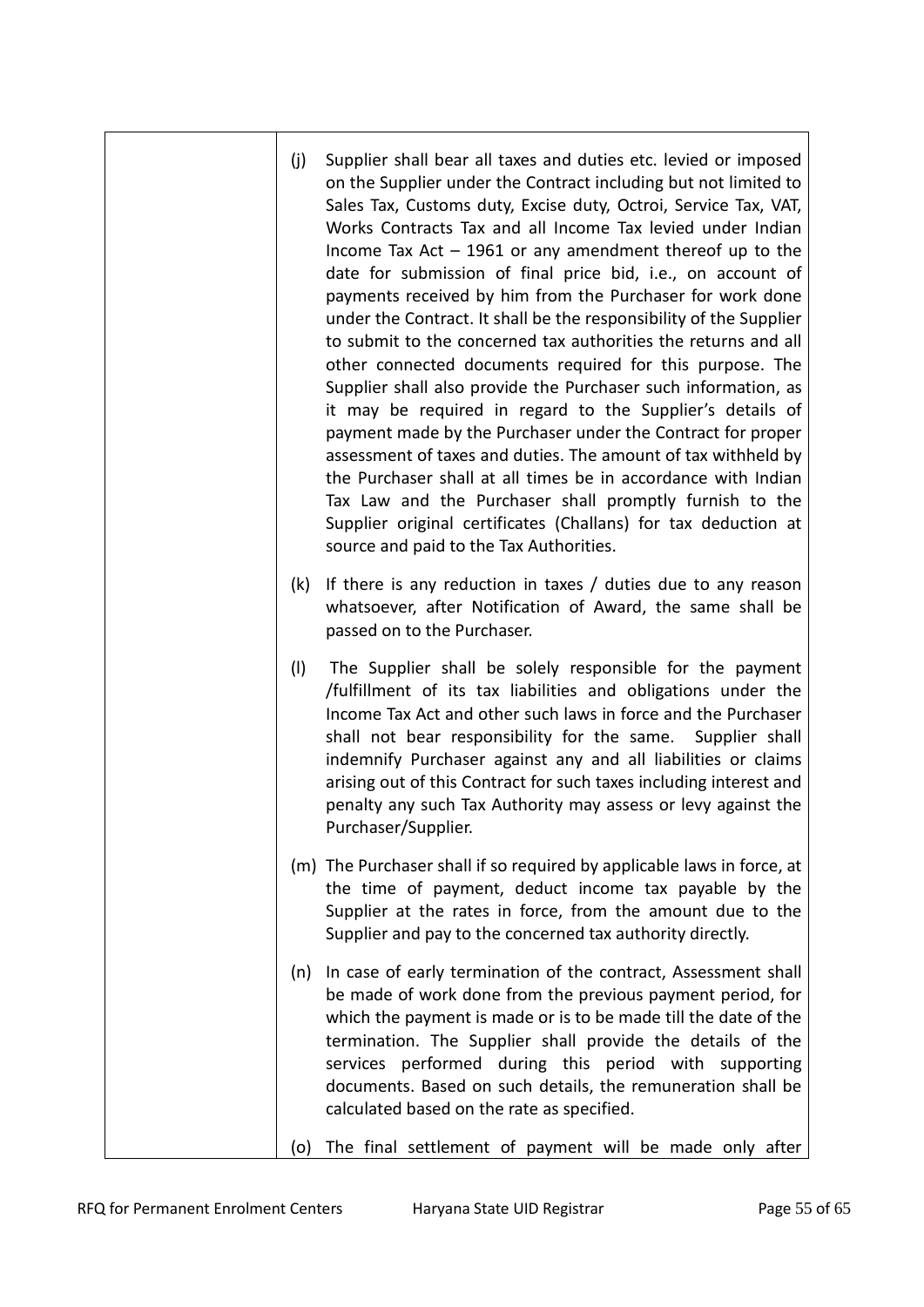| successful handing over of all enrolment data packets, registrar   |
|--------------------------------------------------------------------|
| packets, DMS documents and other related things/ Purchaser's       |
| property etc. This will also hold true include the successful exit |
| as per the UIDAI guidelines. Performance Bank Guarantee shall      |
| only be released only after the successful exit and handing        |
| over as mentioned above. The supplier shall be obliged to          |
| extend the validity of the Performance Bank Guarantee till         |
| such time.                                                         |
|                                                                    |

# **7. GOOD FAITH**

| 7.1 | <b>Good Faith</b>                   | The Parties undertake to act in good faith with respect to each<br>other's rights under this Contract and to adopt all reasonable<br>measures to ensure the realization of the objectives of this<br>Contract.                                                                                                                                                                                                                                                                                                                                                                                                                                                                                                                                                       |
|-----|-------------------------------------|----------------------------------------------------------------------------------------------------------------------------------------------------------------------------------------------------------------------------------------------------------------------------------------------------------------------------------------------------------------------------------------------------------------------------------------------------------------------------------------------------------------------------------------------------------------------------------------------------------------------------------------------------------------------------------------------------------------------------------------------------------------------|
| 7.2 | <b>Operation of</b><br>the Contract | The Parties recognize that it is impractical in this Contract to<br>provide for every contingency which may arise during the life of<br>the Contract, and the Parties hereby agree that it is their intention<br>that this Contract shall operate fairly as between them, and<br>without detriment to the interest of either of them, and that, if<br>during the term of this Contract either Party believes that this<br>Contract is operating unfairly, the Parties will use their best efforts<br>to agree on such action as may be necessary to remove the cause<br>or causes of such unfairness, but no failure to agree on any action<br>pursuant to this Clause shall give rise to a dispute subject to<br>arbitration in accordance with Clause GC 8 hereof. |

# **8. SETTLEMENT OF DISPUTES**

| 8.1 | <b>Amicable</b>   | Performance of the contract is governed by the terms & conditions     |  |  |  |  |  |  |
|-----|-------------------|-----------------------------------------------------------------------|--|--|--|--|--|--|
|     | <b>Settlement</b> | of the contract, in case of dispute arises between the parties        |  |  |  |  |  |  |
|     |                   | regarding any matter under the contract, either Party of the          |  |  |  |  |  |  |
|     |                   | contract may send a written Notice of Dispute to the other            |  |  |  |  |  |  |
|     |                   | party. The Party receiving the Notice of Dispute will consider the    |  |  |  |  |  |  |
|     |                   | Notice and respond to it in writing within 30 days after receipt. If  |  |  |  |  |  |  |
|     |                   | that party fails to respond within 30 days, or the dispute cannot be  |  |  |  |  |  |  |
|     |                   | amicably settled within 60 days following the response of that party, |  |  |  |  |  |  |
|     |                   | clause GC 8.2 shall become applicable.                                |  |  |  |  |  |  |
| 8.2 | Arbitration       | In the case of dispute arising upon or in relation to or in<br>(a)    |  |  |  |  |  |  |
|     |                   | connection with the contract between the Purchaser and the            |  |  |  |  |  |  |
|     |                   | Supplier, which has not been settled amicably, any party can          |  |  |  |  |  |  |
|     |                   | refer the dispute for Arbitration under (Indian) Arbitration and      |  |  |  |  |  |  |
|     |                   | Conciliation Act, 1996. Such disputes shall be referred to an         |  |  |  |  |  |  |
|     |                   | Arbitral Tribunal consisting of 3 (three) arbitrators, one each to    |  |  |  |  |  |  |
|     |                   | be appointed by the Purchaser and the Supplier, the third             |  |  |  |  |  |  |
|     |                   | arbitrator shall be chosen by the two arbitrators so appointed        |  |  |  |  |  |  |
|     |                   | by the parties and shall act as Presiding Arbitrator. In case of      |  |  |  |  |  |  |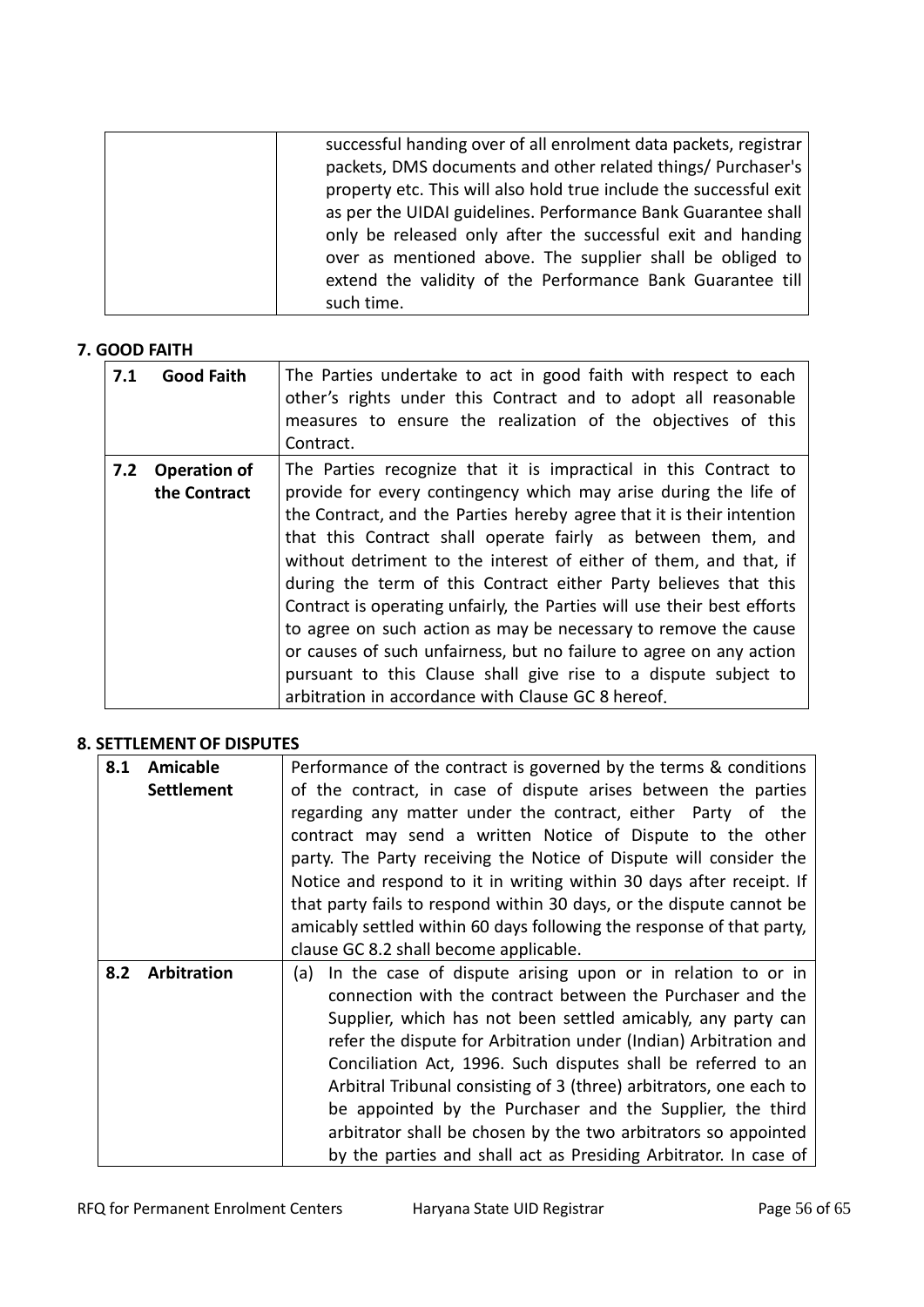| (b)<br>(c) | failure of the two arbitrators, appointed by the parties to reach<br>a consensus regarding the appointment of the third arbitrator<br>within a period of 30 days from the date of appointment of the<br>two arbitrators, the Presiding arbitrator shall be appointed by<br>the authority specified in SC 8.2 (a). The Arbitration and<br>Conciliation Act, 1996 and any statutory modification or re-<br>enactment thereof, shall apply to these<br>arbitration<br>proceedings.<br>Arbitration proceedings shall be held in India at the place<br>indicated in SC 8.2 (b) and the language of the arbitration<br>proceedings and that of all documents and communications<br>between the parties shall be English.<br>The decision of the majority of arbitrators shall be final and<br>binding upon both parties. The expenses of the arbitrators as<br>determined by the arbitrators shall be shared equally by the<br>Purchaser and the Supplier. However, the expenses incurred |
|------------|-------------------------------------------------------------------------------------------------------------------------------------------------------------------------------------------------------------------------------------------------------------------------------------------------------------------------------------------------------------------------------------------------------------------------------------------------------------------------------------------------------------------------------------------------------------------------------------------------------------------------------------------------------------------------------------------------------------------------------------------------------------------------------------------------------------------------------------------------------------------------------------------------------------------------------------------------------------------------------------|
|            | by each party in connection with the preparation,<br>presentation shall be borne by the party itself. All arbitration<br>awards shall be in writing and shall state the reasons for the<br>award.                                                                                                                                                                                                                                                                                                                                                                                                                                                                                                                                                                                                                                                                                                                                                                                   |

# **9. LIQUIDATED DAMAGES**

| 9.1 | The parties hereby agree that due to negligence of act of any party,<br>if the other party suffers losses, damages the quantification of which<br>may be difficult, and hence the amount specified hereunder shall be<br>construed as reasonable estimate of the damages and both the<br>parties agree to pay such liquidated damages, as defined hereunder<br>as per the provisions of this Contract.                                                                                                                                                                                                                                |
|-----|---------------------------------------------------------------------------------------------------------------------------------------------------------------------------------------------------------------------------------------------------------------------------------------------------------------------------------------------------------------------------------------------------------------------------------------------------------------------------------------------------------------------------------------------------------------------------------------------------------------------------------------|
| 9.2 | The amount of liquidated damages for services under this<br>Contract shall not exceed the Contract Price.                                                                                                                                                                                                                                                                                                                                                                                                                                                                                                                             |
| 9.3 | The liquidated damages shall be applicable under the following<br>circumstances:<br>Except as provided under GC 2.7, if the Supplier fails to<br>a.<br>perform the services within the period specified in the<br>Contract, the Purchaser may without prejudice to all its other<br>remedies under the Contract, deduct from the Contract Price,<br>as liquidated damages, a sum equivalent to 0.5% of the value<br>of the services supplied beyond stipulated delivery schedule<br>for each week or part thereof of delay until actual delivery of<br>performance, subject to a maximum of 10% of the value of the<br>such services. |
|     | In addition, the Supplier is liable to the Purchaser for payment<br>b.<br>of penalty as specified in the SLA                                                                                                                                                                                                                                                                                                                                                                                                                                                                                                                          |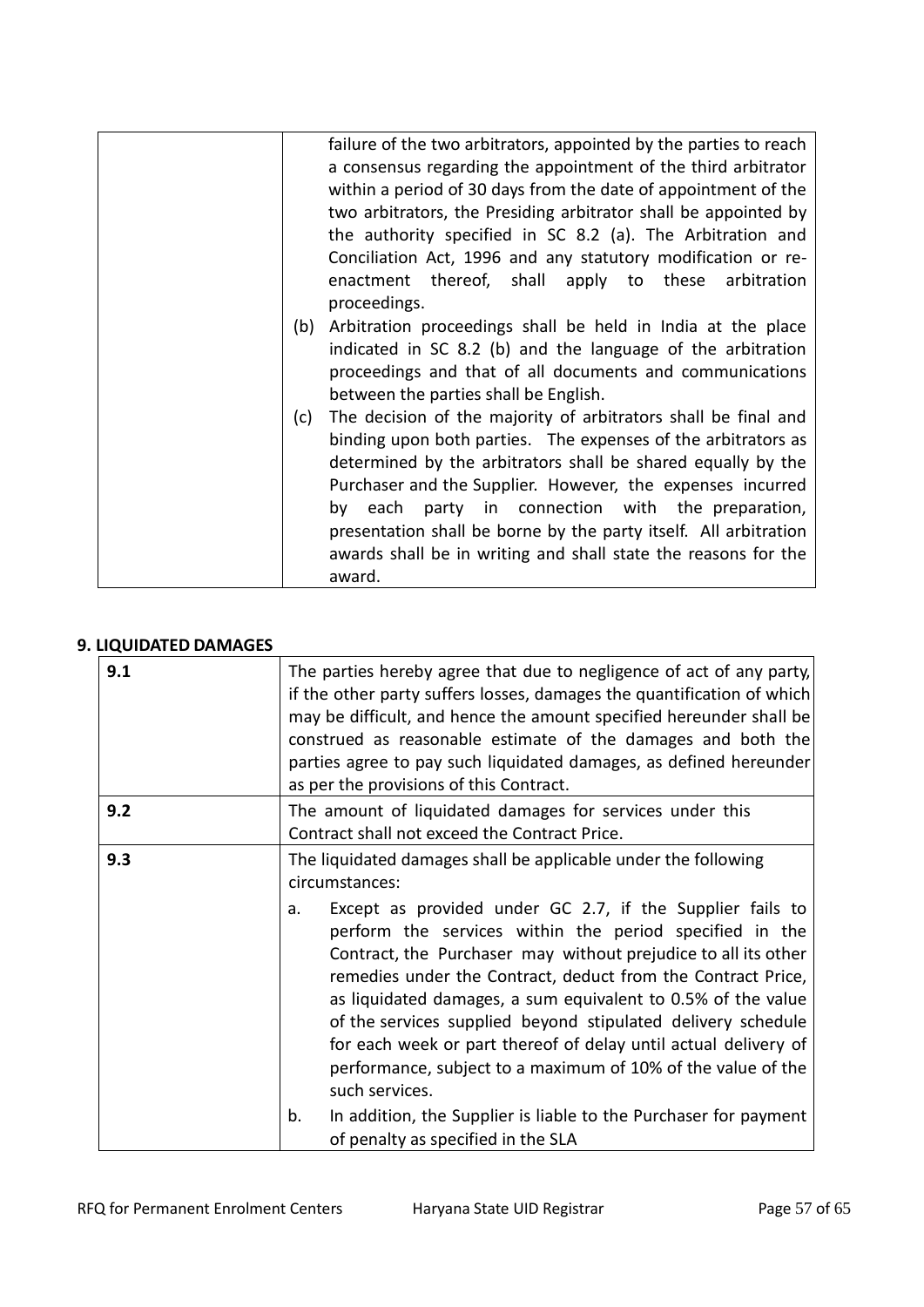|  |  |  | If the services supplied do not meet the minimum               |  |  |  |
|--|--|--|----------------------------------------------------------------|--|--|--|
|  |  |  | specifications and standards as per the Contract, and the same |  |  |  |
|  |  |  | is not modified to meet the requirements within 14 days of     |  |  |  |
|  |  |  | being informed by the Purchaser, the Purchaser shall be free   |  |  |  |
|  |  |  | to impose any penalty as deemed fit. In addition, the          |  |  |  |
|  |  |  | Purchaser shall reserve the right to terminate the contract    |  |  |  |
|  |  |  | and recover the liquidated damages by forfeiting the           |  |  |  |
|  |  |  | performance guarantee submitted by the Supplier                |  |  |  |

# **10. SEVERANCE**

| 10.1 | If any provision of this contract is held unenforceable, then such                                                                                      |
|------|---------------------------------------------------------------------------------------------------------------------------------------------------------|
|      | provision will be modified to reflect the parties' intention. All the<br>remaining provisions of the Contract shall remain in full force<br>and effect. |

# **11. ADHERENCE TO RULES & REGULATIONS**

| 11.1 | <b>Adherence to</b><br><b>Safety</b><br>Procedures,<br>Rules,<br>Regulations,<br>& Restrictions | (a) | The Supplier shall comply with the provisions of all laws<br>including labour laws, rules, regulations and notifications<br>issued there under from time to time. All safety and labour<br>laws enforced by statutory agencies and by Purchaser shall be<br>applicable in the performance of this Contract and the Supplier<br>shall abide by these laws.                                                              |
|------|-------------------------------------------------------------------------------------------------|-----|------------------------------------------------------------------------------------------------------------------------------------------------------------------------------------------------------------------------------------------------------------------------------------------------------------------------------------------------------------------------------------------------------------------------|
|      |                                                                                                 | (b) | Access to the data centre/ data processing sites and<br>Purchaser's locations shall be restricted to only essential<br>personnel belonging to the Supplier who are genuinely<br>required for execution of work or for carrying out<br>management/ maintenance who have been<br>explicitly<br>authorized by the Purchaser. The Supplier shall maintain a log<br>of all activities carried out by each of its personnel. |
|      |                                                                                                 | (c) | The Supplier shall take all measures necessary or proper to<br>protect the personnel and facilities and shall observe all<br>reasonable safety rules and instructions. The Supplier shall<br>adhere to all security requirement/regulations of the<br>Purchaser during the execution of the work.                                                                                                                      |
|      |                                                                                                 | (d) | The Supplier shall take all measures to ensure compliance with<br>all applicable laws and shall ensure that the Personnel are<br>aware of consequences of non-compliance or violation of laws<br>including Information Technology Act, 2000 (and amendments<br>thereof) and the law providing the UIDAI statutory authority<br>(when passed by parliament and brought into force).                                     |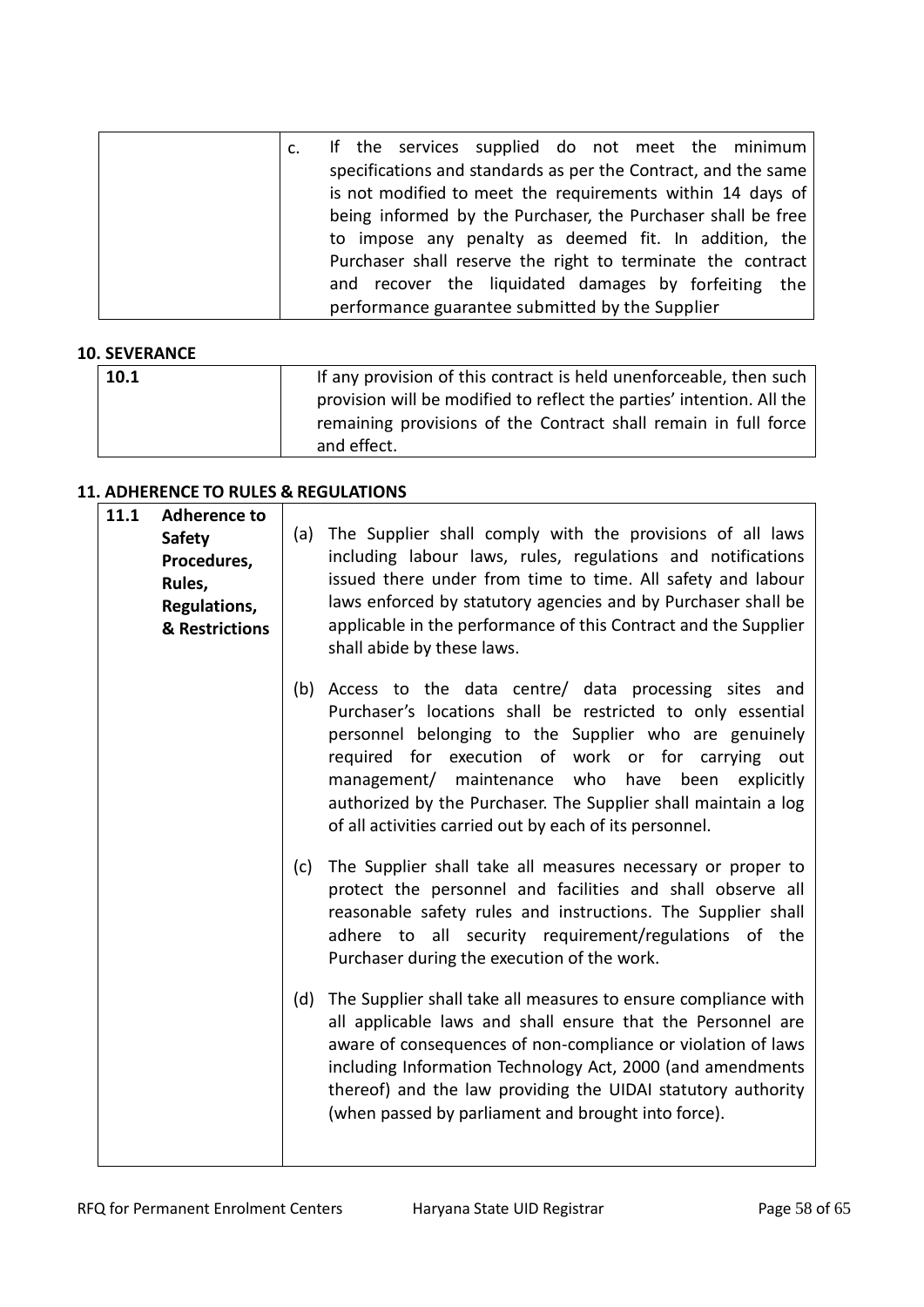| The Supplier shall report as soon as possible any evidence,<br>(e)<br>which may indicate or is likely to lead to an abnormal or<br>dangerous situation and shall take all necessary emergency<br>control steps to avoid such abnormal situations |
|--------------------------------------------------------------------------------------------------------------------------------------------------------------------------------------------------------------------------------------------------|
| The Supplier shall at all times indemnify and keep indemnified<br>(f)<br>the Purchaser for any situation arising out of this clause while<br>providing its services under the Project.                                                           |

# **12. INDEMNITY AND LIMITATION OF LIABILITY**

| 12.1 Indemnity                         | The Supplier shall indemnify the Purchaser from and against any<br>costs, loss, damages, expense, claims including those from third<br>parties or liabilities of any kind howsoever suffered, arising or<br>incurred inter alia during and after the Contract period out of:                                                                                                                                                                                                                                                                                                                                                                                                                                                                                                     |
|----------------------------------------|----------------------------------------------------------------------------------------------------------------------------------------------------------------------------------------------------------------------------------------------------------------------------------------------------------------------------------------------------------------------------------------------------------------------------------------------------------------------------------------------------------------------------------------------------------------------------------------------------------------------------------------------------------------------------------------------------------------------------------------------------------------------------------|
|                                        | any negligence or wrongful act or omission by the Supplier or<br>(a)<br>the Supplier's Team or any third party associated with Supplier<br>in connection with or incidental to this Contract; or                                                                                                                                                                                                                                                                                                                                                                                                                                                                                                                                                                                 |
|                                        | Any breach of any of the terms of the Supplier's bid as agreed,<br>(b)<br>the RFQ and this Contract by the Supplier or any third party.                                                                                                                                                                                                                                                                                                                                                                                                                                                                                                                                                                                                                                          |
|                                        | Any infringement of patent, trademark/copyright or industrial<br>(c)<br>design rights arising from the use of the supplied goods and<br>related services or any part thereof.                                                                                                                                                                                                                                                                                                                                                                                                                                                                                                                                                                                                    |
|                                        | The Supplier shall also indemnify the Purchaser against any<br>privilege, claim or assertion made by a third party with respect to<br>right or interest in, ownership, mortgage or disposal of any asset,<br>property, and movable or immovable as mentioned in any<br>Intellectual Property Rights, licenses and permits.                                                                                                                                                                                                                                                                                                                                                                                                                                                       |
| 12.2 Limitation of<br><b>Liability</b> | Except in case of gross negligence or willful misconduct:<br>Neither party shall be liable to the other party for any indirect<br>a.<br>or consequential loss or damage, loss of use, or loss of<br>profits or interest costs, provided that this exclusion shall<br>not apply to any obligation of the Supplier to pay liquidated<br>damages to the Purchaser; and<br>The aggregate liability of the Supplier to the Purchaser whether<br>b.<br>under the Contract, in tort, or otherwise, shall not exceed<br>the amount specified in the Contract Price Provided that this<br>limitation shall not apply to the cost of repairing or replacing<br>defective equipment, or to any obligation of the Supplier to<br>indemnify the Purchaser with respect to patent infringement |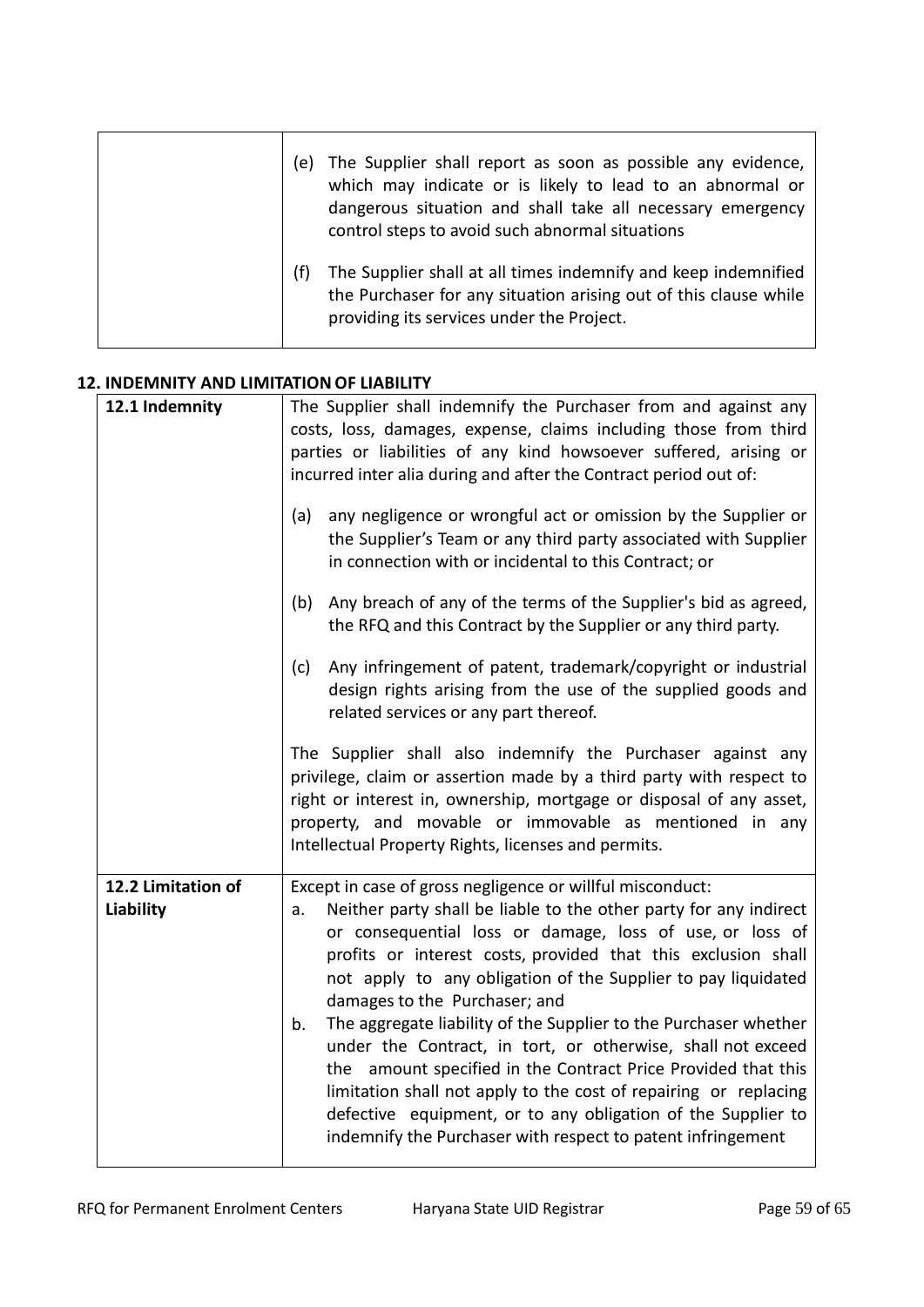#### **13. MISCELLANEOUS PROVISIONS**

| 13.1 | <b>Miscellaneous</b> | $\vert$ i. | Any failure or delay on part of any Party to exercise right or                                                                                                                                                                                                                                                                                                                                  |
|------|----------------------|------------|-------------------------------------------------------------------------------------------------------------------------------------------------------------------------------------------------------------------------------------------------------------------------------------------------------------------------------------------------------------------------------------------------|
|      | <b>Provisions</b>    |            | power under this Contract shall not operate as waiver thereof.                                                                                                                                                                                                                                                                                                                                  |
|      |                      | ii.        | The Supplier shall notify the Purchaser of any material<br>change<br>status, in particular, where such change<br>their<br>would<br>in<br>impact on performance of obligations under this Contract.                                                                                                                                                                                              |
|      |                      | iii.       | Each member/constituent of the Supplier, in case of a<br>Consortium shall be jointly and severally liable to and<br>responsible for all obligations towards the Purchaser for<br>performance of works/services under the Contract.                                                                                                                                                              |
|      |                      | iv.        | The Supplier shall at all times indemnify and<br>keep<br>indemnified the Purchaser against all claims/damages etc. for<br>any infringement of any Intellectual Property Rights (IPR) while<br>providing its services under the Project.                                                                                                                                                         |
|      |                      | ٧.         | The Supplier shall at all times indemnify and<br>keep<br>indemnified the Purchaser against any claims in respect<br>of any damages or compensation payable in consequences<br>of any accident or injury sustained or suffered by its<br>employees or agents or by any other third Party resulting from<br>or by any action, omission or operation conducted by<br>or on behalf of the Supplier. |
|      |                      | vi.        | The Supplier shall at all times indemnify and keep<br>indemnified the Purchaser against any and all claims by<br>Employees, agent(s), employed engaged<br>or otherwise<br>working for the Supplier, in respect of wages, salaries,<br>remuneration, compensation or the like.                                                                                                                   |
|      |                      | vii.       | All claims regarding indemnity shall survive the termination or<br>expiry of the Contract.                                                                                                                                                                                                                                                                                                      |
|      |                      | viii.      | All materials provided to the Purchaser by Supplier are subject<br>to Country and Haryana State public disclosure laws such as RTI<br>etc.                                                                                                                                                                                                                                                      |
|      |                      | ix.        | The Supplier shall not make or permit to be made a public<br>announcement or media release about any aspect of the<br>Contract without a written consent from the Purchaser                                                                                                                                                                                                                     |
|      |                      |            |                                                                                                                                                                                                                                                                                                                                                                                                 |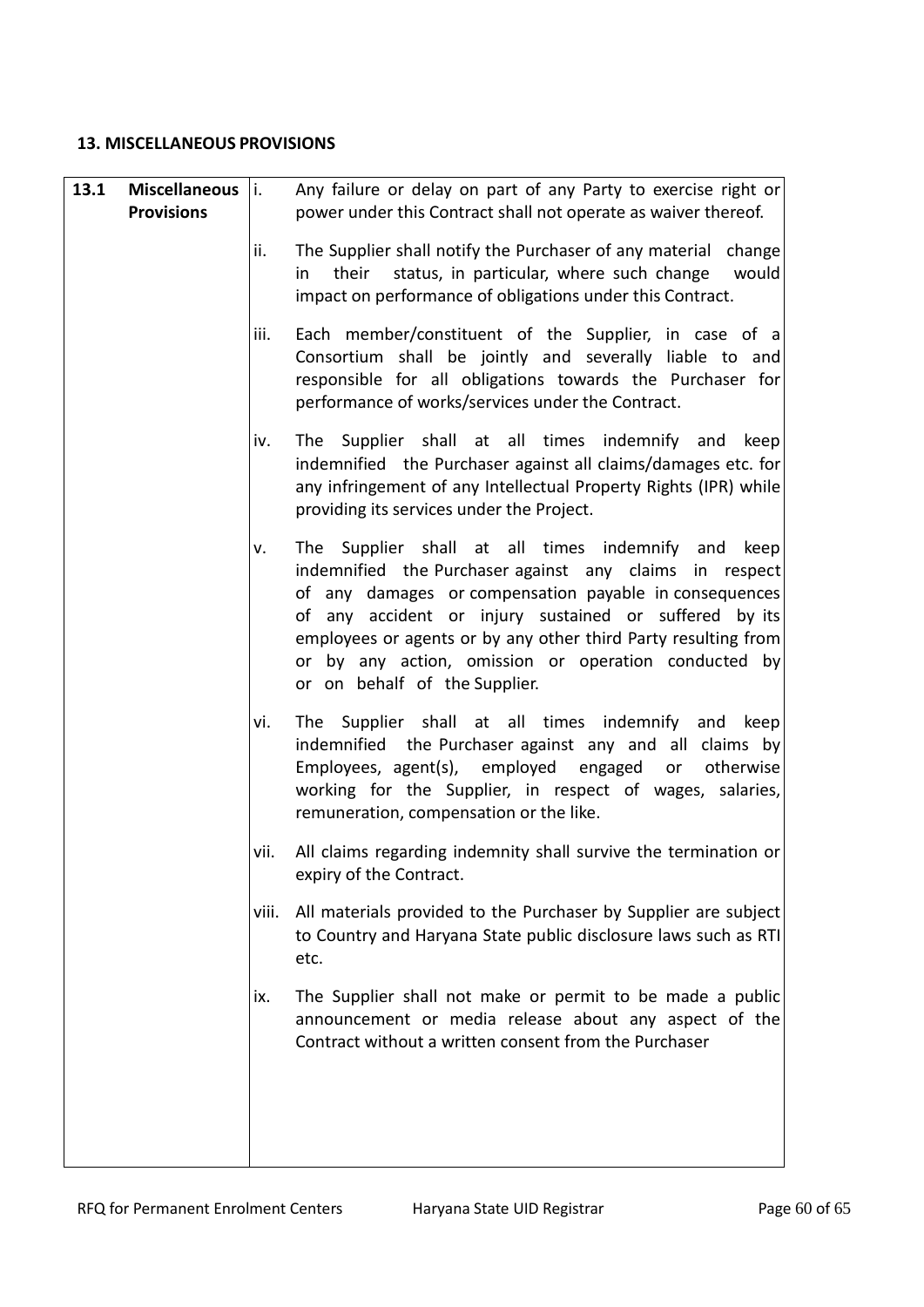# **3. SPECIAL CONDITIONS OF CONTRACT**

The following Special Conditions of Contract (SCC) shall supplement the General Conditions of Contract (GCC). Whenever there is a conflict, the provisions herein shall prevail over those in the GCC.

(Clauses in brackets { } are optional; all notes should be deleted in final text)

|                  | of, and Supplements<br>Number of Amendments<br>Clauses<br>the<br>to,<br>in                                                                                                                                                                                                                                                                                                                                                                                                                                                                                                                                                                                                                                                                                                                                                                                                    |  |  |  |  |  |  |  |  |  |  |  |  |
|------------------|-------------------------------------------------------------------------------------------------------------------------------------------------------------------------------------------------------------------------------------------------------------------------------------------------------------------------------------------------------------------------------------------------------------------------------------------------------------------------------------------------------------------------------------------------------------------------------------------------------------------------------------------------------------------------------------------------------------------------------------------------------------------------------------------------------------------------------------------------------------------------------|--|--|--|--|--|--|--|--|--|--|--|--|
| <b>GC Clause</b> | <b>General Conditions of Contract</b>                                                                                                                                                                                                                                                                                                                                                                                                                                                                                                                                                                                                                                                                                                                                                                                                                                         |  |  |  |  |  |  |  |  |  |  |  |  |
| 1.5              | Purchaser: Additional Chief Secretary, Revenue & Disaster Management<br>Department, Haryana                                                                                                                                                                                                                                                                                                                                                                                                                                                                                                                                                                                                                                                                                                                                                                                   |  |  |  |  |  |  |  |  |  |  |  |  |
|                  | The addresses are:                                                                                                                                                                                                                                                                                                                                                                                                                                                                                                                                                                                                                                                                                                                                                                                                                                                            |  |  |  |  |  |  |  |  |  |  |  |  |
|                  | The Nodal Officer<br>Attention:                                                                                                                                                                                                                                                                                                                                                                                                                                                                                                                                                                                                                                                                                                                                                                                                                                               |  |  |  |  |  |  |  |  |  |  |  |  |
|                  | Facsimile:<br>$0172 -$<br>Phone - The Second Second Second Second Second Second Second Second Second Second Second Second Second Second Second Second Second Second Second Second Second Second Second Second Second Second Second Second Second Second                                                                                                                                                                                                                                                                                                                                                                                                                                                                                                                                                                                                                       |  |  |  |  |  |  |  |  |  |  |  |  |
|                  | E-mail:                                                                                                                                                                                                                                                                                                                                                                                                                                                                                                                                                                                                                                                                                                                                                                                                                                                                       |  |  |  |  |  |  |  |  |  |  |  |  |
|                  | Supplier:                                                                                                                                                                                                                                                                                                                                                                                                                                                                                                                                                                                                                                                                                                                                                                                                                                                                     |  |  |  |  |  |  |  |  |  |  |  |  |
|                  | Attention:<br><u> 1980 - John Stein, marking and de Britain and de Britain and de Britain and de Britain and de Britain and de</u>                                                                                                                                                                                                                                                                                                                                                                                                                                                                                                                                                                                                                                                                                                                                            |  |  |  |  |  |  |  |  |  |  |  |  |
|                  | Facsimile:                                                                                                                                                                                                                                                                                                                                                                                                                                                                                                                                                                                                                                                                                                                                                                                                                                                                    |  |  |  |  |  |  |  |  |  |  |  |  |
|                  | E-mail:                                                                                                                                                                                                                                                                                                                                                                                                                                                                                                                                                                                                                                                                                                                                                                                                                                                                       |  |  |  |  |  |  |  |  |  |  |  |  |
| ${1.7}$          | {The Supplier is [insert name]}                                                                                                                                                                                                                                                                                                                                                                                                                                                                                                                                                                                                                                                                                                                                                                                                                                               |  |  |  |  |  |  |  |  |  |  |  |  |
| 1.7              | The Authorized Representatives are:<br>For the Purchaser: Name of Officer                                                                                                                                                                                                                                                                                                                                                                                                                                                                                                                                                                                                                                                                                                                                                                                                     |  |  |  |  |  |  |  |  |  |  |  |  |
|                  | For the Supplier:                                                                                                                                                                                                                                                                                                                                                                                                                                                                                                                                                                                                                                                                                                                                                                                                                                                             |  |  |  |  |  |  |  |  |  |  |  |  |
| 2.1              | The effective date of the Contract:                                                                                                                                                                                                                                                                                                                                                                                                                                                                                                                                                                                                                                                                                                                                                                                                                                           |  |  |  |  |  |  |  |  |  |  |  |  |
| 2.3              | The date for the commencement of Services: Within 10 days of signing the<br>contract $-$ or as specified in the RFQ, whichever is later.                                                                                                                                                                                                                                                                                                                                                                                                                                                                                                                                                                                                                                                                                                                                      |  |  |  |  |  |  |  |  |  |  |  |  |
| 2.4              | The time period shall be: two years, subject to the milestones specified in the<br>corresponding clause of the RFQ.                                                                                                                                                                                                                                                                                                                                                                                                                                                                                                                                                                                                                                                                                                                                                           |  |  |  |  |  |  |  |  |  |  |  |  |
| 3.5              | The risks and the coverage shall be as follows:<br>Third Party motor vehicle liability insurance in respect of motor<br>(a)<br>vehicles operated in India by the Supplier or its Personnel, with a minimum<br>coverage as per Motor Vehicles Act 1988;<br>Third Party liability insurance, with a minimum coverage of the<br>(b)<br>value of the contract<br>Professional liability insurance, with a minimum coverage of the<br>(c)<br>value of the contract<br>(d)<br>Purchaser's liability and workers' compensation insurance in<br>respect of the Personnel of the Supplier and in accordance with the<br>relevant provisions of the Applicable Law, as well as, with respect to such<br>Personnel, any such life, health, accident, travel or other insurance as may<br>be appropriate; and<br>Insurance against loss of or damage to (i) equipment purchased in<br>(e) |  |  |  |  |  |  |  |  |  |  |  |  |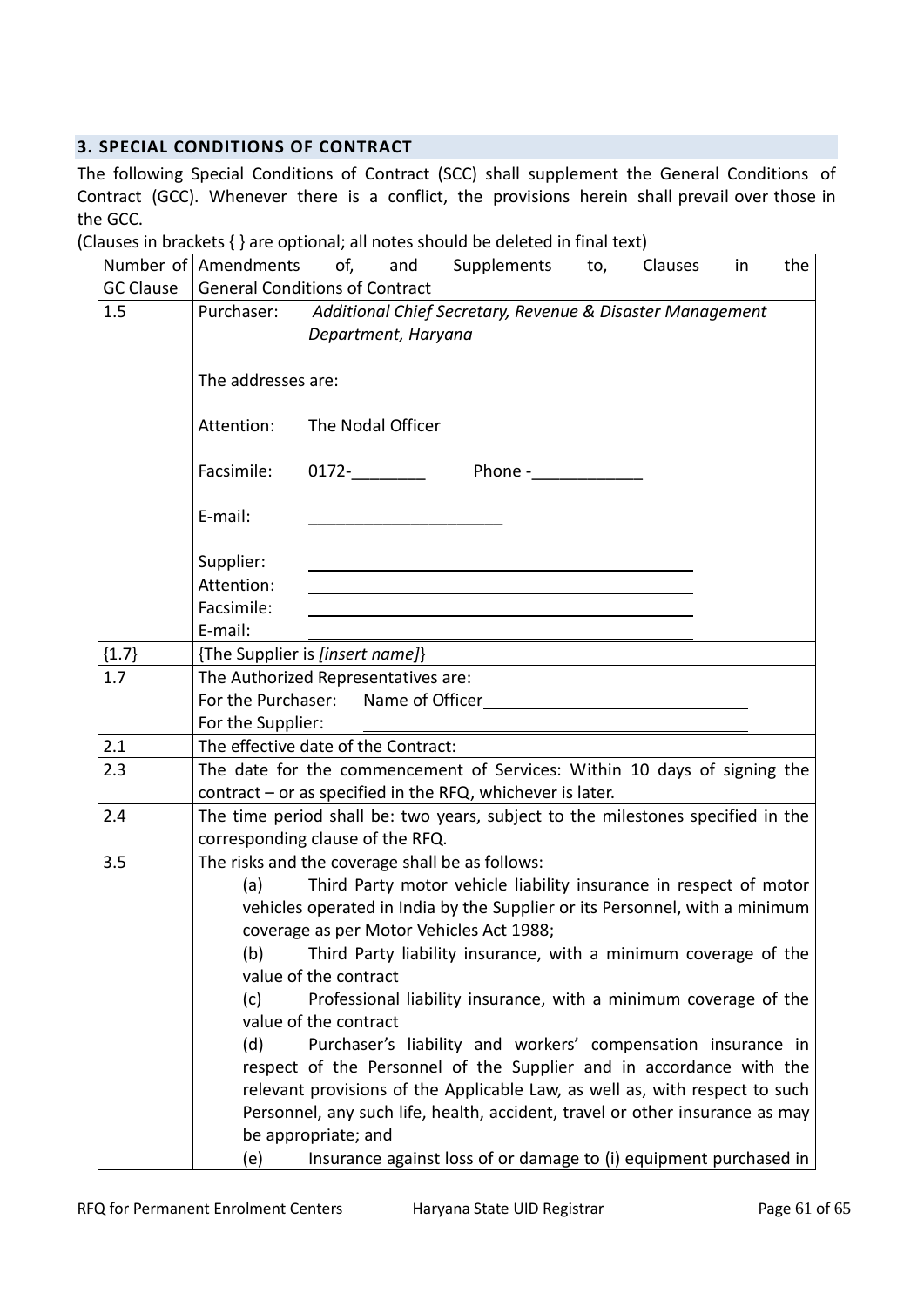|        | whole or in part with funds provided under this Contract, (ii) the Supplier's                                                                                                                                                                                                                                                                                                                                                                                                                                                                                                                                                                                                                                                         |  |  |  |  |  |  |  |  |  |  |  |  |
|--------|---------------------------------------------------------------------------------------------------------------------------------------------------------------------------------------------------------------------------------------------------------------------------------------------------------------------------------------------------------------------------------------------------------------------------------------------------------------------------------------------------------------------------------------------------------------------------------------------------------------------------------------------------------------------------------------------------------------------------------------|--|--|--|--|--|--|--|--|--|--|--|--|
|        | property used in the performance of the Services, and (iii) any outputs                                                                                                                                                                                                                                                                                                                                                                                                                                                                                                                                                                                                                                                               |  |  |  |  |  |  |  |  |  |  |  |  |
|        | prepared by the Supplier in the performance of the Services.                                                                                                                                                                                                                                                                                                                                                                                                                                                                                                                                                                                                                                                                          |  |  |  |  |  |  |  |  |  |  |  |  |
| 5.1(c) | The Purchaser shall provide the following assistance and exemptions to the                                                                                                                                                                                                                                                                                                                                                                                                                                                                                                                                                                                                                                                            |  |  |  |  |  |  |  |  |  |  |  |  |
|        | Supplier for the effective implementation of the services under this Contract:                                                                                                                                                                                                                                                                                                                                                                                                                                                                                                                                                                                                                                                        |  |  |  |  |  |  |  |  |  |  |  |  |
|        | <the here="" include="" may="" provisions="" purchaser="" relevant="" the=""></the>                                                                                                                                                                                                                                                                                                                                                                                                                                                                                                                                                                                                                                                   |  |  |  |  |  |  |  |  |  |  |  |  |
| 6.2    | The amount in Indian Rupees (INR) is [insert amount].                                                                                                                                                                                                                                                                                                                                                                                                                                                                                                                                                                                                                                                                                 |  |  |  |  |  |  |  |  |  |  |  |  |
| 6.3    | <b>General terms and conditions of Payment Schedule</b>                                                                                                                                                                                                                                                                                                                                                                                                                                                                                                                                                                                                                                                                               |  |  |  |  |  |  |  |  |  |  |  |  |
|        | All payments shall be made by the Purchaser in favour of the Supplier<br>1.                                                                                                                                                                                                                                                                                                                                                                                                                                                                                                                                                                                                                                                           |  |  |  |  |  |  |  |  |  |  |  |  |
|        | 2.<br>Payments shall be made to the Supplier by the Purchaser as per the Terms<br>of Payment detailed in Section 4.4 of the RFQ.                                                                                                                                                                                                                                                                                                                                                                                                                                                                                                                                                                                                      |  |  |  |  |  |  |  |  |  |  |  |  |
|        | Power to withhold: Notwithstanding anything contained in the payment<br>3.<br>schedule mentioned below, if in the opinion of the Purchaser, any work<br>done or supply made or service rendered by Supplier is deficient in any<br>manner in comparison to the prescribed standards, Purchaser shall be at<br>liberty to withhold a reasonable portion of the payments due to the<br>Supplier, till such work/ supply/ service is made confirming to the<br>prescribed standards. These powers to withhold payments shall be<br>without prejudice to any other power/ right of the purchaser under this<br>contract.<br>All payments under this Contract shall be made to the account of the<br>4.<br>Supplier with (Bank & A/c No.): |  |  |  |  |  |  |  |  |  |  |  |  |
|        | Payments will be made by the Purchaser to the Supplier as per Contract Value<br>quoted in the Formats for Financial Bid and agreed in the Contract, as follows:                                                                                                                                                                                                                                                                                                                                                                                                                                                                                                                                                                       |  |  |  |  |  |  |  |  |  |  |  |  |
|        | <b>Payment Schedule</b>                                                                                                                                                                                                                                                                                                                                                                                                                                                                                                                                                                                                                                                                                                               |  |  |  |  |  |  |  |  |  |  |  |  |
|        | <insert here="" payments="" schedule=""></insert>                                                                                                                                                                                                                                                                                                                                                                                                                                                                                                                                                                                                                                                                                     |  |  |  |  |  |  |  |  |  |  |  |  |
| 8.2(a) | <name appoint="" arbitrator="" authority="" of="" presiding="" the="" who="" will=""></name>                                                                                                                                                                                                                                                                                                                                                                                                                                                                                                                                                                                                                                          |  |  |  |  |  |  |  |  |  |  |  |  |
| 8.2(b) | The Arbitration proceedings shall take place in Chandigarh in India.                                                                                                                                                                                                                                                                                                                                                                                                                                                                                                                                                                                                                                                                  |  |  |  |  |  |  |  |  |  |  |  |  |

# **APPENDIX A - TOTAL COST OF SERVICES**

(Include here the rates quoted in the financial bid or the negotiated rates, whichever is applicable*)*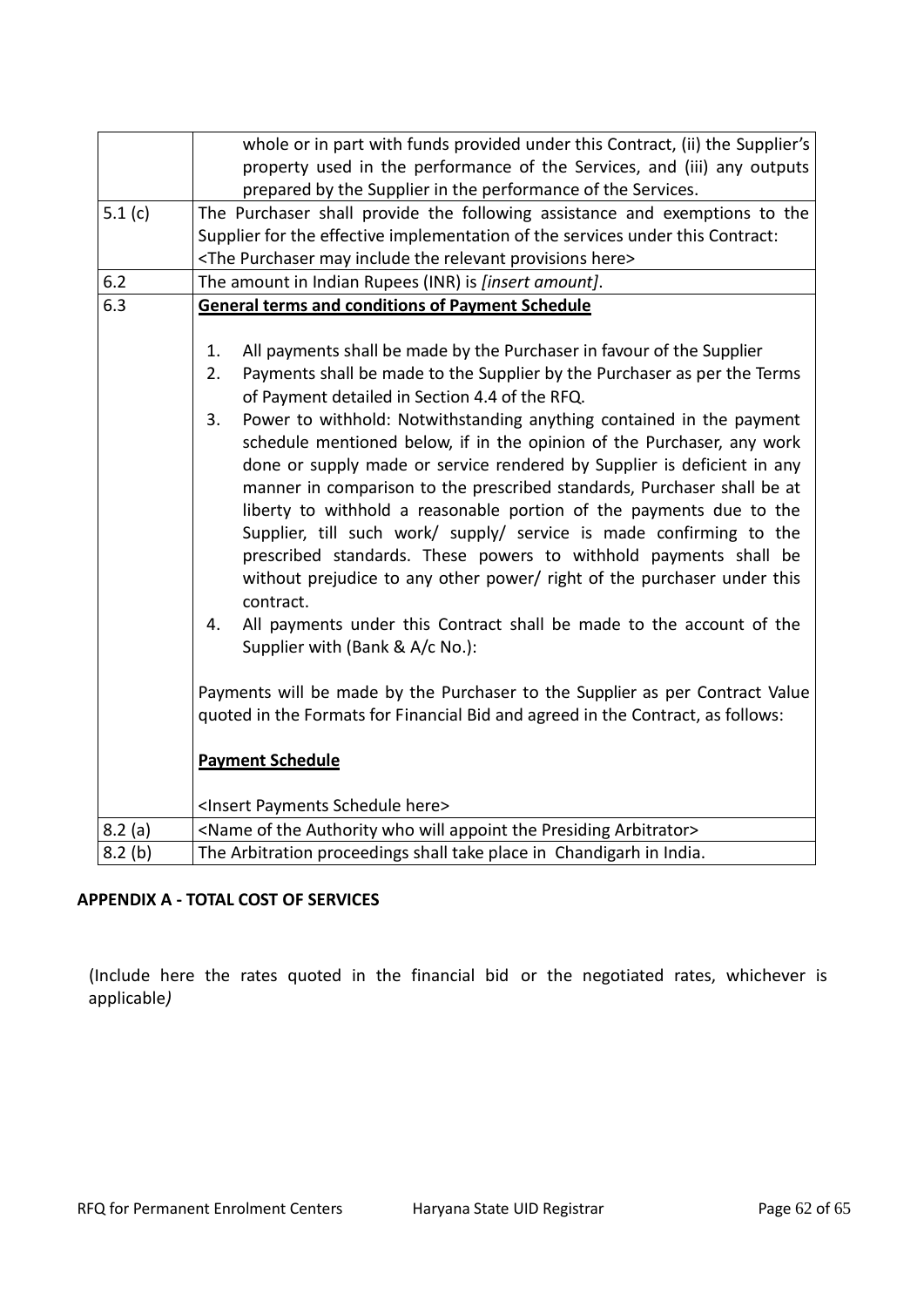#### **APPENDIX B – FORM OF PERFORMANCE BANK GAURANTEE BOND**

1. In consideration of the President of India (hereinafter called 'the Government') having agreed to exempt \_\_\_\_\_\_\_\_\_\_\_\_\_\_\_\_\_\_\_\_\_\_\_\_\_\_\_\_\_\_\_ [hereinafter called 'the said Supplier(s)'] from the demand, under the terms and conditions of an Agreement dated and made between\_\_\_\_\_\_\_\_\_\_\_\_\_\_\_\_\_\_\_\_\_\_\_\_\_\_\_\_\_\_\_\_\_\_\_\_\_\_\_\_\_\_\_\_\_\_\_ and\_\_\_\_\_\_\_\_\_\_\_\_\_\_\_\_\_\_\_\_\_\_\_\_\_\_\_\_\_\_\_\_\_\_\_for\_\_\_\_\_\_\_\_\_\_\_\_\_ (hereinafter called 'the said Agreement'), of security deposit for the due fulfillment by the said Supplier(s) of the terms and conditions contained in the said Agreement, on production of a Performance Bank Guarantee for Rs. \_\_\_\_\_\_\_\_\_\_ (Rupees\_\_\_\_\_\_\_\_\_\_\_\_\_\_\_\_\_\_\_\_\_\_\_\_\_\_\_\_\_\_\_\_\_\_\_\_\_\_ Only) We,

| (hereinafter referred (indicate the name of the bank) to as 'the Bank') at the request of |  |  |  |  |  |  |                                      |  |
|-------------------------------------------------------------------------------------------|--|--|--|--|--|--|--------------------------------------|--|
|                                                                                           |  |  |  |  |  |  | [supplier(s)] do hereby undertake to |  |
| pay to the Government an amount not exceeding Rs.                                         |  |  |  |  |  |  |                                      |  |

against any loss or damage caused to or suffered or would be caused to or suffered by the Government by reason of any breach by the said Supplier(s) of any of the terms or conditions contained in the said Agreement.

2. We **analyze the name** (indicate the name of the bank) do hereby undertake to pay the amounts due and payable under this guarantee without any demur, merely on a demand from the Government stating that the amount claimed is due by way of loss or damage caused to or would be caused to or suffered by the Government by reason of breach by the said supplier(s) of any of the terms or conditions contained in the said Agreement or by reason of the supplier (s)' failure to perform the said Agreement. Any such demand made on the bank shall be conclusive as regards the amount due and payable by the Bank under this guarantee. However, our liability under this guarantee shall be restricted to an amount not exceeding Rs. \_\_\_\_\_\_\_\_\_\_\_\_\_\_\_\_\_.

3. We undertake to pay to the Government any money so demanded notwithstanding any dispute or disputes raised by the supplier(s) in any suit or proceeding pending before any Court or Tribunal relating thereto our liability under this present being absolute and unequivocal.

The payment so made by us under this bond shall be a valid discharge of our liability for payment thereunder and the supplier(s) shall have no claim against us for making such payment.

4. We, the contract of the contract of the contract of the contract of the contract of the contract of the contract of the contract of the contract of the contract of the contract of the contract of the contract of the con name of bank) further agree that the guarantee herein contained shall remain in full force and effect during the period that would be taken for the performance of the said Agreement and that it shall continue to be enforceable till all the dues of the

Government under or by virtue of the said Agreement have been fully paid and its claims satisfied or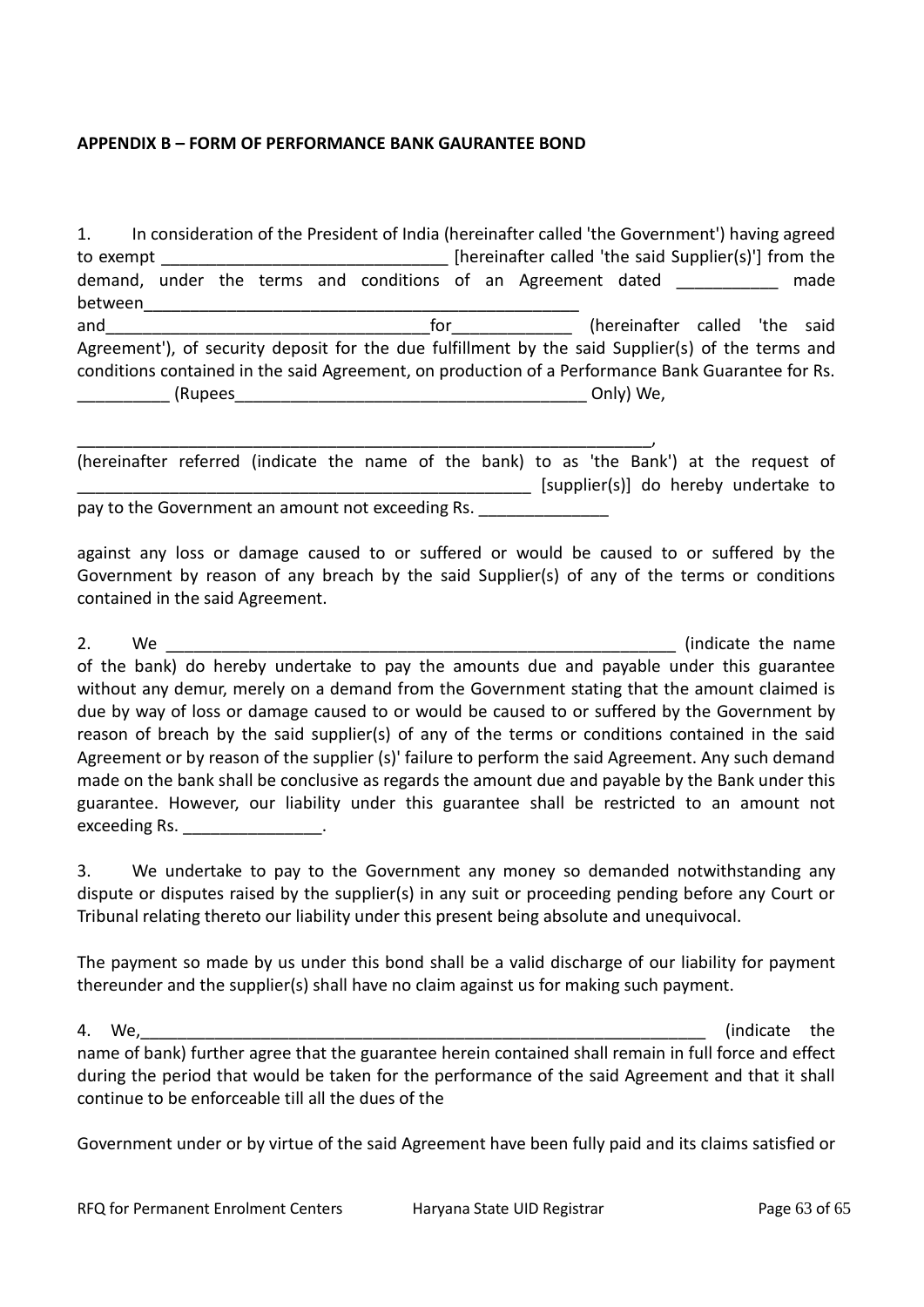discharged or till\_\_\_\_\_\_\_\_\_\_\_\_\_\_\_\_\_\_\_\_\_\_\_\_\_\_\_\_\_\_\_\_\_\_ Office/Department/Ministry of\_\_\_\_\_\_\_\_\_\_\_\_\_\_\_\_\_\_\_\_\_\_\_\_\_\_\_\_\_\_\_\_ certifies that the terms and conditions of the said Agreement have been fully and properly carried out by the said supplier (s) and accordingly discharges this guarantee. Unless a demand or claim under this guarantee is made on us in writing on or before the

we shall be discharged from all liability under this guarantee thereafter.

5. We, we suppose the name of bank) further agree with the Government that the Government shall have the fullest liberty without our consent and without affecting in any manner our obligations hereunder to vary any of the terms and conditions of the said Agreement or to extend time of performance by the said supplier (s) from time to time or to postpone for any time or from time to time any of the powers exercisable by the Government against the said Supplier (s) and to forbear or enforce any of the terms and conditions relating to the said agreement and we shall not be relieved from our liability by reason of any such variation, or extension being granted to the said Supplier (s) or for any forbearance, act or omission on the part of the Government or any indulgence by the Government to the said Supplier (s) or by any such matter or thing whatsoever which under the law relating to sureties would, but for this provision, have effect of so relieving us.

6. This guarantee will not be discharged due to the change in the constitution of the Bank or the Supplier(s).

7. The performance bank guarantee will hold good till the completion of the contract plus three months or extension period plus three months.

8. We, \_\_\_\_\_\_\_\_\_\_\_\_\_\_\_\_\_\_\_\_\_\_\_\_\_\_\_\_\_\_\_\_\_\_\_\_\_\_\_\_ (indicate the name of bank) lastly undertake not to revoke this guarantee during its currency except with the previous consent of the Government in writing.

9. Dated the \_\_\_\_\_\_\_\_\_\_\_\_ day of \_\_\_\_\_\_\_\_\_\_\_ \_\_\_\_\_ for \_\_\_\_\_\_\_\_\_\_\_\_\_\_\_\_\_\_\_\_\_ (indicate the name of the Bank).